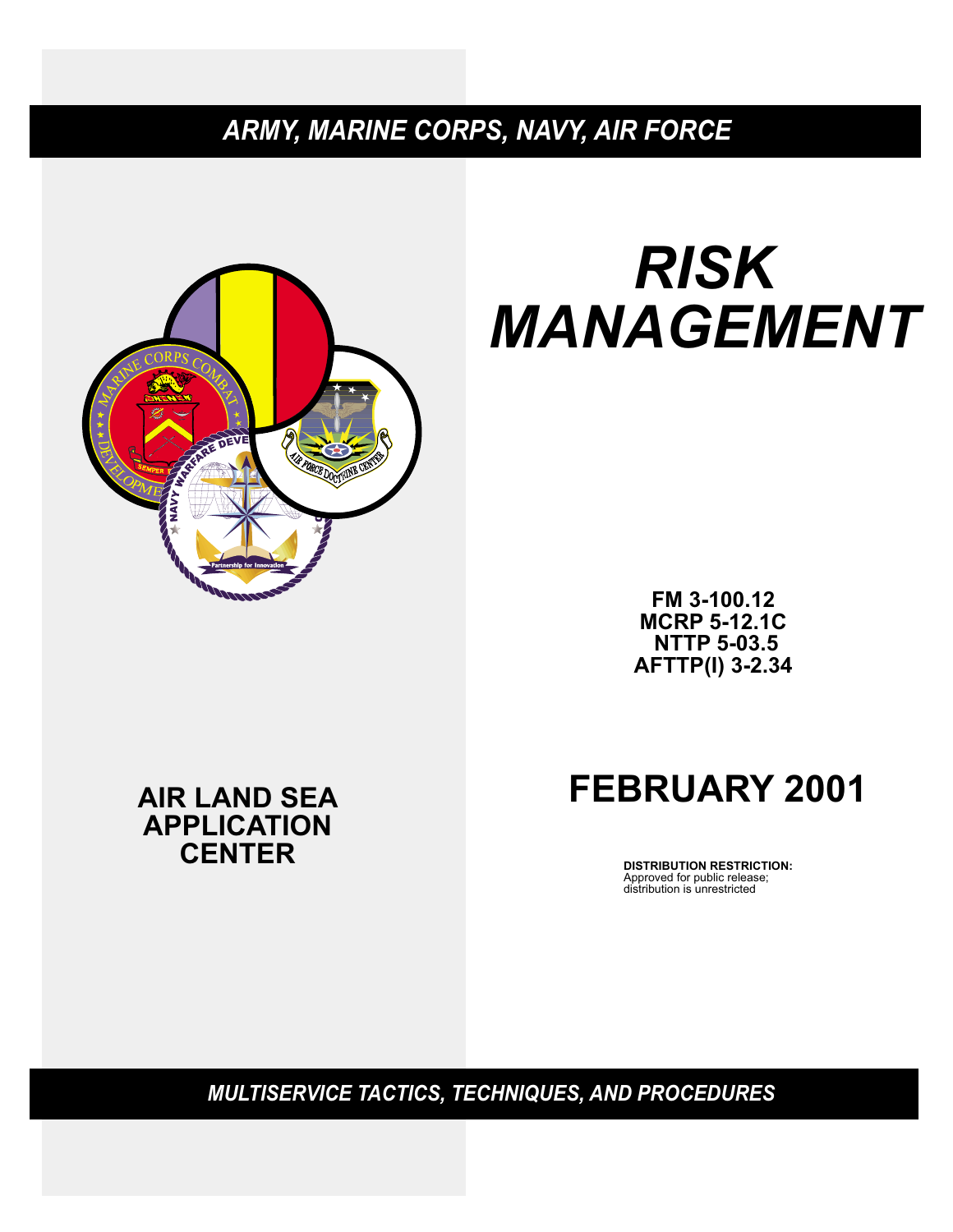# **FOREWORD**

This publication has been prepared under our direction for use by our respective commands and other commands as appropriate.

**JOHN N. ABRAMS BRUCE B. KNUTSON, JR.** General, USA Lieutenant General, USMC Commander Commanding General Training and Doctrine Command Marine Corps Combat

Development Command

**ROBERT G. SPRIGG LANCE L. SMITH** Rear Admiral, USN Major General, USAF Commander Commander

Duce Suith

Navy Warfare Development Command Headquarters Air Force Doctrine Center

This publication is available on the General Dennis J. Reimer Training and Doctrine Digital Library at www.adtdl.army.mil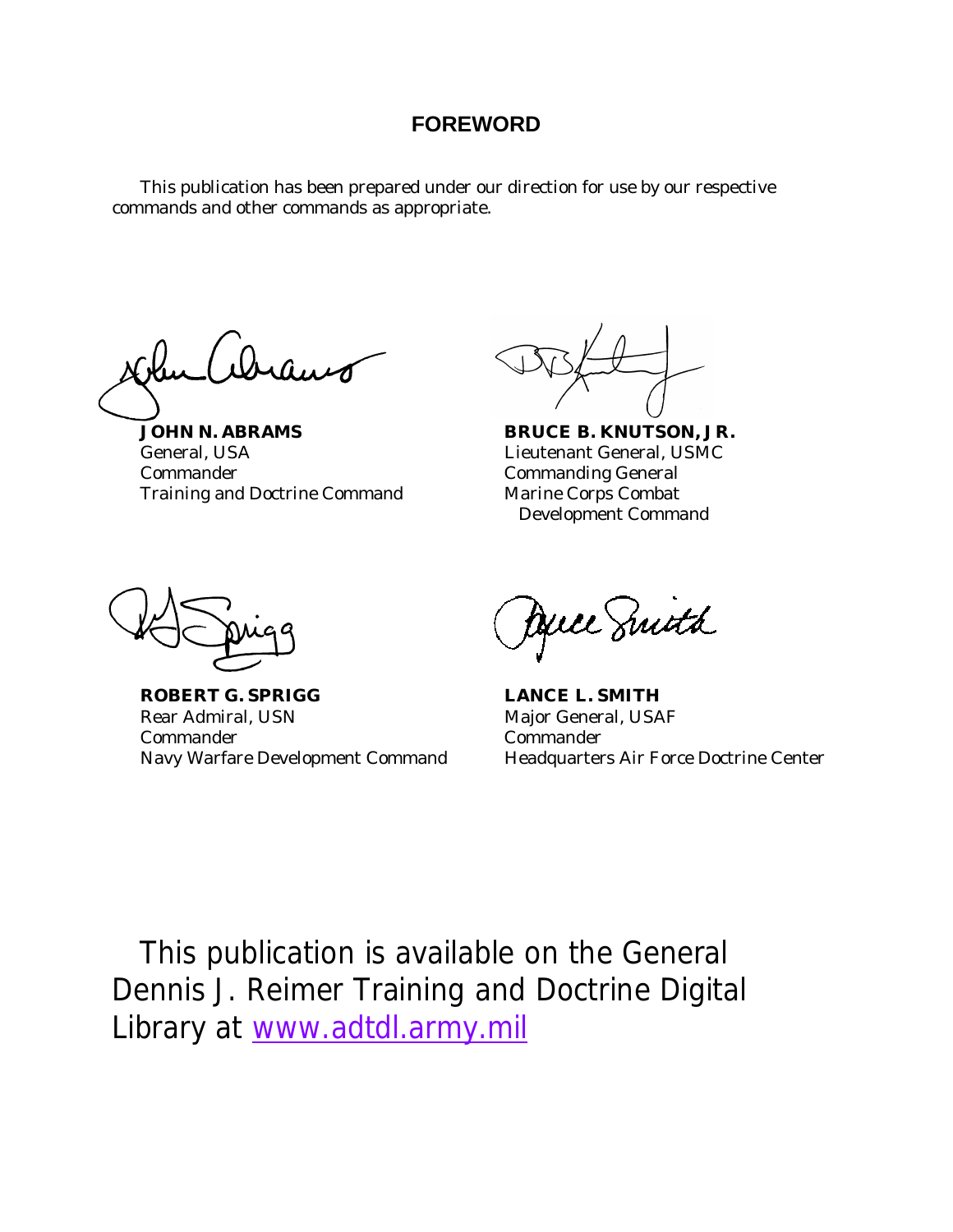# **PREFACE**

#### **1. Scope**

This publication describes risk management functions and responsibilities applicable to the joint task force (JTF) and service staffs. It applies risk management planning procedures to the military decision making process and employs the Joint Operation Planning and Execution System (JOPES) for the operation planning team.

#### **2. Purpose**

This publication provides a consolidated multiservice reference addressing risk management background, principles, and application procedures. To facilitate multiservice interoperability, this publication identifies and explains the risk management process and its differences and similarities as it is applied by each service.

#### **3. Applicability**

The audience for this publication includes combatant command, JTF, and functional and service component staffs. The target staff level is the JTF headquarters staff. This publication serves as a source document for developing service and joint manuals, publications, and curricula, and may be used as a stand-alone document.

#### **4. Implementation Plan**

Participating service command offices of primary responsibility will review this publication, validate the information, and reference and incorporate it in service and command manuals, regulations, instructions, and curricula as follows:

**Army.** The Army will incorporate this publication in U.S. Army training and doctrinal publications as directed by the Commander, U.S. Army Training and Doctrine Command (TRADOC). Distribution is in accordance with DA Form 12-99-R.

**Marine Corps.** The Marine Corps will incorporate the procedures in this publication in U.S. Marine Corps (USMC) training and doctrinal publications as directed by the Commanding General, U.S. Marine Corps Combat Development Command (MCCDC). Distribution is in accordance with Marine Corps Publication Distribution System (MCPDS).

**Navy.** The Navy will incorporate these procedures in U.S. Navy (USN) training and doctrinal publications as directed by the Commander, Navy Warfare Development Command (NWDC). Distribution is in accordance with Military Standard Requisitioning and Issue Procedures (MILSTRIP) Desk Guide and Navy Standing Operating Procedures (NAVSOP) Publication 409.

**Air Force.** The Air Force will validate and incorporate appropriate procedures in accordance with applicable governing directives. Distribution is in accordance with Air Force Instruction 33-360, Volume 1.

#### **5. User Information**

a. The TRADOC-MCCDC-NWDC-Headquarters (HQ) Air Force Doctrine Center (AFDC) and Air Land Sea Application (ALSA) Center developed this publication with the joint participation of the approving service commands. ALSA will review and update this publication as necessary.

b. This publication reflects current joint and service doctrine, command and control organizations, facilities, personnel, responsibilities, and procedures. Changes in service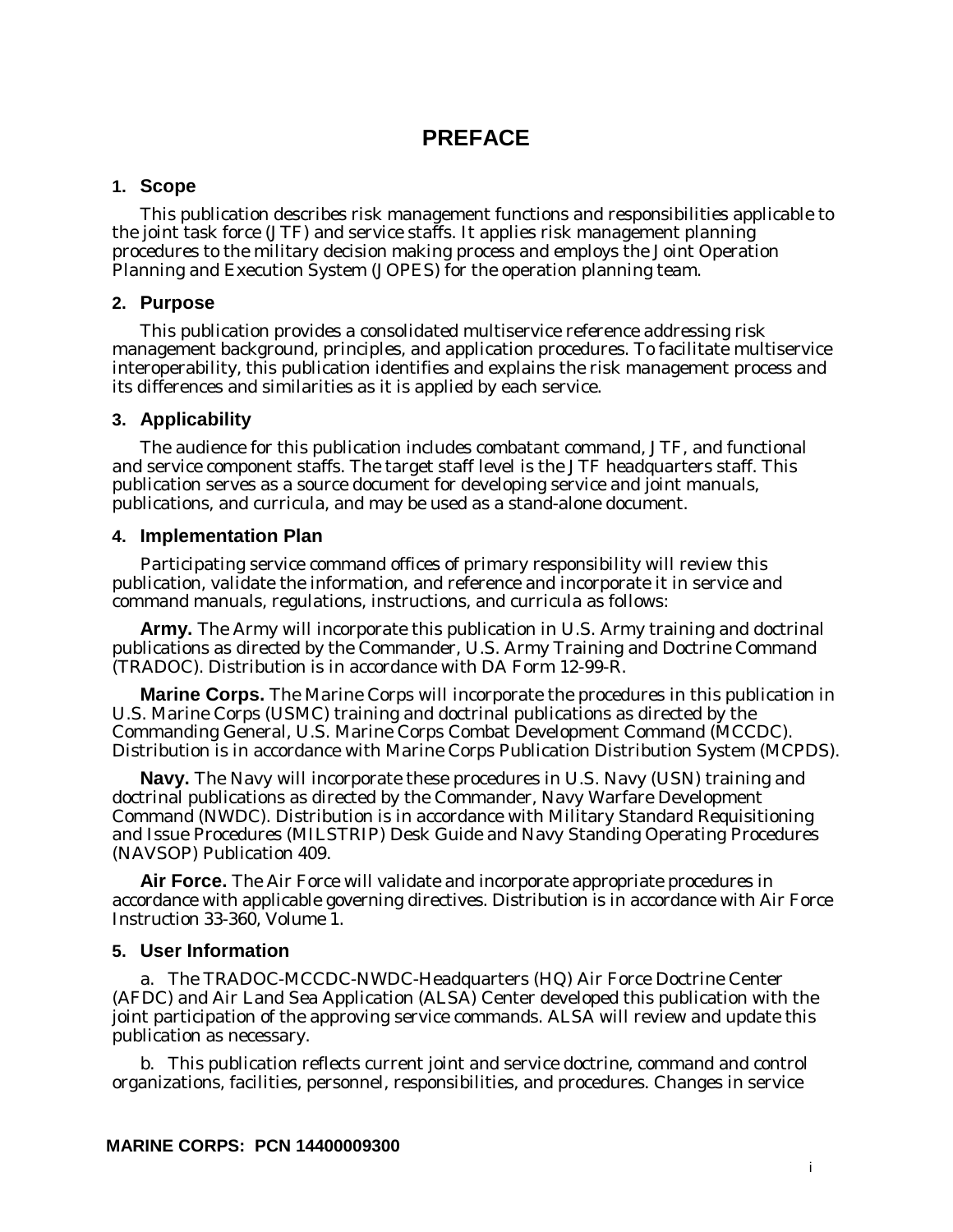protocol, appropriately reflected in joint and service publications, will be incorporated in revisions of this document.

c. We encourage recommended changes for improving this publication. Key your comments to the specific page and paragraph and provide a rationale for each recommendation. Send comments and recommendations directly to—

#### **Army**

**Commander U.S. Army Training and Doctrine Command ATTN: ATDO-A Fort Monroe, VA 23651-5000 DSN 680-3153 COMM (757) 788-3153**

#### **Marine Corps**

**Commanding General U.S. Marine Corps Combat Development Command ATTN: C42 (Director) 3300 Russell Road Quantico, VA 22134-5001 DSN 278-6234 COMM (703) 784-6234**

#### **Navy**

**Commander Navy Warfare Development Command ATTN: N5 686 Cushing Road Newport, RI 02841-1207 DSN 948-4201 COMM (401) 841-4201**

#### **Air Force**

**HQ Air Force Doctrine Center ATTN: DJ 216 Sweeney Boulevard Suite 109 Langley Air Force Base, VA 23665-2722 DSN 574-8091 COMM (757) 764-8091 E-mail Address: afdc.dj@langley.af.mil**

#### **ALSA**

**ALSA Center ATTN: Director 114 Andrews Street Langley Air Force Base, VA 23665-2785 DSN 575-0902 COMM (757) 225-0902 E-mail: alsa.director@langley.af.mil**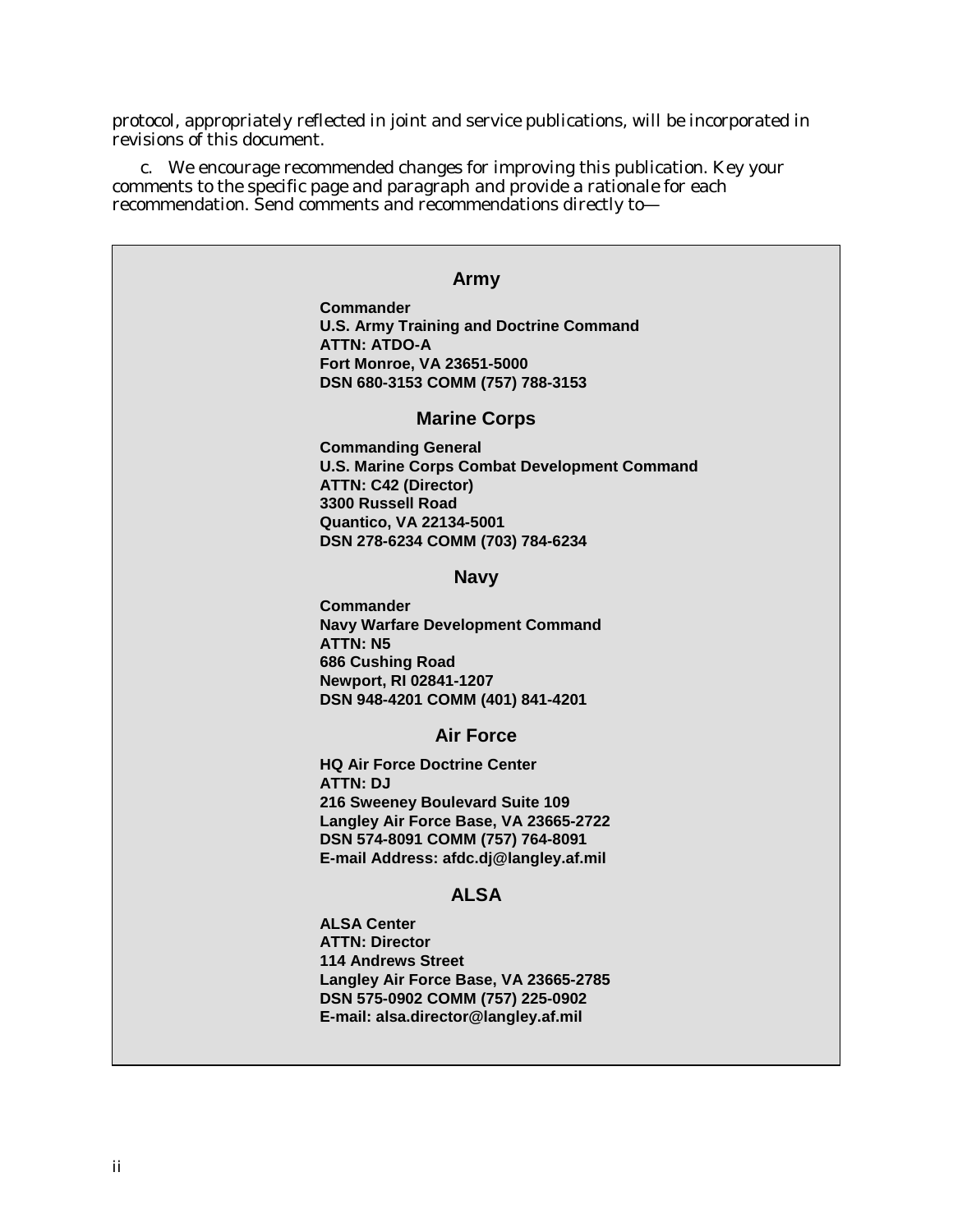**FM 3-100.12 MCRP 5-12.1C NTTP 5-03.5 AFTTP(I) 3-2.34**

| FM 3-100.12            | <b>U.S. Army Training and Doctrine Command</b><br><b>Fort Monroe, Virginia</b>          |
|------------------------|-----------------------------------------------------------------------------------------|
| <b>MCRP 5-12.1C</b>    | <b>Marine Corps Combat Development Command</b><br>Quantico, Virginia                    |
| <b>NTTP 5-03.5</b>     | <b>Navy Warfare Development Command</b><br><b>Newport, Rhode Island</b>                 |
| <b>AFTTP(I) 3-2.34</b> | <b>Headquarters Air Force Doctrine Center</b><br><b>Maxwell Air Force Base, Alabama</b> |

**15 February 2001**

# **RISK MANAGEMENT Multiservice Tactics, Techniques, and Procedures for Risk Management TABLE OF CONTENTS**

#### **Page**

| 1. |                                                         |  |
|----|---------------------------------------------------------|--|
| 2. |                                                         |  |
| 3. |                                                         |  |
| 4. |                                                         |  |
| 5. |                                                         |  |
| 6. |                                                         |  |
| 7. |                                                         |  |
| 8. | Relationship of Force Protection to Risk Management I-5 |  |
|    | Chapter II RISK MANAGEMENT PROCESS AND OPERATIONAL      |  |
|    |                                                         |  |
| 1. |                                                         |  |
|    |                                                         |  |
| 3. |                                                         |  |
|    |                                                         |  |
|    |                                                         |  |
| 1. |                                                         |  |
|    |                                                         |  |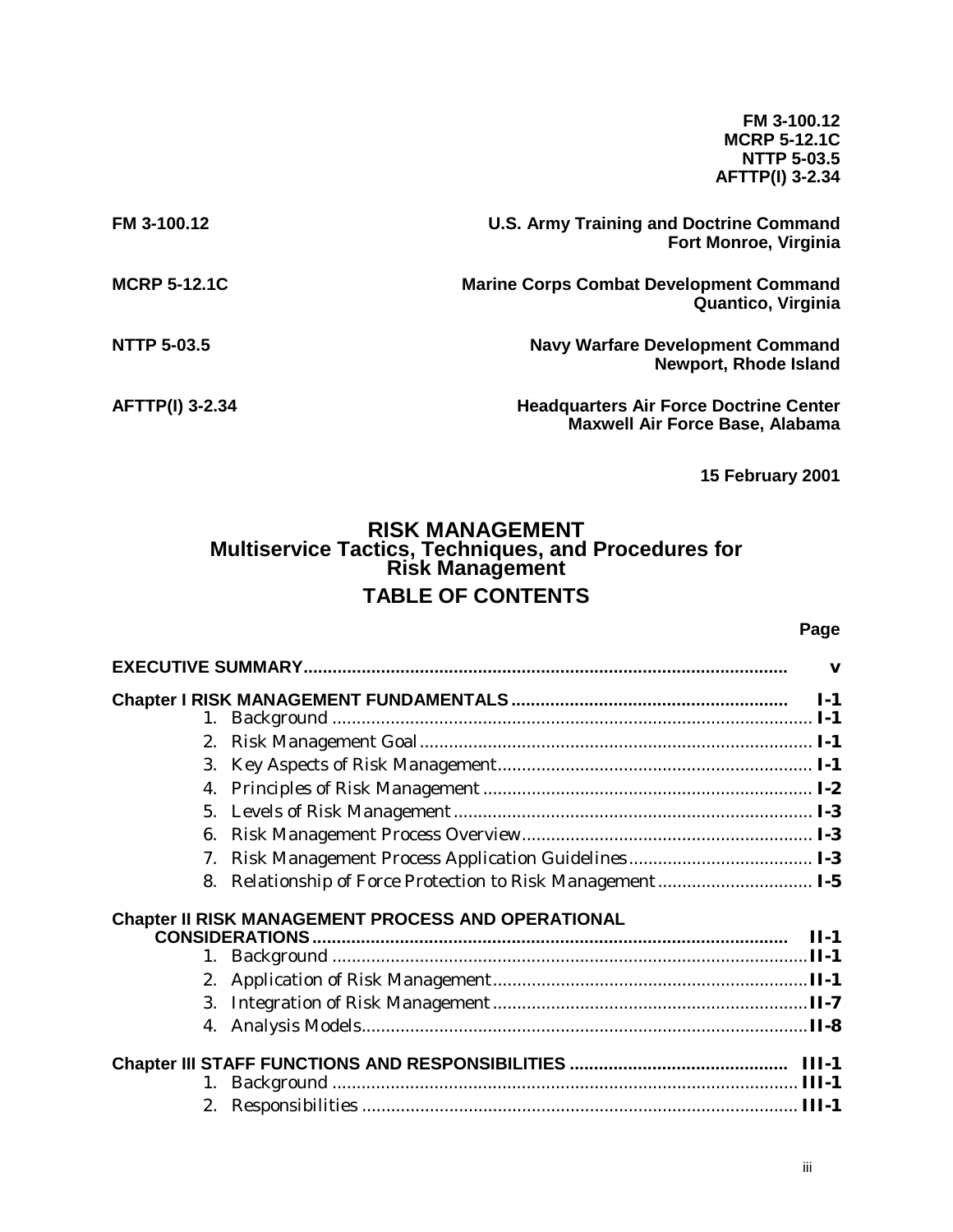|               |                                                                        | $A-1$      |  |  |  |  |
|---------------|------------------------------------------------------------------------|------------|--|--|--|--|
|               |                                                                        | $B-1$      |  |  |  |  |
|               |                                                                        |            |  |  |  |  |
|               |                                                                        | Glossary-1 |  |  |  |  |
|               |                                                                        | Index-1    |  |  |  |  |
|               |                                                                        |            |  |  |  |  |
|               |                                                                        |            |  |  |  |  |
|               |                                                                        |            |  |  |  |  |
|               |                                                                        |            |  |  |  |  |
|               |                                                                        |            |  |  |  |  |
|               |                                                                        |            |  |  |  |  |
|               |                                                                        |            |  |  |  |  |
|               |                                                                        |            |  |  |  |  |
|               |                                                                        |            |  |  |  |  |
|               |                                                                        |            |  |  |  |  |
|               |                                                                        |            |  |  |  |  |
|               |                                                                        |            |  |  |  |  |
|               |                                                                        |            |  |  |  |  |
| <b>Tables</b> |                                                                        |            |  |  |  |  |
|               | II-2. Risk Management Execution (Risk Management in Deliberate         |            |  |  |  |  |
|               | II-3. Risk Management Execution (Risk Management in Crisis Action      |            |  |  |  |  |
|               | II-4. Considerations and Potential Threats Analyzed (Man Element,      |            |  |  |  |  |
|               |                                                                        |            |  |  |  |  |
|               | II-5. Considerations and Potential Threats Analyzed (Machine Element,  |            |  |  |  |  |
|               | II-6. Considerations and Potential Threats Analyzed (Media Element,    |            |  |  |  |  |
|               | II-7. Management Tools and Examples Analyzed (Management Element,      |            |  |  |  |  |
|               | A-C-1. Sample Force Protection Tasks, Conditions, Desired Effects, and |            |  |  |  |  |
|               |                                                                        |            |  |  |  |  |
|               |                                                                        |            |  |  |  |  |
|               |                                                                        |            |  |  |  |  |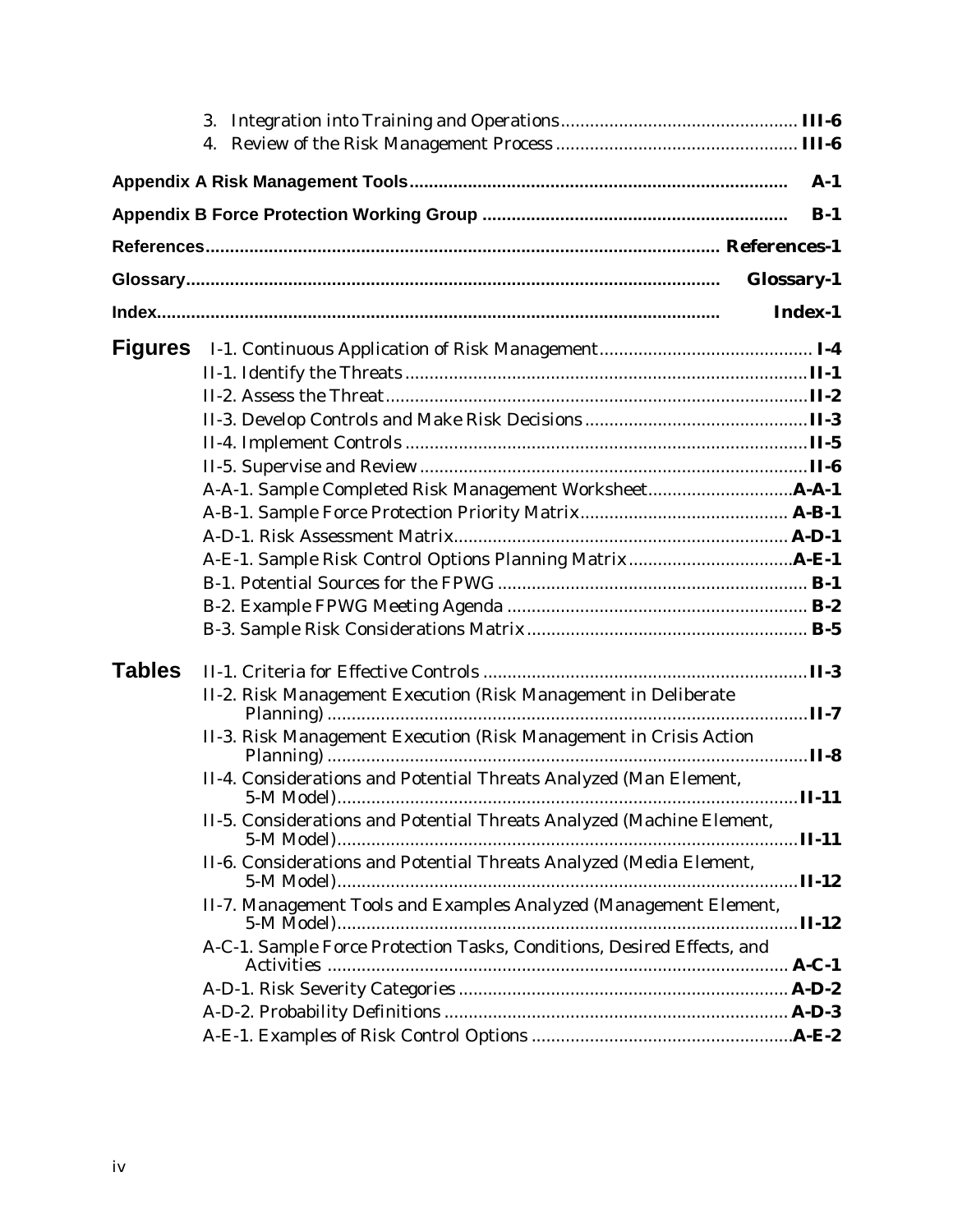# **EXECUTIVE SUMMARY**

# **Risk Management**

**This publication**

• **Provides multiservice tactics, techniques, and procedures for tactical level risk management in the planning and execution of operations in a joint environment.**

• **Provides a basic risk management process that may be used by all services.**

• **Applies to all elements of a force that assists in planning and conducting force protection.**

• **Provides risk management tools for commanders and staffs to use to manage risk during planning, preparation, and execution of joint operations.**

#### **Chapter I Risk Management Fundamentals**

Chapter I introduces risk management as a process to assist decision makers in reducing or offsetting risks. It identifies the goal, key aspects, and principle concepts of the process; provides general guidelines for applying the process; and gives an overview of the process:

- Identifying threats.
- Assessing threats to determine risks.
- Developing controls and making risk decisions.
- Implementing controls.
- Supervising and reviewing.

#### **Chapte**r **II Operational Considerations and Implementation**

Chapter II describes the actions involved in applying the risk management process; identifies pitfalls, types of controls, and feedback requirements; and integrates the risk management process into the planning process. This chapter describes how common situation analysis tools support the risk management process.

#### **Chapter III Staff Functions and Responsibilities**

Chapter III ties the risk management process to the chain of command and the staff directorates, and describes how leader involvement at all levels is necessary for the process to be effective. This chapter also describes the integration of the risk management process into all aspects of operations and training and illustrates how constant review of the process leads to improvement in the process.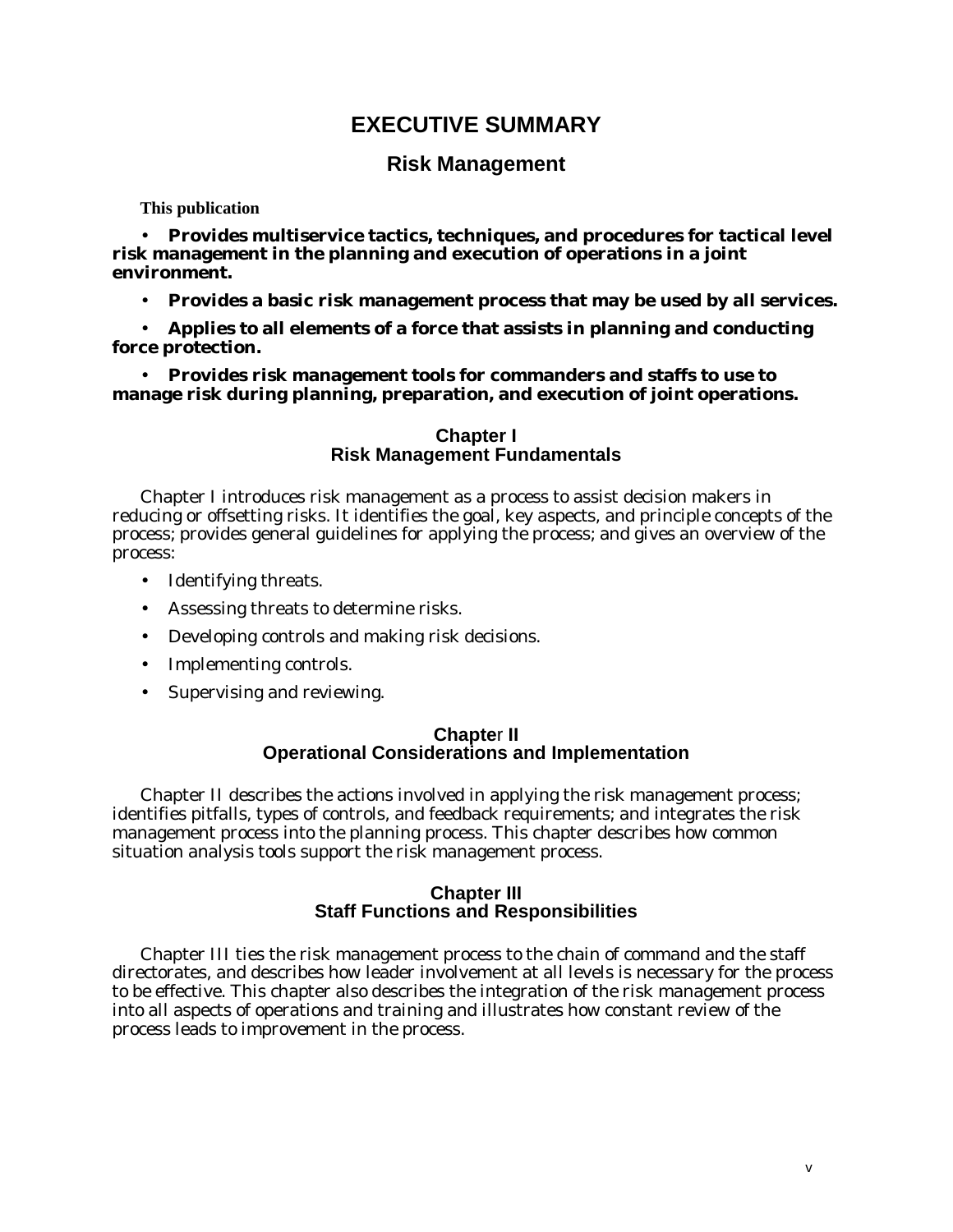# **PROGRAM PARTICIPANTS**

The following commands and agencies participated in the development of this publication:

#### **Army**

HQ TRADOC (ATDO-A) & (ATBO-SO), Ingalls Rd Bldg 133 Room 7, Ft. Monroe, VA 23651-5000 Combined Arms Center (CAC), Combined Arms Doctrine Directorate (CADD), Ft Leavenworth, KS OG-D, BCTP, Ft Leavenworth, KS CDR, XVIII Airborne Corps, Ft Bragg, NC Army Safety Center, Training Division, Ft Rucker, AL USAREUR, DCSPER, Unit 29351, APO AE, 09063

#### **Marine Corps**

Marine Corps Combat Development Command, Joint Doctrine Branch (C427) 3300 Russell Rd, 3rd Floor Suite 318A, Quantico, VA 22134-5021 Marine Corps Combat Development Command, MSTP (C54) 2076 South Street, Quantico, VA 22134-5021 Commandant of the Marine Corps (Code SD), 2 Navy Annex, Room, 3317, Washington, DC 20380-1775

#### **Navy**

OPNAV, N09K, 2000 Navy Pentagon 5E816, Washington, DC 20305-2000 Commander, Navy Warfare Development Command/N5, 686 Cushing Rd, Newport, RI 02841-1207 Commander, Naval Safety Center, 375 A Street, Norfolk, VA 23511-4399 COMPHIBGRU TWO, NAB Little Creek, Norfolk, VA 23521

#### **Air Force**

HQ Air Force Doctrine Center, 155 N Twining Street, Maxwell Air Force Base, AL 36112 AFDC Detachment 1, 216 Sweeny Bvld. Ste 109, Langley Air Force Base, VA 23665 HQ USAF/SE, 9700 G Ave SE, Kirkland Air Force Base, NM 87117-5670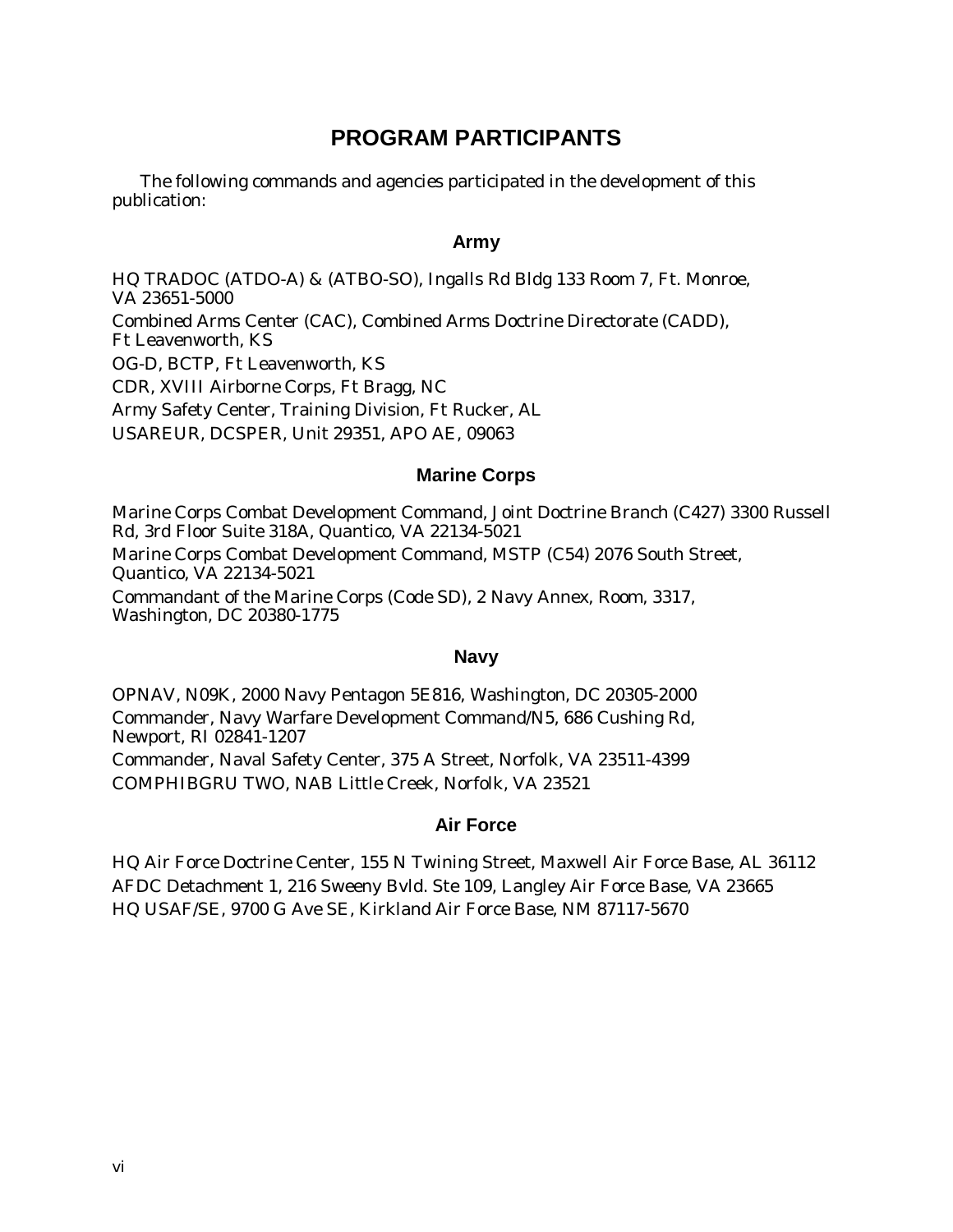# **Chapter I RISK MANAGEMENT FUNDAMENTALS**

#### **1. Background**

Risk management is a process that assists decision makers in reducing or offsetting risk (by systematically identifying, assessing, and controlling risk arising from operational factors) and making decisions that weigh risks against mission benefits. Risk is an expression of a possible loss or negative mission impact stated in terms of probability and severity. The risk management process provides leaders and individuals a method to assist in identifying the optimum course of action (COA). Risk management must be fully integrated into planning, preparation, and execution. Commanders are responsible for the application of risk management in all military operations. Risk management facilitates the mitigation of the risks of threats to the force. For the purposes of this document, threat is defined as a source of danger—any opposing force, condition, source, or circumstance with the potential to negatively impact mission accomplishment and/or degrade mission capability.

a. Each of the services uses similar but slightly different processes. This publication provides a single process to enable warfighters from different services to manage risk from a common perspective.

b. Risk management is useful in developing, deploying, and employing the joint force. Development concerns force design, manpower allocation, training development, and combat material developments. Deploying and employing the joint force generates concerns in force protection and balancing risk against resource constraints.

c. Military operations are inherently complex, dynamic, dangerous and, by nature, involve the acceptance of risk. Because risk is often related to gain, leaders weigh risk against the benefits to be gained from an operation. The commander's judgment balances the requirement for mission success with the inherent risks of military operations. Leaders have always practiced risk management in military decision making; however, the approach to risk management and degree of success vary widely depending on the leader's level of training and experience.

d. Since the Korean conflict, United States forces have suffered more losses from noncombat causes than from enemy action. Key factors contributing to those losses include—

- (1) Rapidly changing operational environment.
- (2) Fast-paced, high operations tempo and high personnel tempo.
- (3) Equipment failure, support failure, and effects of the physical environment.
- (4) Human factors.

#### **2. Risk Management Goal**

The fundamental goal of risk management is to enhance operational capabilities and mission accomplishment, with minimal acceptable loss.

#### **3. Key Aspects of Risk Management**

- a. Risk management assists the commander or leader by—
	- (1) Enhancing operational mission accomplishment.
	- (2) Supporting well-informed decision making to implement a COA.
	- (3) Providing assessment tools to support operations.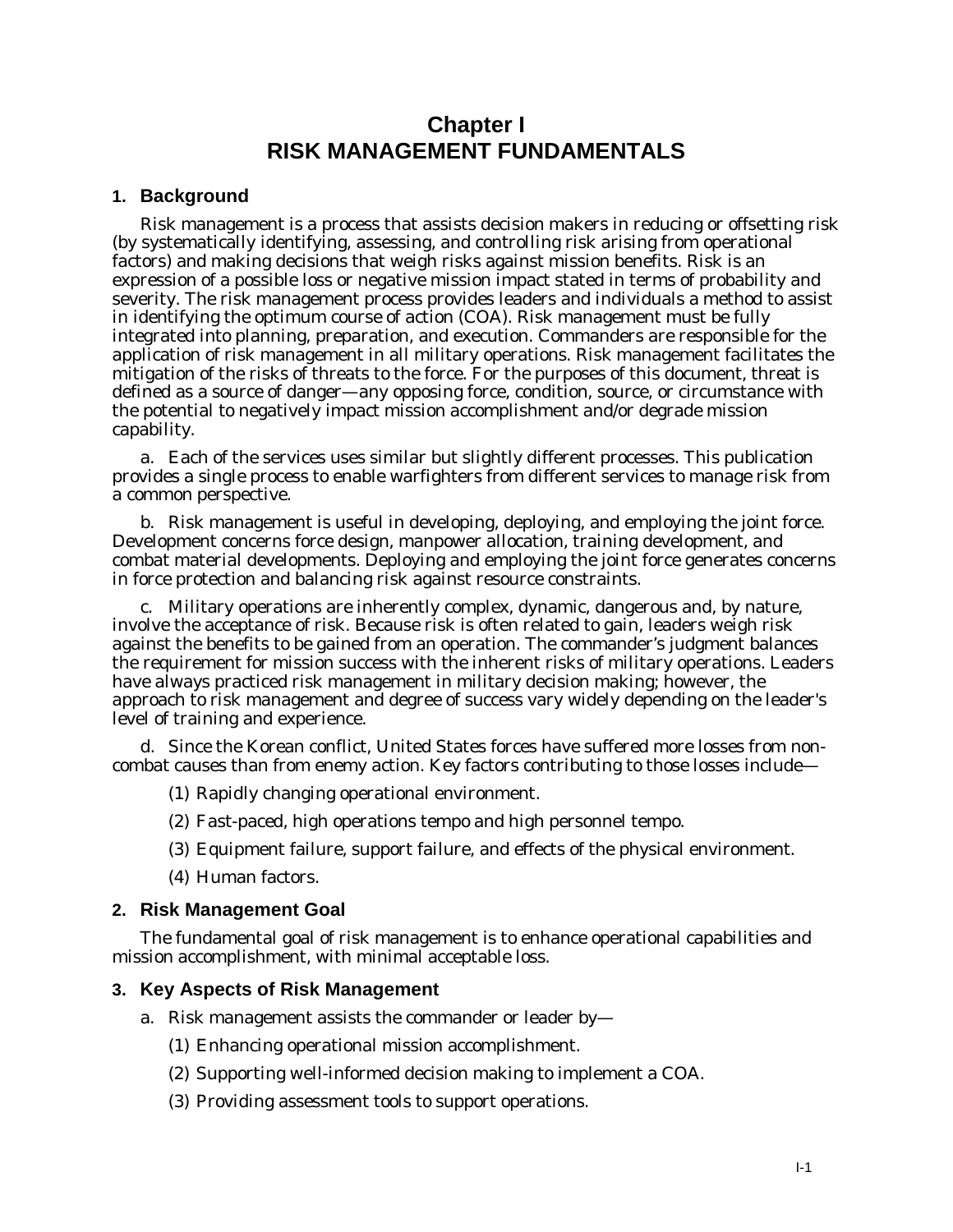(4) Enhancing decision-making skills based on a reasoned and repeatable process.

(5) Providing improved confidence in unit capabilities. Adequate risk analysis provides a clearer picture of unit readiness.

(6) Preserving and protecting personnel, combat weapon systems, and related support equipment while avoiding unnecessary risk.

(7) Providing an adaptive process for continuous feedback through the planning, preparation, and execution phases of military operations.

(8) Identifying feasible and effective control measures where specific standards do not exist.

b. Risk Management does not—

- (1) Replace sound tactical decision making.
- (2) Inhibit the commander's and leader's flexibility, initiative, or accountability.
- (3) Remove risk altogether, or support a zero defect mindset.
- (4) Sanction or justify violating the law.
- (5) Remove the necessity for rehearsals, tactics, techniques, and procedures.

#### **4. Principles of Risk Management**

The basic principles that provide a framework for implementing the risk management process include—

a. **Accept No Unnecessary Risk.** An unnecessary risk is any risk that, if taken, will not contribute meaningfully to mission accomplishment or will needlessly endanger lives or resources. No one intentionally accepts unnecessary risks. The most logical choices for accomplishing a mission are those that meet all mission requirements while exposing personnel and resources to the lowest acceptable risk. All military operations and off-duty activities involve some risk. The risk management process identifies threats that might otherwise go unidentified and provides tools to reduce or offset risk. The corollary to this axiom is "accept necessary risk" required to successfully complete the mission or task.

b. **Make Risk Decisions at the Appropriate Level.** Anyone can make a risk decision; however, the appropriate level for risk decisions is the one that can make decisions to eliminate or minimize the threat, implement controls to reduce the risk, or accept the risk. Commanders at all levels must ensure that subordinates know how much risk they can accept and when to elevate the decision to a higher level. Ensuring that risk decisions are made at the appropriate level will establish clear accountability. The risk management process must include those accountable for the mission. After the commander, leader, or individual responsible for executing the mission or task determines that controls available to them will not reduce risk to an acceptable level, they must elevate decisions to the next level in the chain of command.

c. **Accept Risk When Benefits Outweigh the Cost.** The process of weighing risks against opportunities and benefits helps to maximize mission success. Balancing costs and benefits is a subjective process and must remain a leader's decision.

d. **Anticipate and Manage Risk by Planning.** Integrate risk management into planning at all levels. Commanders must dedicate time and resources to apply risk management effectively in the planning process, where risks can be more readily assessed and managed. Integrating risk management into planning as early as possible provides leaders the greatest opportunity to make well-informed decisions and implement effective risk controls. During execution phases of operations, the risk management process must be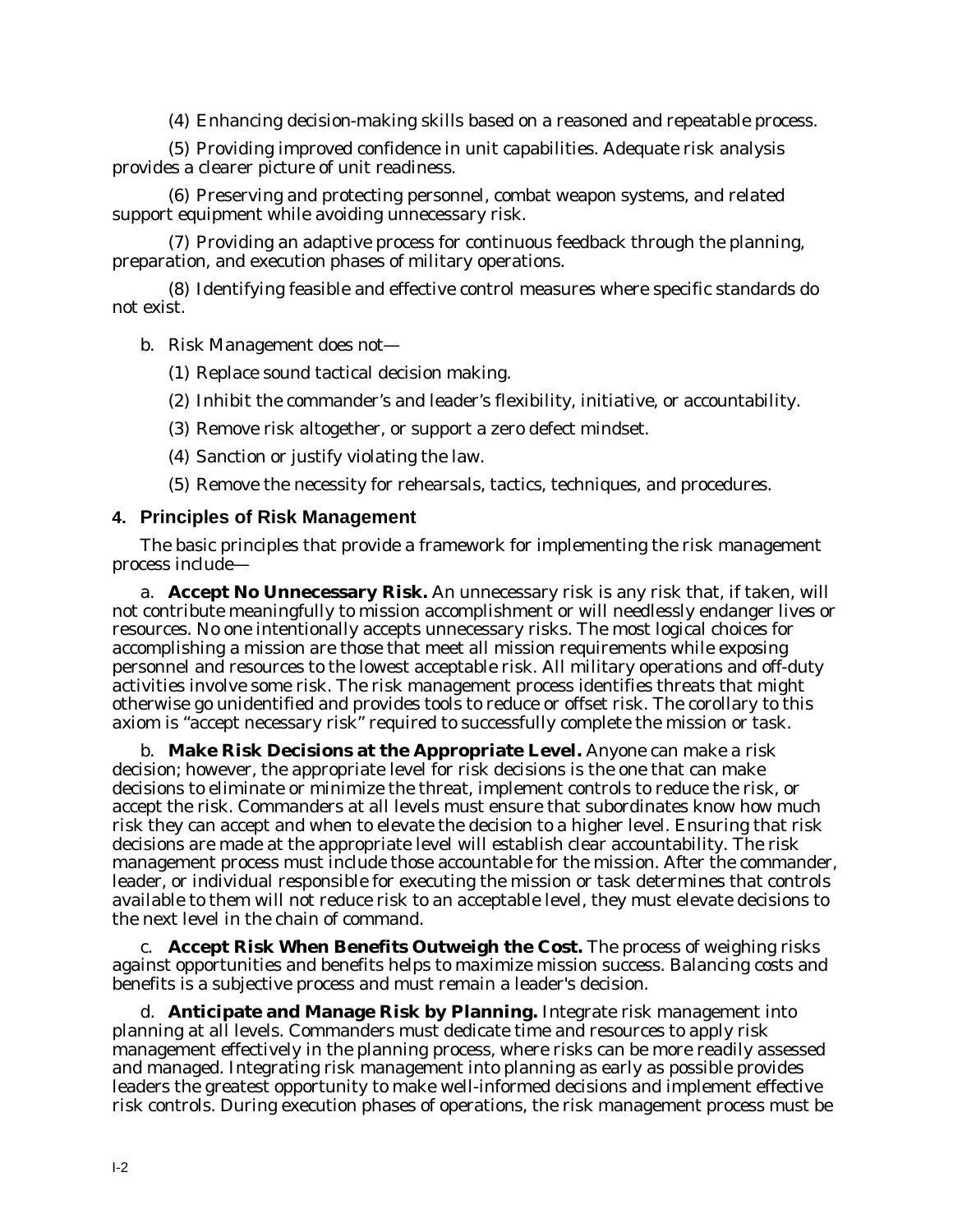applied to address previously unidentified risks while continuing to evaluate the effectiveness of existing risk control measures and modify them as required.

#### **5. Levels of Risk Management**

The risk management process has two levels of application: crisis action and deliberate. Time is the basic factor that contributes to the selection of the level of application used.

a. **Crisis Action.** Crisis action risk management is an "on-the-run" mental or verbal review of the situation using the basic risk management process. The crisis action process of risk management is employed to consider risk while making decisions in a timecompressed situation. This level of risk management is used during the execution phase of training or operations as well as in planning and execution during crisis responses. It is particularly helpful for choosing the appropriate COA when an unplanned event occurs.

b. **Deliberate.** Deliberate risk management is the application of the complete process when time is not critical. It primarily uses experience and brainstorming to identify threats and develop controls and is, therefore, most effective when done in a group. Examples of deliberate applications include planning upcoming operations, reviewing standing operating procedures (SOP), maintenance, training, and developing damage control or disaster response plans.

# **6. Risk Management Process Overview**

The risk management process involves the following:

- Identifying threats.
- Assessing threats to determine risks.
- Developing controls and making risk decisions.
- Implementing controls.
- Supervising and reviewing.

a. **Threat Identification and Threat Assessment.** These elements comprise the risk assessment portion of risk management. In threat identification, individuals identify the threats that may be encountered in executing a mission. In threat assessment, they determine the direct impact of each threat on the operation. Risk assessment provides enhanced awareness and understanding of the situation. This awareness builds confidence and allows timely, efficient, and effective protective measures.

b. **Develop Controls, Make Decisions, Implement Controls, Supervise, and Review.** These remaining elements of the risk management process are the essential follow-through actions of managing risk effectively. Leaders weigh risk against benefits and take appropriate actions to eliminate unnecessary risk. During planning, preparation, and execution, the commander should communicate his acceptable risks to subordinates and continuously assess risks to the overall mission. Finally, leaders and individuals evaluate the effectiveness of controls and capture lessons learned.

# **7. Risk Management Process Application Guidelines**

This section provides general guidelines for applying the risk management process. To get maximum benefit from this tool—

a. **Apply the Process in Sequence.** Each element is a building block for the next one. For example, if threat identification is interrupted to focus control on a particular threat, other more important threats may be overlooked and the risk management process may be distorted. Until threat identification is complete, it is not possible to prioritize risk control efforts properly.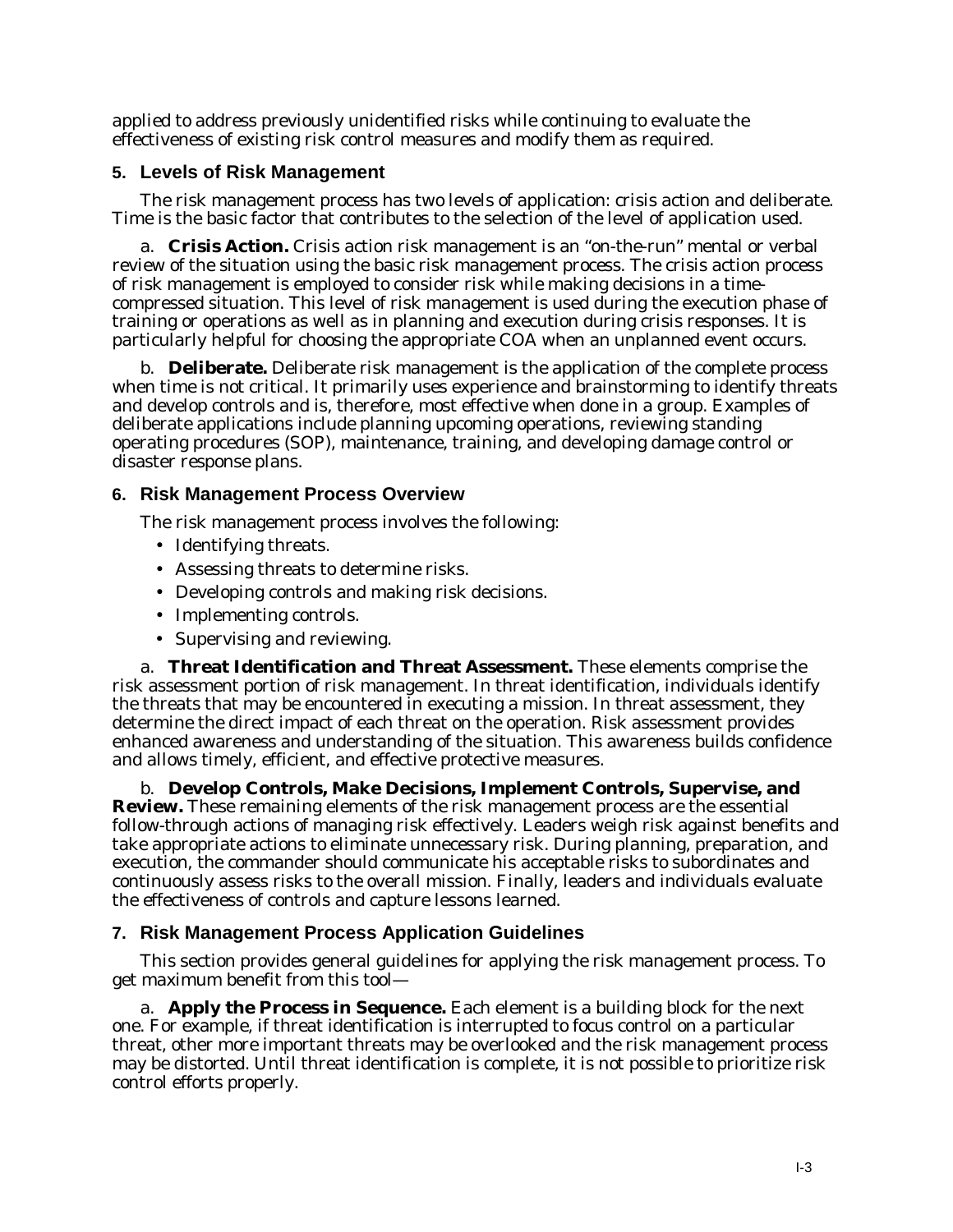b. **Maintain Balance in the Process.** All parts of the process are important. If only an hour is available to apply the risk management process, the time must be allocated to ensure the total process can be completed. Spending fifty minutes of the hour on threat identification may not leave enough time to apply the other parts of the process effectively. The result would be suboptimal risk management. Of course, it is simplistic to rigidly insist that each of the parts is allocated ten minutes. The objective is to assess the time and resources available for risk management activities and allocate them to the actions in a manner most likely to produce the best overall result.

c. **Apply the Process as a Cycle**. See Figure I-1 below. Notice that "supervise and review" feeds back into the beginning of the process. When "supervise and review" identifies additional threats or determines that controls are ineffective, the entire risk management process should be repeated.



**Figure I-1. Continuous Application of Risk Management**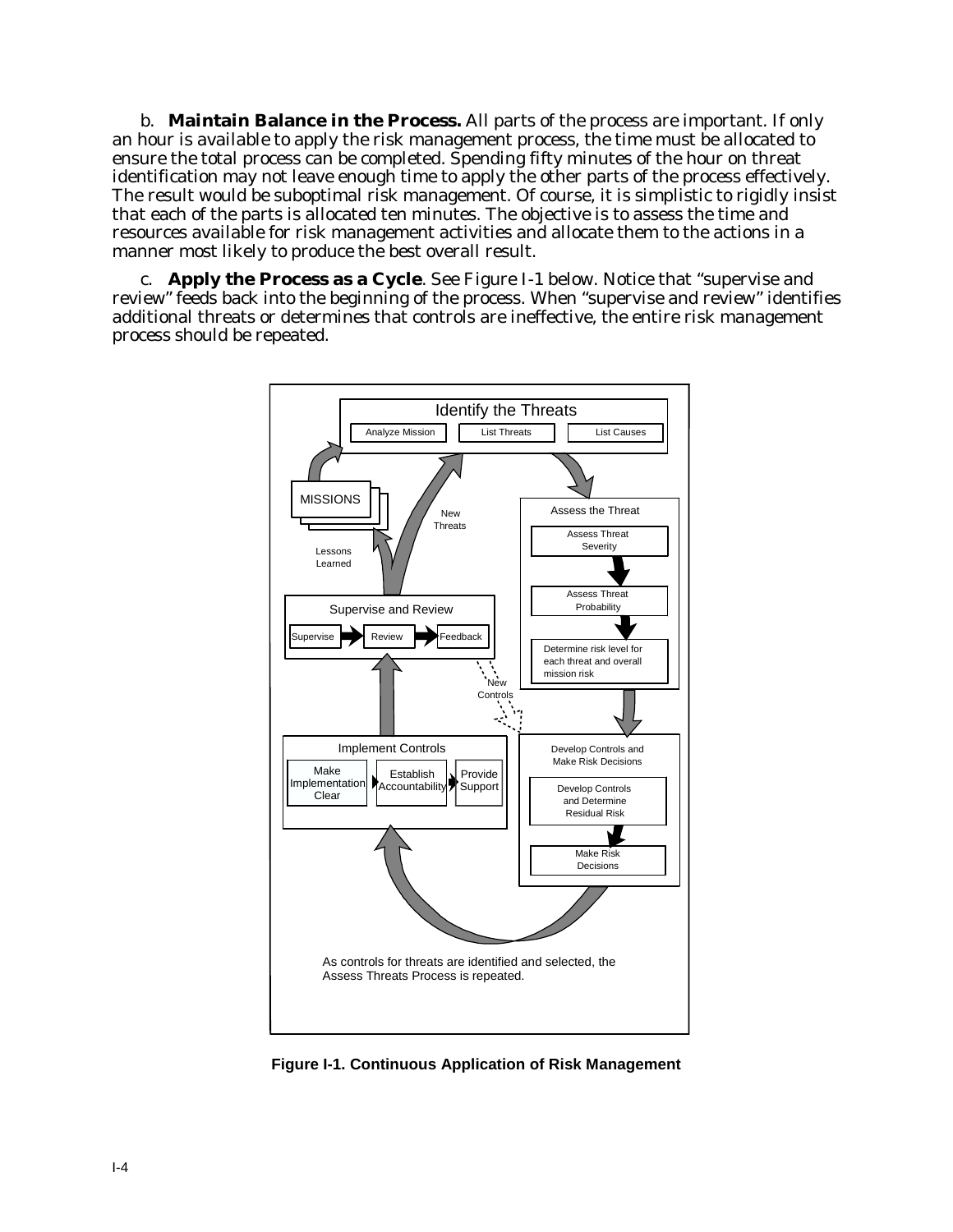d. **Involve People Fully.** The only way to ensure the risk management process is effective is to involve the people actually exposed to the risks. Periodically revalidate risk management procedures to ensure those procedures support the mission.

# **8. Relationship of Force Protection to Risk Management**

The commander has the dilemma of weighing mission requirements and force protection measures. One of his primary tools for weighing mission and protection is reconciled by assessing and balancing risk. This process forms a direct relationship between force protection and risk management. In the force protection process, we consider three elements: planning, operations, and sustainment. Risk management enables the force protection process by using risk assessment and controls in each element. The relationship between force protection and risk management is evident in the following:

- a. In planning, we conduct risk assessment and develop controls.
- b. In operations, we update risk assessment and implement controls.
- c. In sustainment, we continue to update assessments and adjust controls.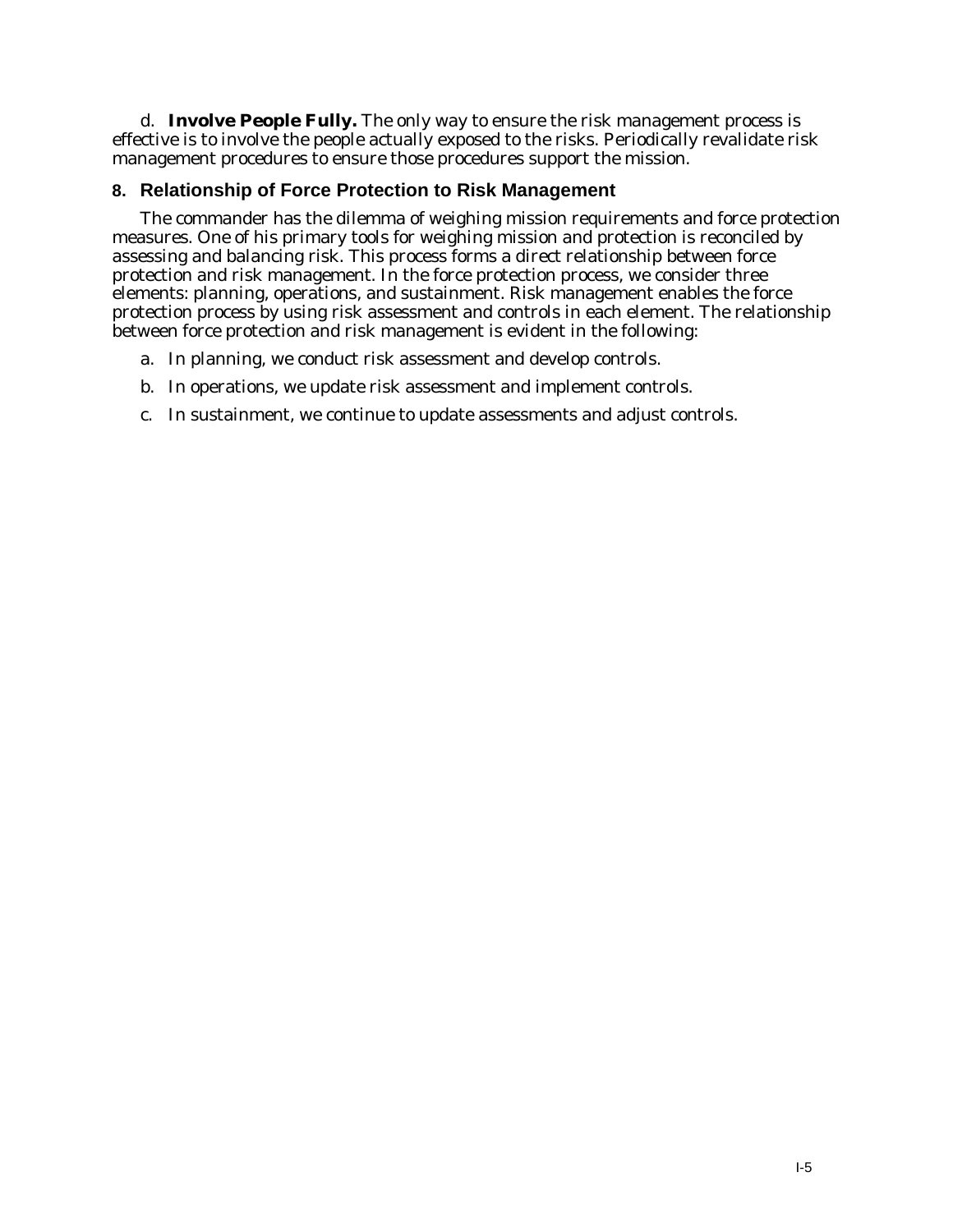# **Chapter II RISK MANAGEMENT PROCESS AND OPERATIONAL CONSIDERATIONS**

#### **1. Background**

This chapter discusses the risk management process and how it may be applied in the planning and execution phases of all operations. This chapter also provides two situational analysis models. These models are the mission, enemy, terrain and weather, troops and support available, time (METT-T) model and the man, machine, media, management, mission (5-M) model.

#### **2. Application of Risk Management**

a. **Identify Threats.** A threat is a source of danger: any opposing force, condition, source, or circumstance with the potential to impact mission accomplishment negatively and/or degrade mission capability. Experience, common sense, and risk management tools help identify real or potential threats. Threat identification is the foundation of the entire risk management process; if a threat is not identified it cannot be controlled. The effort expended in identifying threats will have a multiplier effect on the impact of the total risk management process. Figure II-1 depicts the actions necessary to identify threats associated with these three categories: (1) mission degradation, (2) personal injury or death, and (3) property damage.



**Figure II-1. Identify the Threats**

(1) **Action 1—Analyze Mission.** This is accomplished by—

(a) Reviewing operation plans and orders describing the mission.

(b) Defining requirements and conditions to accomplish the tasks.

(c) Constructing a list or chart depicting the major phases of the operation normally in time sequence.

(d) Breaking the operation down into "bite-size" chunks.

**Action 2—List Threats.** Threats (and factors that could generate threats) are identified based on the mission and associated vulnerabilities. The output of the identification phase is a list of inherent threats or adverse conditions, which is developed by listing the threats associated with each phase of the operation. Stay focused on the specific steps in the operation; limit your list to "big picture" threats. Examine friendly centers of gravity for any critical vulnerabilities. Threats may be tracked on paper or in a computer spreadsheet/database system to organize ideas and serve as a record of the analysis for future use.

(3) **Action 3—List Causes.** Make a list of the causes associated with each threat identified in Action 2. Although a threat may have multiple causes, it is paramount to identify the root cause(s). Risk controls may be more effective when applied to root causes.

b. **Assess Threats.** Each threat is assessed for probability and severity of occurrence. *Probability* is the estimate of the likelihood that a threat will cause an impact on the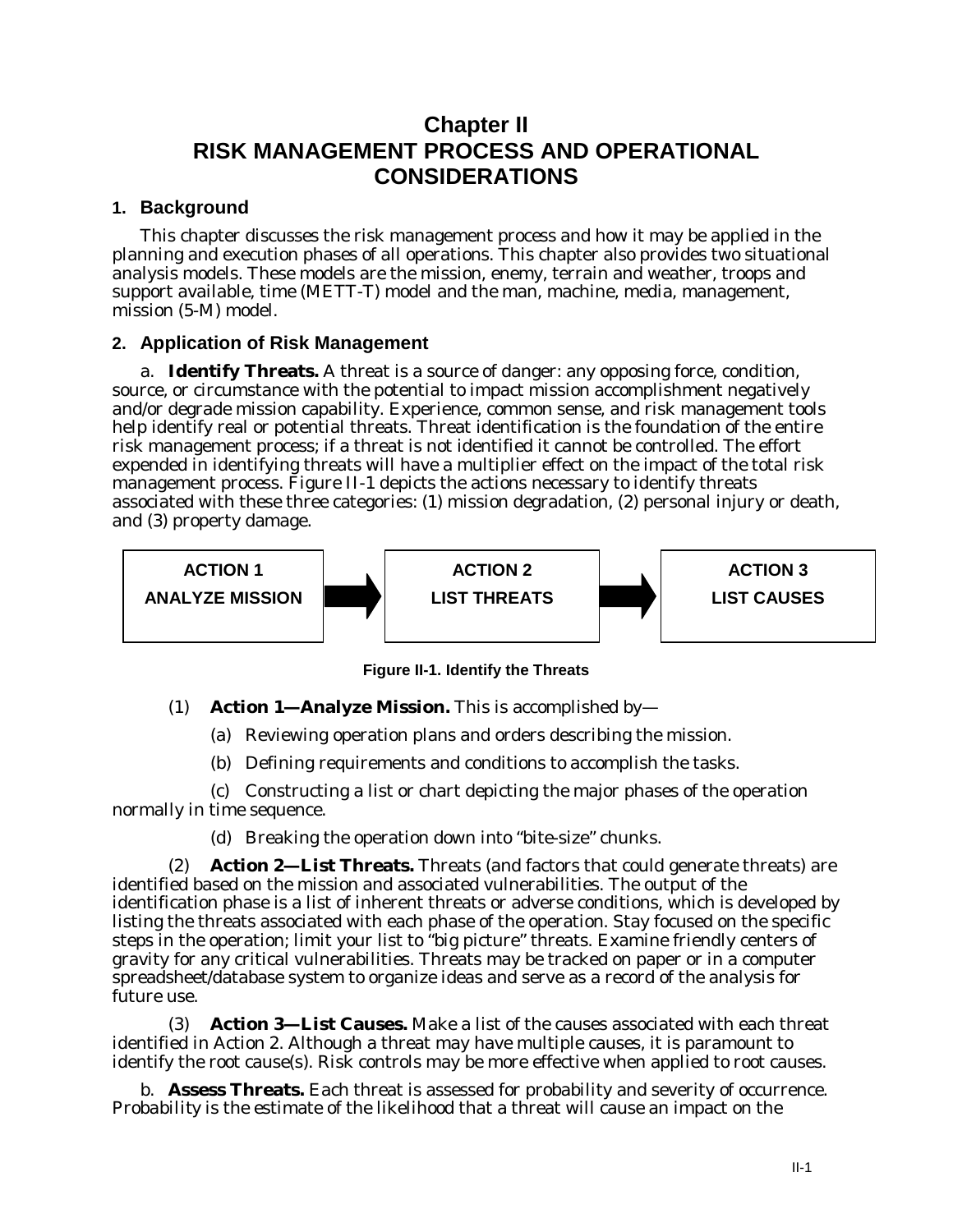mission. Some threats produce losses frequently; others almost never do. *Severity* is the expected consequence of an event in terms of degree of injury, property damage, or other mission-impairing factors (such as loss of combat power). The result of this risk assessment allows prioritization of threats based on risk. The number one risk is the one with the greatest potential impact on the mission. However, the least risky issue may still deserve some attention and, possibly, risk control action. Keep in mind that this priority listing is intended for use as a guide to the relative priority of the risks involved, not as an absolute order to be followed. There may be, as an example, something that is not a significant risk that is extremely simple to control. Figure II-2 depicts the necessary actions.



**Figure II-2. Assess the Threat**

(1) **Action 1—Assess Threat Severity.** Determine the severity of the threat in terms of its potential impact on the mission, exposed personnel, and exposed equipment. Severity categories are defined to provide a qualitative measure of the worst credible outcome resulting from external influence (such as combat or terrorist action; personnel error; environmental conditions; design inadequacies; procedural deficiencies; or system, subsystem, or component failure or malfunction). Severity categories listed in Appendix A, Annex D, provide guidance for a wide variety of missions and systems.

(2) **Action 2—Assess Threat Probability.** Determine the probability that the threat will cause a negative event of the severity assessed in Action 1. Probability may be determined through experienced-based estimates or derived from research, analysis, and evaluation of historical data from similar missions and systems. The typical event sequence is much more complicated than a single line of erect dominos; tipping the first domino (threat) triggers a clearly predictable reaction. Supporting rationale for assigning a probability should be documented for future reference. Generally accepted definitions for probability may be found at Appendix A, Annex D.

(3) **Action 3—Complete Risk Assessment.** Combine severity and probability estimates to form a risk assessment for each threat. When combining the probability of occurrence with severity, a matrix may be used to assist in identifying the level of risk. A sample matrix is in Appendix A, Annex D. Existing databases and/or a panel of personnel experienced with the mission and threats can also be used to help complete the risk assessment.

(4) **Output of Risk Assessment.** The outcome of the risk assessment process is a prioritized list of threats. The highest priority threat is the most serious one to the mission; the last is the least serious risk of any consequence.

(5) **Risk Assessment Pitfalls.** The following are some pitfalls that should be avoided during the assessment:

(a) Over optimism: "It can't happen to us. We're already doing it." This pitfall results from not being totally honest and not looking for root causes of the threats.

(b) Misrepresentation: Individual perspectives may distort data. This can be deliberate or unconscious.

(c) Alarmism: "The sky is falling" approach, or "worst case" estimates are used regardless of their possibility.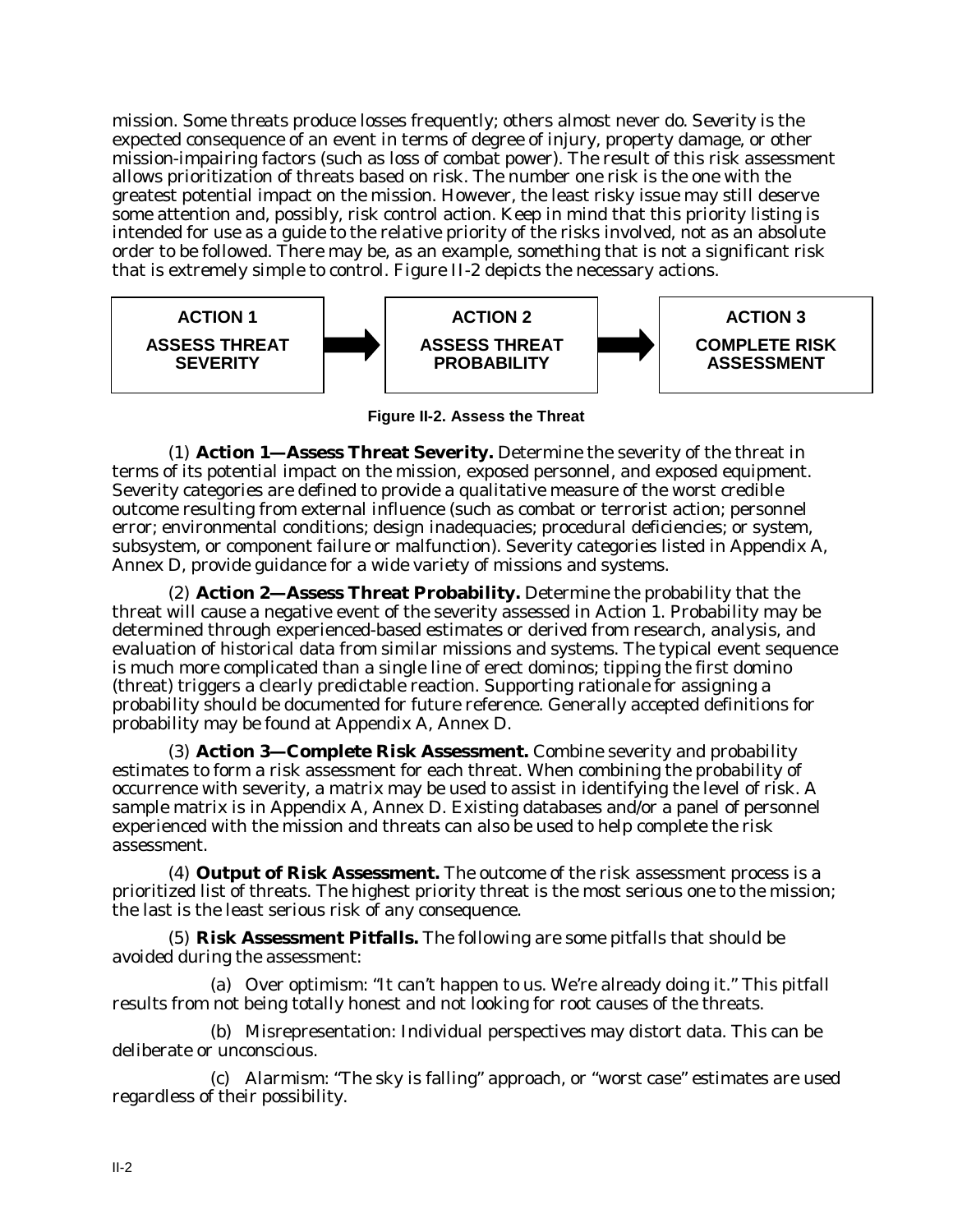- (d) Indiscrimination: All data is given equal weight.
- (e) Prejudice: Subjectivity and/or hidden agendas are used instead of facts.
- (f) Inaccuracy: Bad or misunderstood data nullify accurate risk assessment.
- (g) Enumeration: It is difficult to assign a numerical value to human behavior.
- Numbers may oversimplify real life situations.

• It may be difficult to get enough applicable data; this could force inaccurate estimates.

- Numbers often take the place of reasoned judgment.
- Risk can be unrealistically traded off against benefit by relying solely on

numbers.

c. **Develop Controls and Make Risk Decisions.** These actions are listed as separate and distinct parts of the overall process by the U.S. Air Force (USAF), but will be dealt with under this overall heading for the purpose of this publication. Figure II-3 depicts the necessary actions.



**Figure II-3. Develop Controls and Make Risk Decisions**

(1) **Action 1—Develop Controls.** After assessing each threat, leaders should develop one or more controls that either eliminate the threat or reduce the risk (probability and/or severity) of threats. For each threat identified, develop one or more control options that either avoid the threat or reduce its risk to a level that meets the commander's risk guidance. Examples of criteria for establishing effective controls are listed in Table II-1.

| Table II-1<br><b>Criteria for Effective Controls</b> |                                                                                                                    |  |  |  |  |
|------------------------------------------------------|--------------------------------------------------------------------------------------------------------------------|--|--|--|--|
| <b>CONTROL</b><br><b>CRITERIA</b>                    | <b>REMARKS</b>                                                                                                     |  |  |  |  |
| <b>Suitability</b>                                   | Control removes the threat or mitigates (reduces) the residual risk to an acceptable<br>level.                     |  |  |  |  |
| Feasibility                                          | Unit has the capability to implement the control.                                                                  |  |  |  |  |
| <b>Acceptability</b>                                 | Benefit gained by implementing the control justifies the cost in resources and time.                               |  |  |  |  |
| <b>Explicitness</b>                                  | Clearly specifies who, what, where, when, why, and how each control is to be used.                                 |  |  |  |  |
| <b>Support</b>                                       | Adequate personnel, equipment, supplies, and facilities necessary to implement a<br>suitable control is available. |  |  |  |  |
| <b>Standards</b>                                     | Guidance and procedures for implementing a control are clear, practical, and<br>specific.                          |  |  |  |  |
| <b>Training</b>                                      | Knowledge and skills are adequate to implement a control.                                                          |  |  |  |  |
| Leadership                                           | Leaders are ready, willing, and able to enforce standards required to implement a<br>control.                      |  |  |  |  |
| <b>Individual</b>                                    | Individual personnel are sufficiently self-disciplined to implement a control.                                     |  |  |  |  |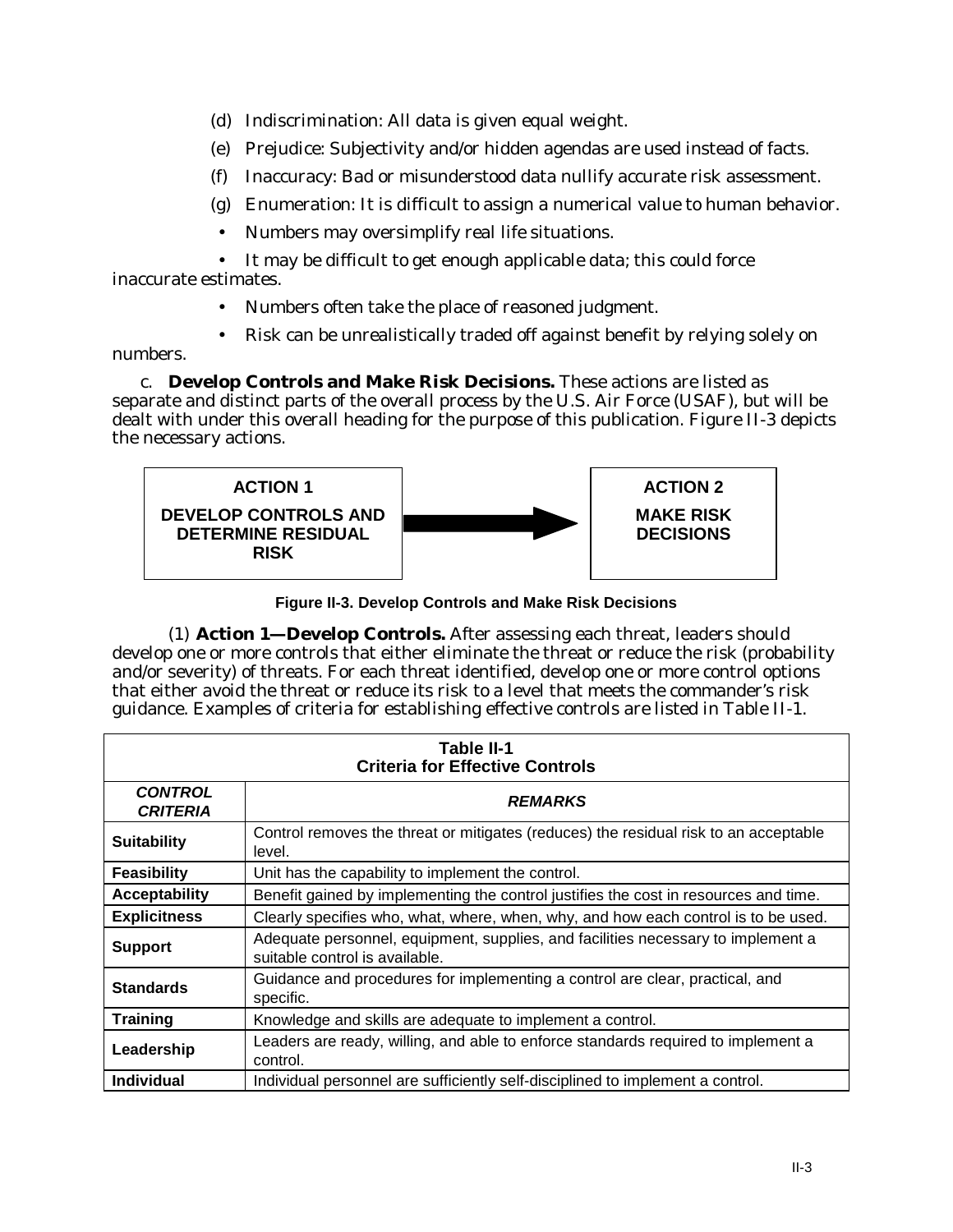(a) Some types of controls are as follows:

• **Engineering controls**. These controls use engineering methods to reduce risks, such as developing new technologies or design features, selecting better materials, identifying suitable substitute materials or equipment, or adapting new technologies to existing systems. Examples of engineering controls that have been employed in the past include development of aircraft stealth technology, integrating global positioning system data into cruise missiles, and development of night vision devices.

• **Administrative controls.** These controls involve administrative actions, such as establishing written policies, programs, instructions, and SOPs, or limiting the exposure to a threat either by reducing the number of personnel/assets or length of time they are exposed.

• **Educational controls.** These controls are based on the knowledge and skills of the units and individuals. Effective control is implemented through individual and collective training that ensures performance to standard.

• **Physical controls.** These controls may take the form of barriers and guards or signs to warn individuals and units that a threat exists. Use of personal protective equipment, fences around high power high frequency antennas, and special controller or oversight personnel responsible for locating specific threats fall into this category.

• **Operational controls.** These controls involve operational actions such as pace of operations, battlefield controls (areas of operations and boundaries, direct fire control measures, fire support coordinating measures), rules of engagement, airspace control measures, map exercises, and rehearsals.

(b) A control should avoid/reduce the risk of a threat by accomplishing one or more of the following:

• **Avoiding the risk.** This often requires canceling or delaying the task, mission, or operation and is, therefore, an option rarely exercised because of mission importance. However, it may be possible to avoid specific risks: risks associated with a night operation may be avoided by planning the operation for daytime; thunderstorm or surface-to-air-missile risks can be avoided by changing the flight route.

• **Delay a COA**. If there is no time deadline or other operational benefit to speedy accomplishment of a task, it may be possible to reduce the risk by delaying the task. Over time, the situation may change and the risk may be eliminated, or additional risk control options may become available (resources become available, new technology becomes available, etc.) reducing the overall risk. For example, a mission can be postponed until more favorable weather reduces the risk to the force.

• **Transferring the risk.** Risk may be reduced by transferring a mission, or some portion of that mission, to another unit or platform that is better positioned, more survivable, or more expendable. Transference decreases the probability or severity of the risk to the total force. For example, the decision to fly an unmanned aerial vehicle into a high-risk environment instead of risking a manned aircraft is risk transference.

• **Assigning redundant capabilities.** To ensure the success of critical missions to compensate for potential losses assign redundant capabilities. For example, tasking a unit to deploy two aircraft to attack a single high value target increases the probability of mission success.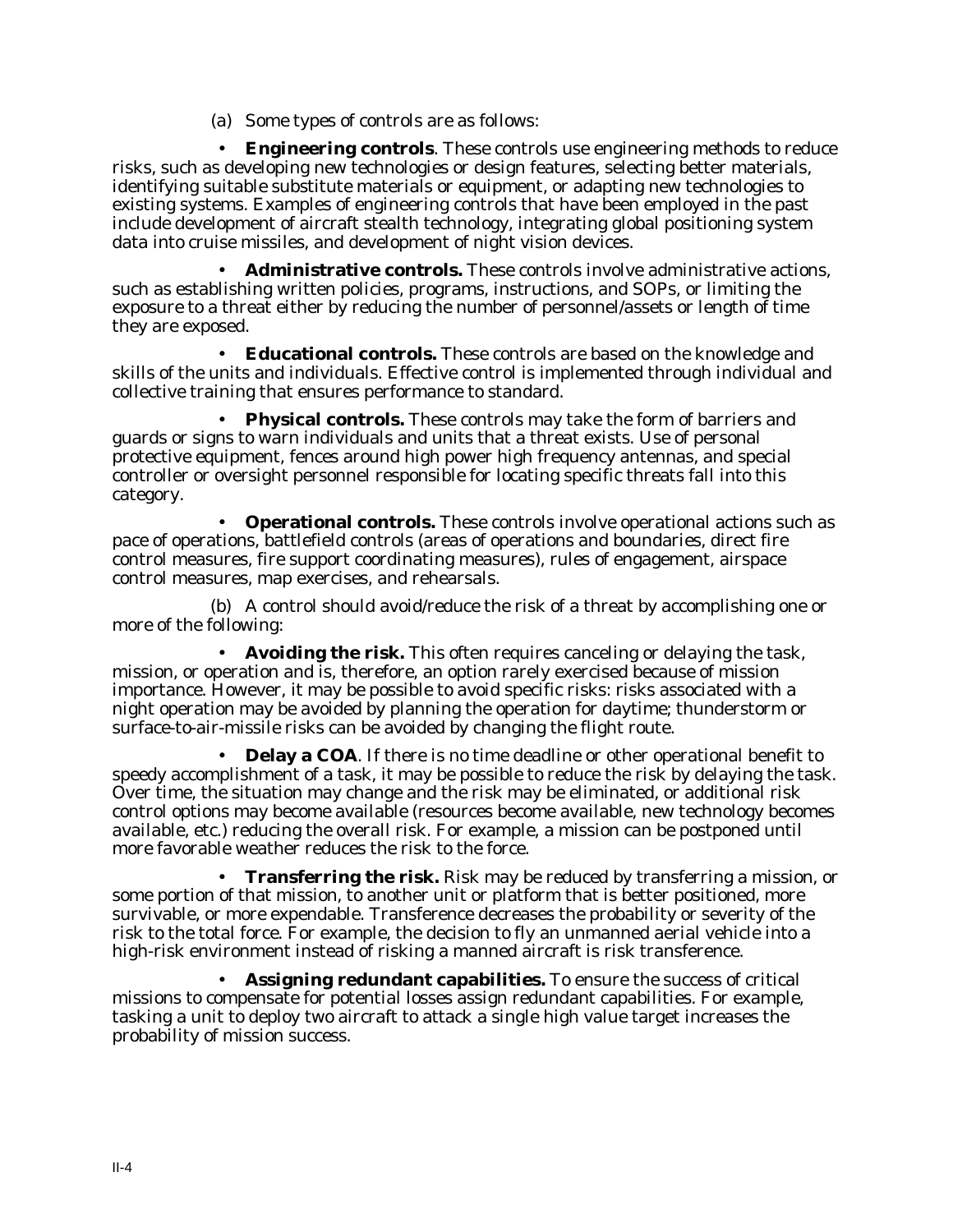(c) **Determine Residual Risk.** Once the leader develops and accepts controls, he or she determines the residual risk associated with each threat and the overall residual risk for the mission. Residual risk is the risk remaining after controls have been identified, selected, and implemented for the threat. As controls for threats are identified and selected, the threats are reassessed, and the level of risk is revised. This process is repeated until the level of residual risk is acceptable to the commander or leader or cannot be further reduced. Overall residual risk of a mission must be determined when more than one threat is identified. The residual risk for each of these threats may have a different level, depending on the assessed probability and severity of the hazardous incident. Overall residual mission risk should be determined based on the threat having the greatest residual risk. Determining overall mission risk by averaging the risks of all threats is not valid. If one threat has high residual risk, the overall residual risk of the mission is high, no matter how many moderate or low risk threats are present.

(2) **Action 2—Make Risk Decisions.** A key element of the risk decision is determining if the risk is justified. The leader should compare and balance the risk against the mission's potential gain. The leader alone decides if controls are sufficient and acceptable and whether to accept the resulting residual risk. If the leader determines the risk level is too high, he or she directs the development of additional or alternate controls, or modifies, changes, or rejects the COA. Leaders can use the risk assessment matrix or other tools found in Appendix A, in conjunction with their commanders' guidance, to communicate how much risk they are willing to allow subordinate leaders to accept.

d. **Implement Controls.** Once the risk control decision is made, assets must be made available to implement the specific controls. Part of implementing controls is informing the personnel in the system of the risk management process results and subsequent decisions. Figure II-4 depicts the actions necessary to complete this step. Careful documentation of each step in the risk management process facilitates risk communication and the rational processes behind risk management decisions.



**Figure II-4. Implement Controls**

(1) **Action 1—Make Implementation Clear.** To make the implementation directive clear, consider using examples, providing pictures or charts, including job aids, etc. Provide a roadmap for implementation, a vision of the end state, and description of successful implementation. The control should be presented so it will be received positively by the intended audience. This can best be achieved by designing in user ownership.

(2) **Action 2—Establish Accountability**. Accountability is important to effective risk management. The accountable person is the one who makes the decision (approves the control measures); therefore, the right person (appropriate level) must make the decision. Clear assignment of responsibility for implementation of the risk control is required.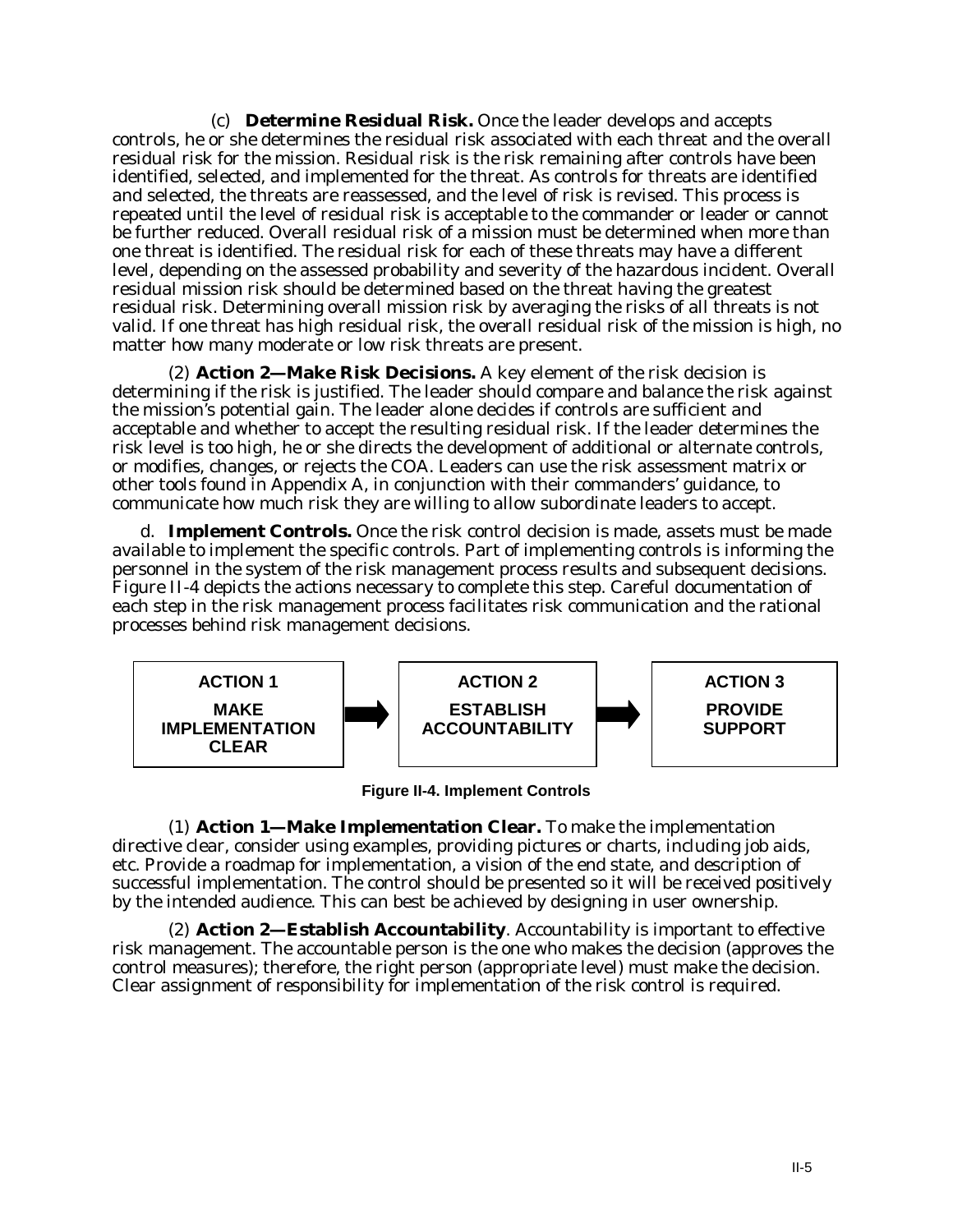(3) **Action 3—Provide Support.** To be successful, the command must support the risk controls. This support requires—

(a) Providing the personnel and resources necessary to implement the control measures.

(b) Designing in sustainability from the beginning.

(c) Employing the control with a feedback mechanism that will provide information on whether the control is achieving the intended purpose.

e. **Supervise and Review.** Supervise and review involves determining the effectiveness of risk controls throughout the operation. There are three aspects: monitoring the effectiveness of risk controls; determining the need for further assessment of either all, or a portion of, the operation due to an unanticipated change; and capturing lessons learned, both positive and negative. Figure II-5 depicts the necessary actions.



**Figure II-5. Supervise and Review**

(1) **Action 1—Supervise.** Monitor the operation to ensure—

(a) Controls are implemented correctly, effective, and remain in place.

(b) Changes requiring further risk management are identified.

(c) Action is taken to correct ineffective risk controls and reinitiate the risk management process in response to new threats.

(d) Risks and controls are reevaluated any time the personnel, equipment, or mission tasks change, or new operations are anticipated in an environment not covered in the initial risk management analysis.

Successful mission performance is achieved by shifting the cost versus benefit balance more in favor of benefit through controlling risks. By using risk management whenever anything changes, we consistently control risks identified before an operation and those that develop during the operation. Addressing the risks before they get in the way of mission accomplishment saves resources and enhances mission performance.

(2) **Action 2—Review.** The risk management process review must be systematic. After controls are applied, a review must be accomplished to see if the risks and the mission are in balance. To determine if appropriate risk management controls have been applied, compare METT-T or the 5-M model from the earlier steps to the present risk management assessment.

(a) To accomplish an effective review, commanders identify whether the actual cost is in line with expectations. The commander needs to determine what effect the risk control had on mission performance. It is difficult to evaluate the risk control by itself; therefore, the focus should be on the aspect of mission performance the control measure was designed to improve.

(b) Measurements are necessary to ensure accurate evaluations of how effectively controls eliminated threats or reduced risks. After Action Reports (AAR), surveys, and in-progress reviews provide great starting places for measurements.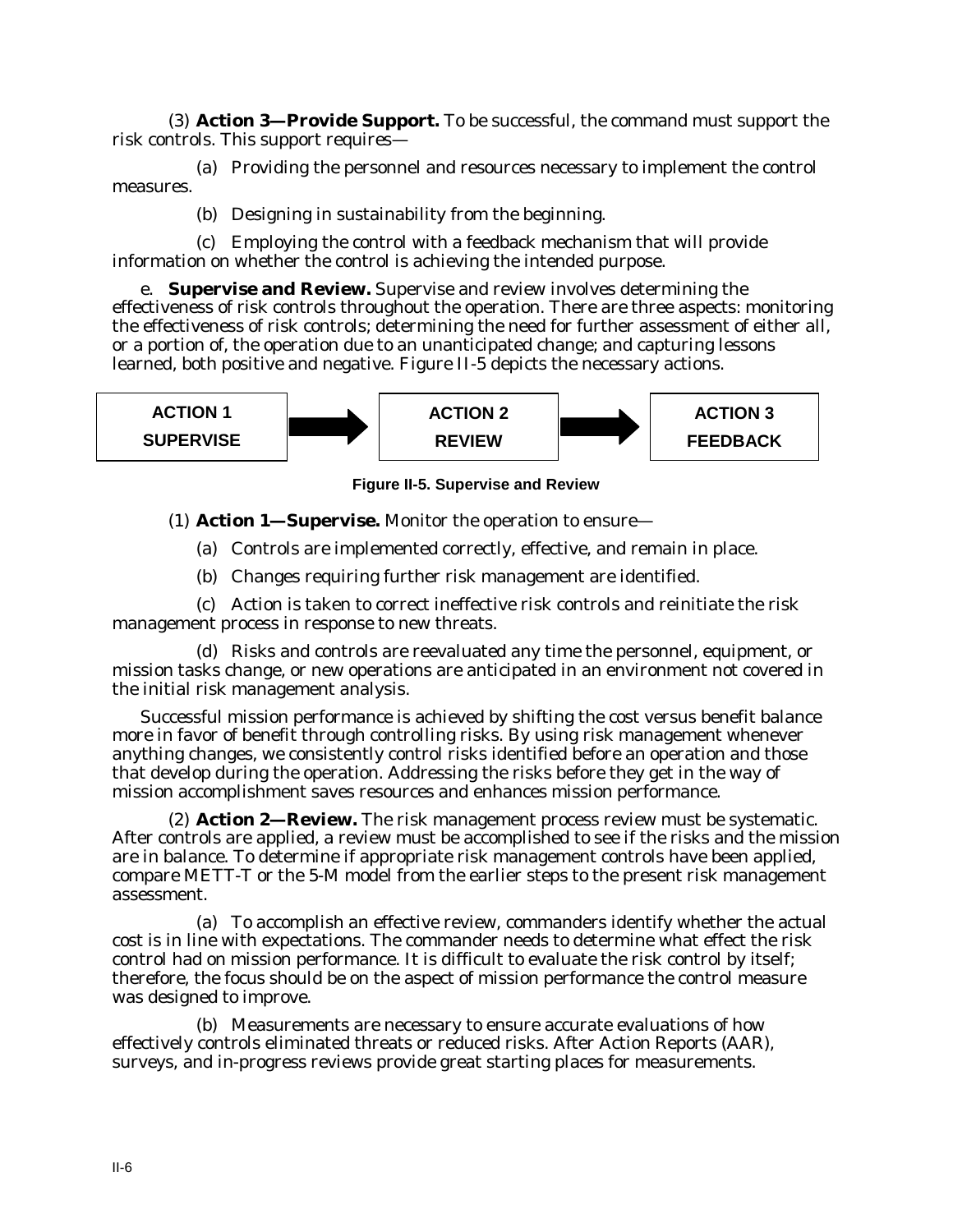(3) **Action 3—Feedback**. A review by itself is not enough; a mission feedback system should be established to ensure that the corrective or preventative action taken was effective and that any newly discovered threats identified during the mission were analyzed and corrective action taken.

(a) When a decision is made to accept risk, factors (cost versus benefit information) involved in the decision should be recorded; proper documentation allows for review of the risk decision process. Then, when a negative consequence occurs, the decision process can be reviewed to determine where errors in the process may have occurred.

(b) Risk analysis will not always be perfect the first time. When errors occur in an analysis, use feedback (such as briefings, lessons learned, cross-tell reports, benchmarking, or database reports) to identify and correct those errors. This feedback will help determine if the previous forecasts were accurate, contained errors, or were completely incorrect.

#### **3. Integration of Risk Management**

Tables II-2 and II-3 integrate the risk management process into each phase of the deliberate and crisis action Joint Operation Planning and Execution System (JOPES). The annotations of the joint task force (JTF) and major subordinate element (MSE) in the matrix identify the level of command primarily responsible for risk management execution during each particular phase of planning. The risk management process should be considered throughout the planning process by each level of command.

| Table II-2<br><b>Risk Management Execution</b><br>(Risk Management in Deliberate Planning)                                                                                                                                                    |                          |                          |                          |                          |                          |  |
|-----------------------------------------------------------------------------------------------------------------------------------------------------------------------------------------------------------------------------------------------|--------------------------|--------------------------|--------------------------|--------------------------|--------------------------|--|
| <b>Develop Controls</b><br><b>Implement</b><br><b>Identify</b><br><b>Assess</b><br><b>Supervise</b><br><b>Make</b><br><b>Deliberate Planning</b><br><b>Threats</b><br><b>Controls</b><br>and Review<br><b>Threats</b><br><b>Risk Decision</b> |                          |                          |                          |                          |                          |  |
| <b>PHASE I</b><br><b>Initiation</b>                                                                                                                                                                                                           | <b>JTF</b>               |                          |                          |                          |                          |  |
| <b>PHASE II</b><br><b>Concept Development</b>                                                                                                                                                                                                 | <b>JTF</b>               | <b>JTF</b>               |                          |                          |                          |  |
| <b>PHASE III</b><br><b>Plan Development</b>                                                                                                                                                                                                   | <b>MSE</b>               | <b>MSE</b>               | <b>JTF</b><br><b>MSE</b> |                          |                          |  |
| <b>PHASE IV</b><br><b>Plan Review</b>                                                                                                                                                                                                         |                          |                          | <b>JTF</b>               |                          |                          |  |
| <b>PHASE V</b><br><b>Supporting Plans</b>                                                                                                                                                                                                     | <b>MSE</b>               | <b>MSE</b>               | <b>MSE</b>               | <b>JTF</b><br><b>MSE</b> |                          |  |
| <b>EXECUTION</b>                                                                                                                                                                                                                              | <b>JTF</b><br><b>MSE</b> | <b>JTF</b><br><b>MSE</b> | <b>JTF</b><br><b>MSE</b> | <b>JTF</b><br><b>MSE</b> | <b>JTF</b><br><b>MSE</b> |  |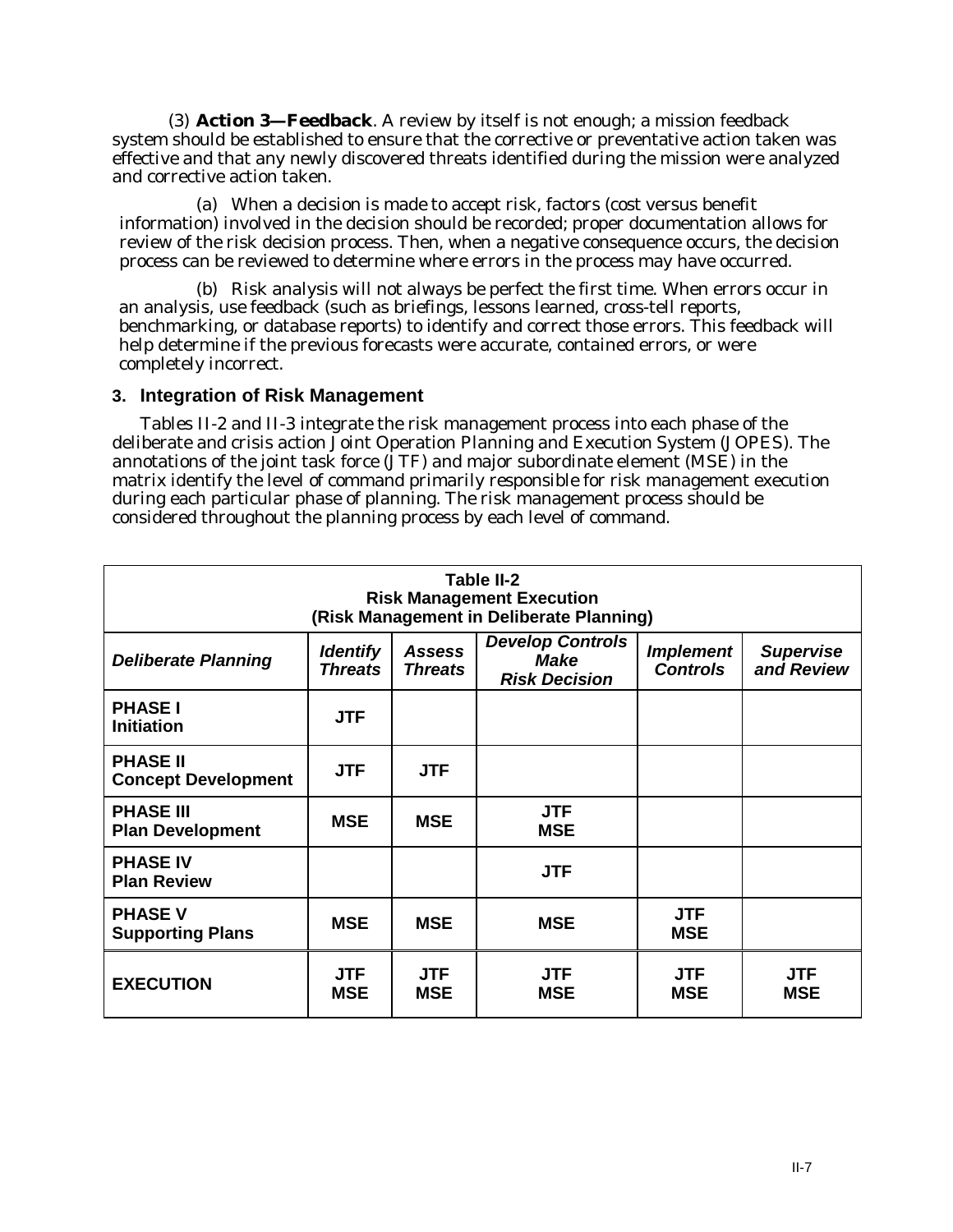| Table II-3<br><b>Risk Management Execution</b><br>(Risk Management in Crisis Action Planning)                                                                                                                                                              |                          |                          |                          |                          |                          |  |
|------------------------------------------------------------------------------------------------------------------------------------------------------------------------------------------------------------------------------------------------------------|--------------------------|--------------------------|--------------------------|--------------------------|--------------------------|--|
| <b>Develop Controls</b><br><b>CRISIS ACTION</b><br><b>Identify</b><br><b>Assess</b><br><b>Implement</b><br><b>Supervise</b><br><b>Make Risk</b><br>and Review<br><b>Controls</b><br><b>PLANNING</b><br><b>Threats</b><br><b>Threats</b><br><b>Decision</b> |                          |                          |                          |                          |                          |  |
| <b>PHASE I</b><br><b>Situation Development</b>                                                                                                                                                                                                             | <b>JTF</b>               | <b>JTF</b>               |                          |                          |                          |  |
| <b>PHASE II</b><br><b>Crisis Assessment</b>                                                                                                                                                                                                                | <b>JTF</b>               | <b>JTF</b>               | <b>JTF</b>               |                          |                          |  |
| <b>PHASE III</b><br><b>COA Development</b>                                                                                                                                                                                                                 | <b>JTF</b><br><b>MSE</b> | <b>JTF</b><br><b>MSE</b> | <b>JTF</b><br><b>MSE</b> |                          |                          |  |
| <b>PHASE IV</b><br><b>COA Selection</b>                                                                                                                                                                                                                    |                          |                          | <b>JTF</b><br><b>MSE</b> | <b>JTF</b>               |                          |  |
| <b>PHASE V</b><br><b>Execution Planning</b>                                                                                                                                                                                                                |                          |                          | <b>JTF</b><br><b>MSE</b> | <b>JTF</b><br><b>MSE</b> |                          |  |
| <b>PHASE VI</b><br><b>Execution</b>                                                                                                                                                                                                                        | <b>MSE</b>               | <b>MSE</b>               | <b>MSE</b>               | <b>JTF</b><br><b>MSE</b> | <b>JTF</b><br><b>MSE</b> |  |

#### **4. Analysis Models**

a. **The METT-T Model.** The METT-T model can be used for conducting a situation analysis by breaking it into five general areas: (1) the mission itself, (2) the enemy, (3) terrain/weather, (4) troops and support available, and (5) time available.

**Note.**The U.S. Army uses mission, enemy, terrain and weather, troops and support available, time available, civil considerations (METT-TC), adding civil considerations as a sixth area of analysis.

(1) **Mission.** Leaders first analyze the assigned mission. They look at the type of mission to be accomplished and consider possible subsequent missions. Certain kinds of operations are inherently more dangerous than others. For example, a deliberate frontal attack is more likely to expose a unit to losses than would a defense from prepared positions. Identifying missions that routinely present greater risk is imperative. Leaders also look for threats associated with complexity of the plan (such as a scheme of maneuver that is difficult to understand or too complex for accurate communications down to the lowest level) or the impact of operating under a fragmentary order.

(2) **Enemy.** Commanders look for enemy capabilities that pose significant threats to the operation. For example, "What can the enemy do to defeat my operation?"

(a) Common shortfalls that can create threats during operations include failure

to—

• Assess potential advantages to the enemy provided by the battlefield

environment.

• Fully assess the enemy's capabilities.

• Understand enemy capabilities and friendly vulnerabilities to those capabilities.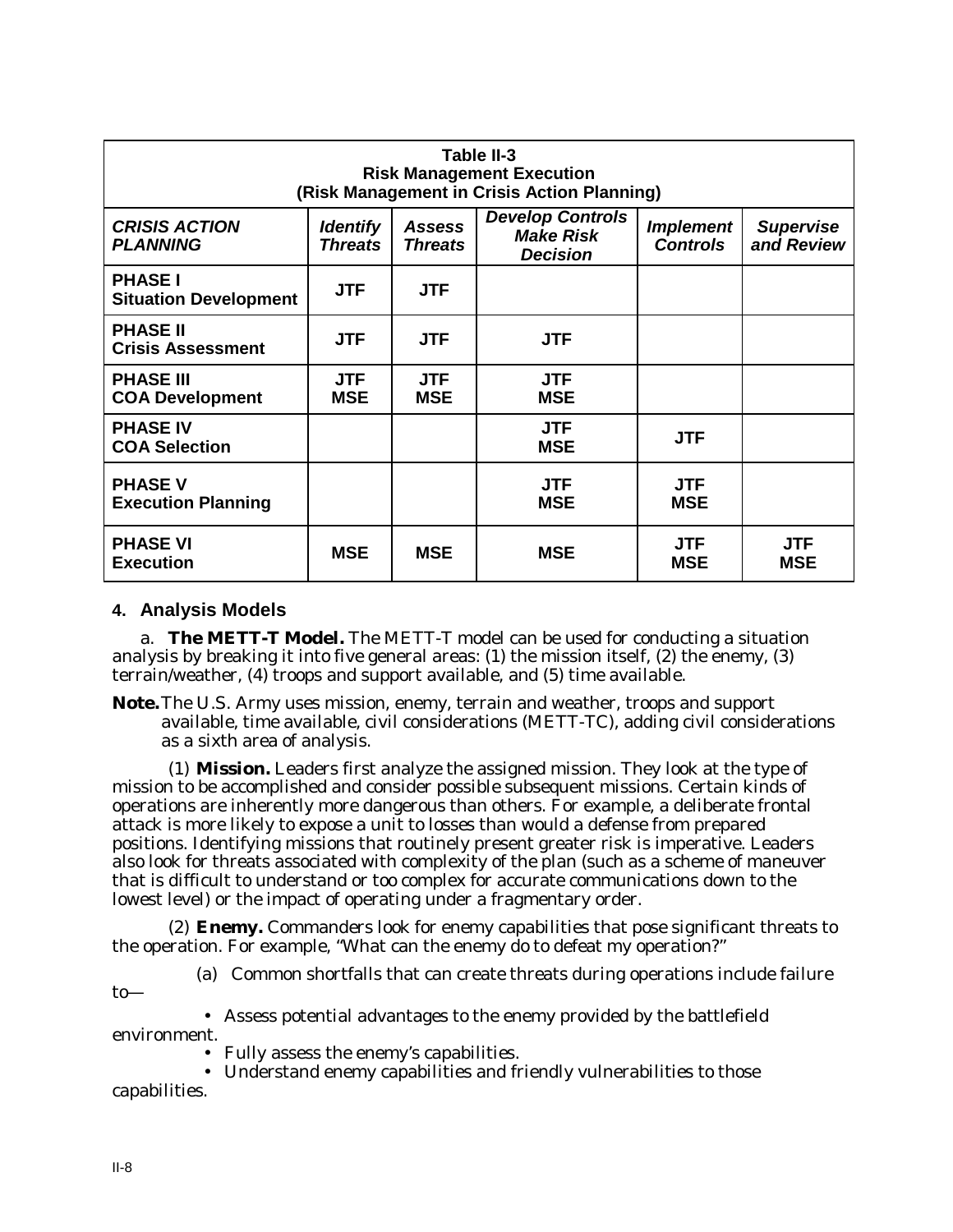- Accurately determine the enemy's probable COAs.
- Plan and coordinate active ground and aerial reconnaissance activities.
- Disseminate intelligence about the enemy to lower echelons.
- Identify terrorist threats and capabilities.

(b) Intelligence plays a critical part in identifying threats associated with the presence of an enemy or an adversary. Intelligence preparation of the battlespace is a dynamic staff process that continually integrates new information and intelligence that ultimately becomes input to the commander's risk assessment process. Intelligence assists in identifying threats during operations by—

• Identifying opportunities and constraints the battlefield environment offers to enemy and friendly forces.

- Thoroughly portraying enemy capabilities and vulnerabilities.
- Collecting information on populations, governments, and infrastructures.

(3) **Terrain and Weather.** Terrain and weather pose great potential threats to military operations. The unit must be familiar with both the terrain and its associated environment for a mission to succeed. Basic issues include availability of reliable weather forecasts, how long the unit has operated in the environment and climate, and whether the terrain has been crossed before.

(a) Terrain. The main military aspects of terrain are observation and fields of fire, cover and concealment, obstacles, key terrain, and avenues of approach; these may be used to identify and assess threats impacting friendly forces. Terrain analysis includes both map and visual reconnaissance to identify how well the terrain can accommodate unit capabilities and mission demands.

• *Observation and fields of fire.* Threats associated with observation and fields of fire usually involve when the enemy will be able to engage a friendly unit and when the friendly unit's weapon capabilities allow it to engage the enemy effectively.

• *Cover and concealment.* Threats associated with cover and concealment are created either by failure to use cover and concealment or by the enemy's use of cover and concealment to protect his assets from observation and fire.

• *Obstacles.* Threats associated with obstacles may be caused by natural conditions (such as rivers or swamps) or man-made conditions (such as minefields or builtup areas).

• *Key terrain.* Threats associated with key terrain result when the enemy controls that terrain or denies its use to the friendly forces.

• *Avenues of approach.* Threats associated with avenues of approach include conditions in which an avenue of approach impedes deployment of friendly combat power or conditions that support deployment of enemy combat power.

(b) Weather. To identify weather threats, leaders and unit personnel must assess the impact on operating systems. Threats may arise from—

- Lack of understanding of reliability and accuracy of weather forecasting.
- Effects of climate and weather on personnel and equipment operation and maintenance.
	- Effects of weather on mobility.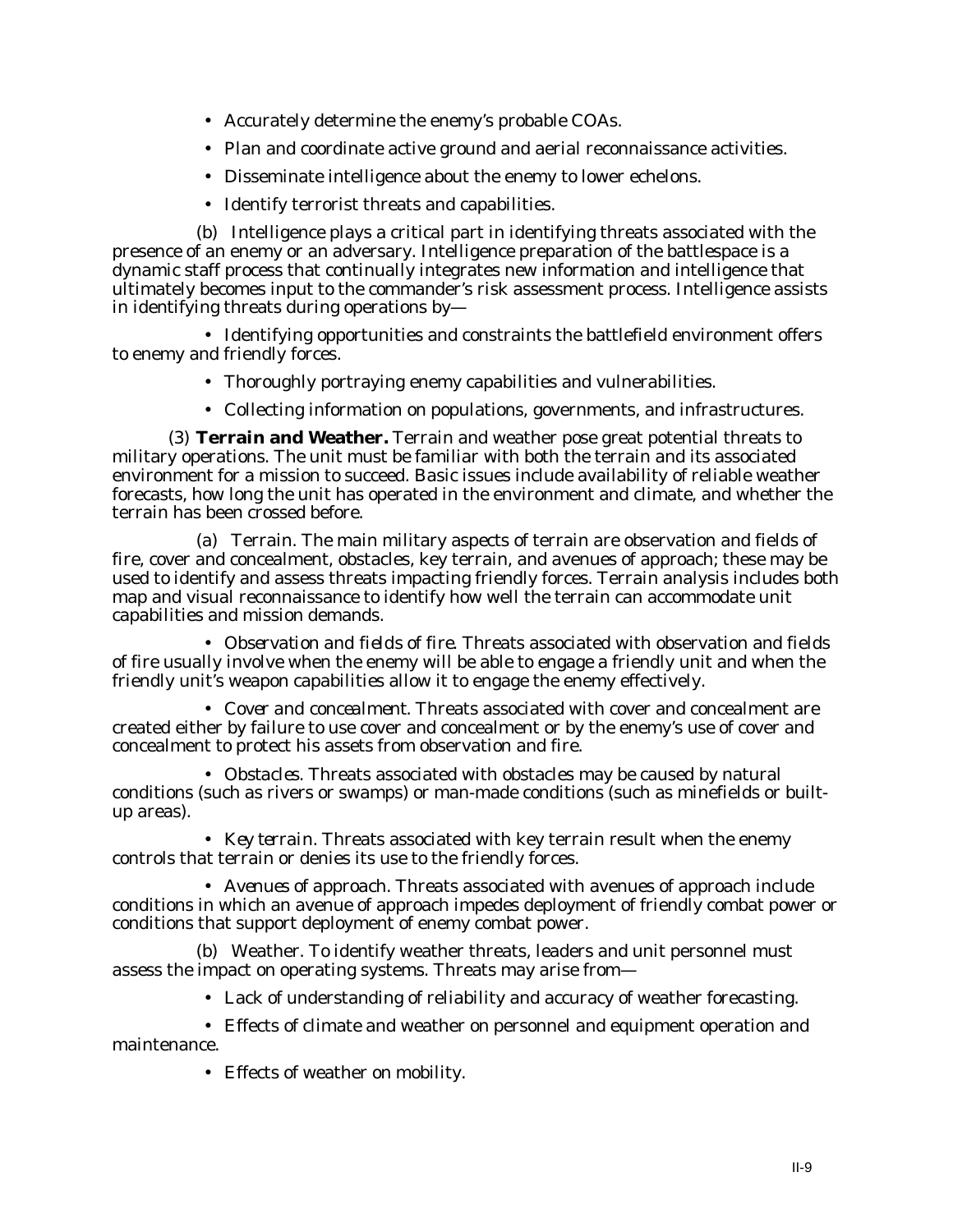(4) **Troops and Support Available.** Leaders analyze the capabilities of available friendly troops. Associated threats impact both individual personnel and the unit. Key considerations are level of training, manning levels, the condition and maintenance of equipment, morale, availability of supplies and services, and the physical and emotional health of personnel. All personnel must be vigilant to the fact that threats in these areas can adversely affect a mission. Even when all tactical considerations point to success, mission failure can be caused by—

(a) Threats to physical and emotional health. The health threat depends on a complex set of environmental and operational factors that combine to produce "disease non-battle injuries" as well as combat injuries. Care of troops requires long-range projection of logistical and medical needs with close monitoring of mission changes that could impact troop support.

(b) Threats to task organization or units participating in an operation. Threats include poor communication, unfamiliarity with higher headquarters SOPs, and insufficient combat power to accomplish the mission. How long units have worked together under a particular command relationship should be considered when identifying threats.

(c) Threats associated with long-term missions. Long-term missions include peacekeeping, or insurgency/counterinsurgency operations. Threats associated with these missions include the turmoil of personnel turnover, lack of continuity of leadership, inexperience, and lack of knowledge of the situation and the unit's operating procedures. Long-term missions can also lead to complacency; units conditioned to routine ways of accomplishing the mission fail to see warnings evident in the operational environment. An especially insidious threat is the atrophy of critical-skills that results from not performing mission-essential task list related missions.

(5) **Time Available.** The threat is insufficient time to plan, prepare, and execute operations. Planning time is always at a premium. Leaders routinely apply the onethird/two-thirds rule (providing two thirds of time available to subordinates for planning) to ensure their subordinate units are given maximum time to plan. Failure to accomplish a mission on time can result in shortages of time for subordinate and adjacent units to accomplish their missions.

b. **U.S. Army Situation Analysis.** While Joint, Marine Corps, Air Force, and Navy doctrine use METT-T for situation analysis, the Army uses METT-TC. The "C" in METT-TC is civil considerations—how the attitudes and activities of the civilian leaders, populations, and organizations within an area of operations will influence the conduct of military operations. Threats associated with civil considerations include, but are not limited to, collateral damage, changing political and social attitudes, civilian unrest, the influence of the press on public opinion, conflicting goals and objectives of private voluntary organizations (PVOs) and nongovernmental organizations (NGOs), and the handling of refugees, noncombatants, and protesters.

c. **5-M Model.** The 5-M model provides an alternative framework for conducting mission analysis by examining the impacts and inter-relationships between the composite elements of Man, Machine, Media, Management, and Mission. The amount of overlap or interaction between the individual components is a characteristic of each mission and evolves as the mission develops.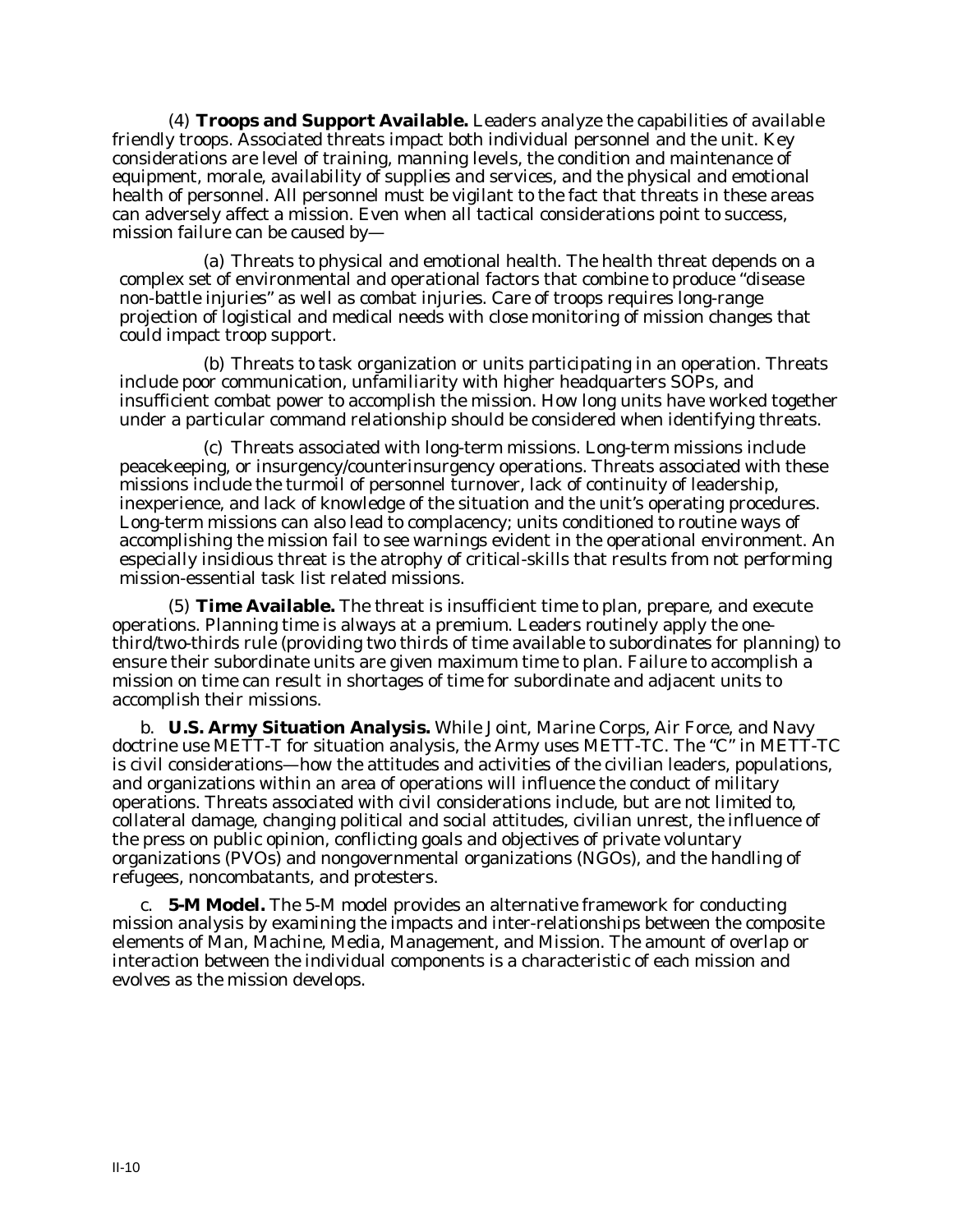(1) **Man.** This is the area of greatest variability and thus possesses the majority of risks. Some considerations and potential threats are listed in Table II-4.

| Table II-4<br><b>Considerations and Potential Threats Analyzed</b><br>(Man Element, 5-M Model) |                                                                                                                                                                                                                 |  |  |  |
|------------------------------------------------------------------------------------------------|-----------------------------------------------------------------------------------------------------------------------------------------------------------------------------------------------------------------|--|--|--|
| <b>Considerations</b>                                                                          | <b>Potential Threats</b>                                                                                                                                                                                        |  |  |  |
| <b>Selection</b>                                                                               | Wrong person psychologically/physically, not proficient in assigned<br>task, no procedural guidance                                                                                                             |  |  |  |
| <b>Performance</b>                                                                             | Lack of awareness, false perceptions, over-tasking, distraction,<br>channelized attention, stress, peer pressure, over/lack of<br>confidence, poor insight, poor adaptive skills, pressure/workload,<br>fatigue |  |  |  |
| <b>Personal Factors</b>                                                                        | Expectations, lack of job satisfaction, poor values, families/friends,<br>command/control, poor discipline (internal and external), perceived<br>pressure (over tasking) and poor communication skills          |  |  |  |

(2) **Machine.** Used as intended, limitations interface with man. Some considerations and potential threats are listed in Table II-5.

| Table II-5<br><b>Considerations and Potential Threats Analyzed</b><br>(Machine Element, 5-M Model) |                                                     |  |  |  |
|----------------------------------------------------------------------------------------------------|-----------------------------------------------------|--|--|--|
| <b>Considerations</b>                                                                              | <b>Potential Threats</b>                            |  |  |  |
| Design                                                                                             | Engineering reliability and performance, ergonomics |  |  |  |
| <b>Maintenance</b><br>Availability of time, tools, and parts, ease of access                       |                                                     |  |  |  |
| <b>Logistics</b>                                                                                   | Supply, upkeep, and repair                          |  |  |  |
| <b>Technical Data</b>                                                                              | Clear, accurate, useable, and available             |  |  |  |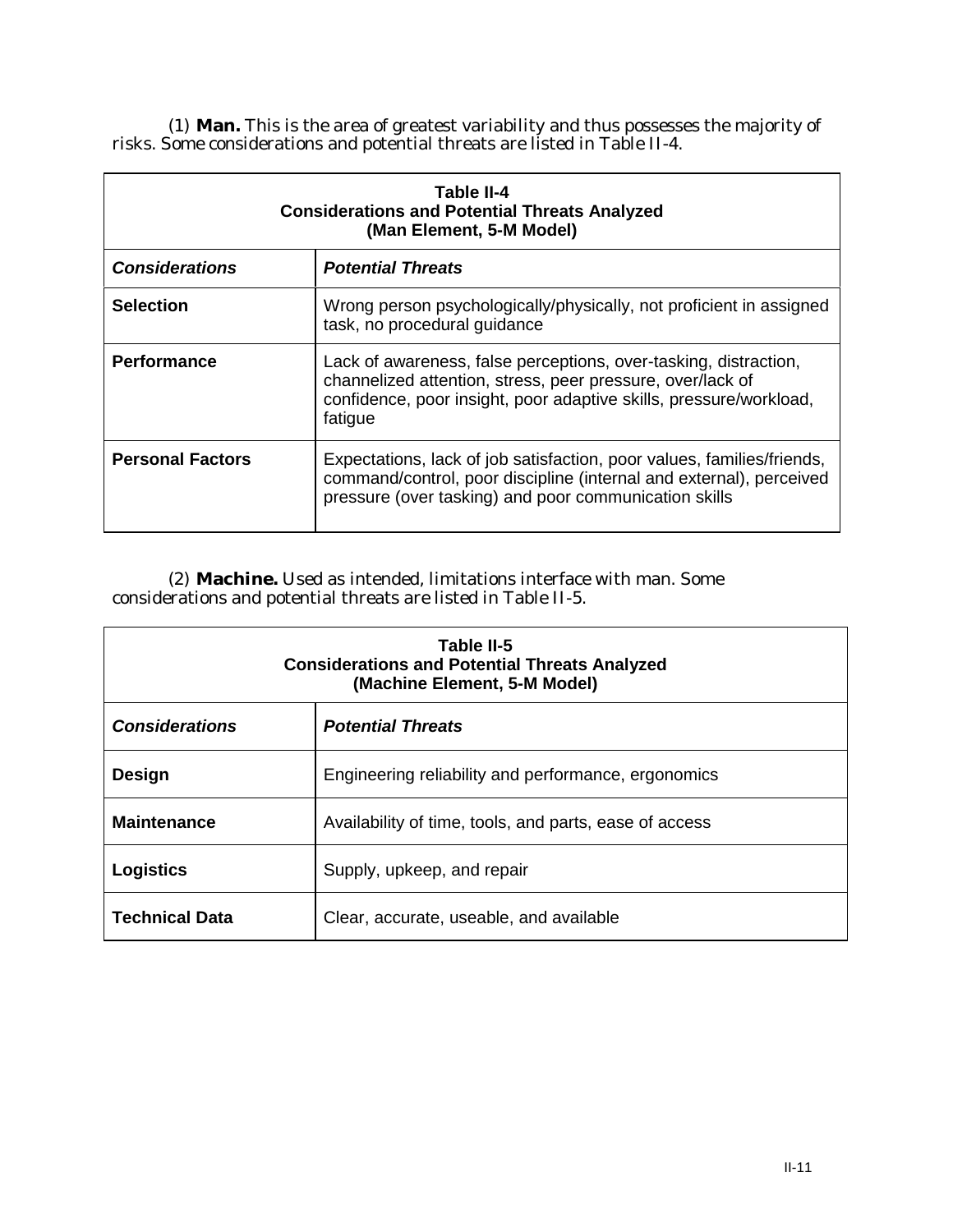(3) **Media.** This includes external, largely environmental forces. Some considerations and potential threats are listed in Table II-6.

| Table II-6<br><b>Considerations and Potential Threats Analyzed</b><br>(Media Element, 5-M Model) |                                                                                                       |  |  |  |
|--------------------------------------------------------------------------------------------------|-------------------------------------------------------------------------------------------------------|--|--|--|
| <b>Considerations</b>                                                                            | <b>Potential Threats</b>                                                                              |  |  |  |
| <b>Climatic</b>                                                                                  | Ceiling, visibility, temperature, humidity, wind, and precipitation                                   |  |  |  |
| <b>Operational</b>                                                                               | Terrain, wildlife, vegetation, man-made obstructions, daylight,<br>maritime environment, and darkness |  |  |  |
| <b>Hygienic</b>                                                                                  | Ventilation/air quality, noise/vibration, dust, and contaminants                                      |  |  |  |
| <b>Trafficability</b>                                                                            | Pavement, gravel, dirt, ice, mud, dust, snow, sand, hills, and<br><b>CULVES</b>                       |  |  |  |

(4) **Management.** Directs the process by defining standards, procedures, and controls. While management provides procedures and rules to govern interactions, it cannot completely control the system elements. For example, weather is not under management control and individual decisions affect off-duty personnel much more than management policies. Some considerations and examples are listed in Table II-7.

| Table II-7<br><b>Management Tools and Examples Analyzed</b><br>(Management Element, 5-M Model) |                                                                                                                                  |  |  |  |  |
|------------------------------------------------------------------------------------------------|----------------------------------------------------------------------------------------------------------------------------------|--|--|--|--|
| <b>Considerations</b>                                                                          | <b>Examples</b>                                                                                                                  |  |  |  |  |
| <b>Standards</b>                                                                               | Doctrine statements, applicable criteria, and policy directives                                                                  |  |  |  |  |
| <b>Procedures</b>                                                                              | Checklists, SOPs, work cards, and multi-command manuals                                                                          |  |  |  |  |
| <b>Controls</b>                                                                                | Crew rest, altitude/airspeed/speed limits, restrictions, training<br>rules/limitations, rules of engagement (ROE), lawful orders |  |  |  |  |

(5) **Mission.** The desired outcome. Objectives: Big picture understood, well defined, obtainable. The results of the interactions of the other 4-Ms (Man, Media, Machine, and Management).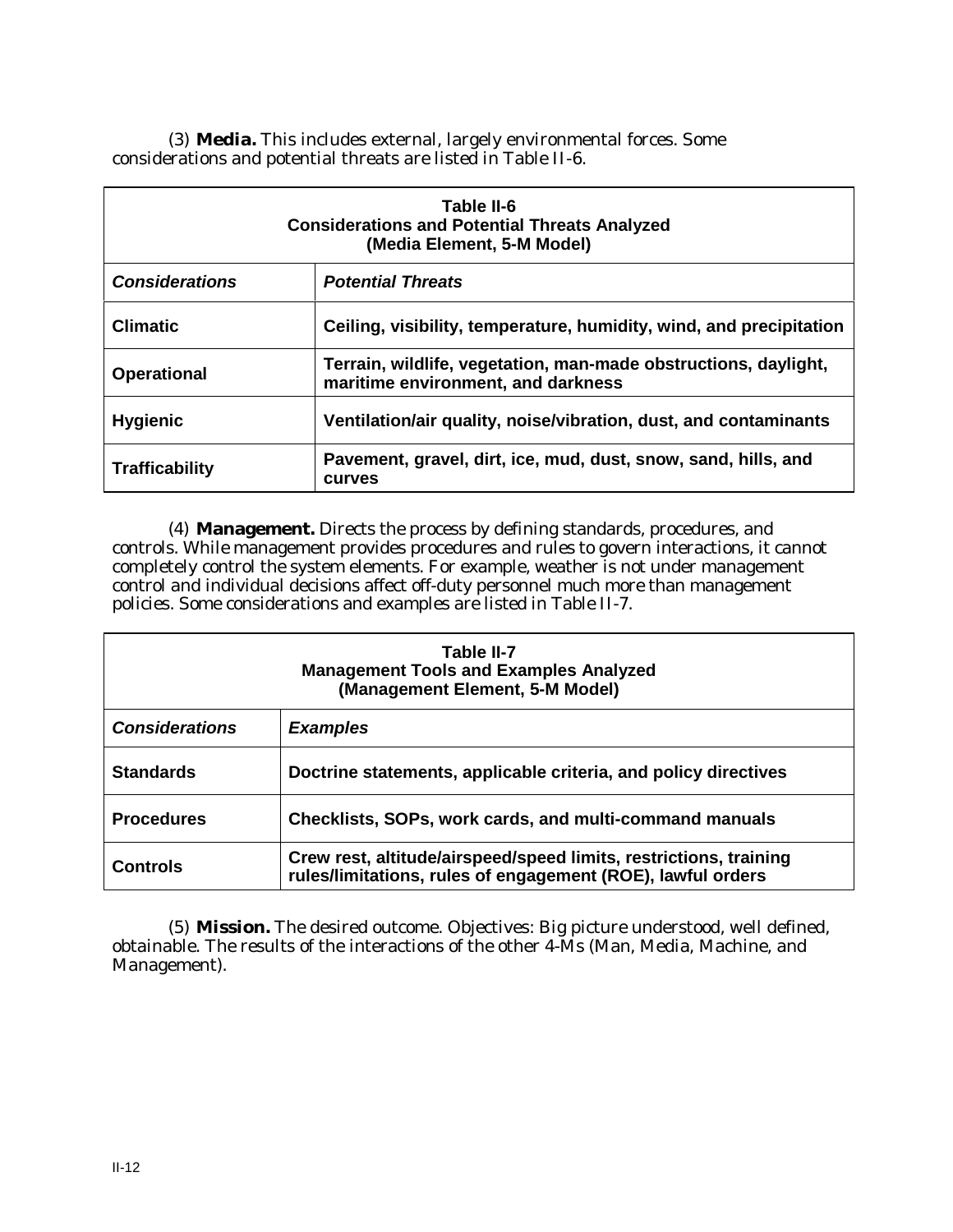# **Chapter III STAFF FUNCTIONS AND RESPONSIBILITIES**

#### **1. Background**

The unit commander, staff, leaders, and individual members integrate risk management by embedding the risk management process into unit operations, culture, organization, systems, and individual behaviors.

a. Successful risk management is underwritten by the chain of command. Leaders do not expect all missions to be accomplished with zero defects. Leaders need to support subordinates' decisions to accept risks that are within the leaders' understanding of the commander's intent and guidance. Demanding rigid standards, such as zero defects, leads to over-supervision and paralysis, producing timid leaders afraid to make tough decisions in crisis, and unwilling to take risks necessary for successful military operations. A zerodefects mindset creates conditions that will inevitably lead to failure and higher casualties in battle.

b. Leaders anticipate things may go wrong, even with the certain knowledge that subordinates do all within their power to prevent incidents. When incidents occur, leaders step forward and accept the responsibility along with their subordinates. Furthermore, risk management does not justify taking actions to facilitate an unethical, immoral, or illegal action.

#### **2. Responsibilities**

guidance.

a. **Commanders.** With the assistance of their leaders and staffs, commanders manage risks. Minimizing risk is the responsibility of everyone in the chain of command, from the highest commander, through his subordinate leaders, to each individual service member. Managing risk is critical for all operations, whether for training or operations; commanders should issue clear risk guidance.

(1) Military plans should make risk management a priority. It is an inherent part of every mission and a basic responsibility of commanders. Leaders and service members at all levels are responsible and accountable for managing risks by ensuring that threats and associated risks are—

(a) Identified during planning, preparation, and execution of operations.

(b) Controlled during preparation and execution of operations. Service members are responsible for executing risk controls to standards. They continuously assess variable threats such as fatigue, equipment serviceability, and the environment. They make risk decisions consistent with the higher commander's guidance.

(2) Sometimes commanders are not properly advised in situations where the assumption of risk may affect or imperil their units, the intent of their higher commander, or the operations of an adjacent unit. This is most often attributed to—

(a) Risk denial syndrome—leaders do not want to know of the risk.

(b) Staff members who believe that the risk decision is part of their jobs and do not want to bother the commander or section leader.

(c) Subordinates failure to fully understand the higher commander's

(d) Complacency—outright failure to recognize a threat or the level of risk involved, or overconfidence in one's abilities or the unit's capabilities to avoid or recover from a hazardous incident.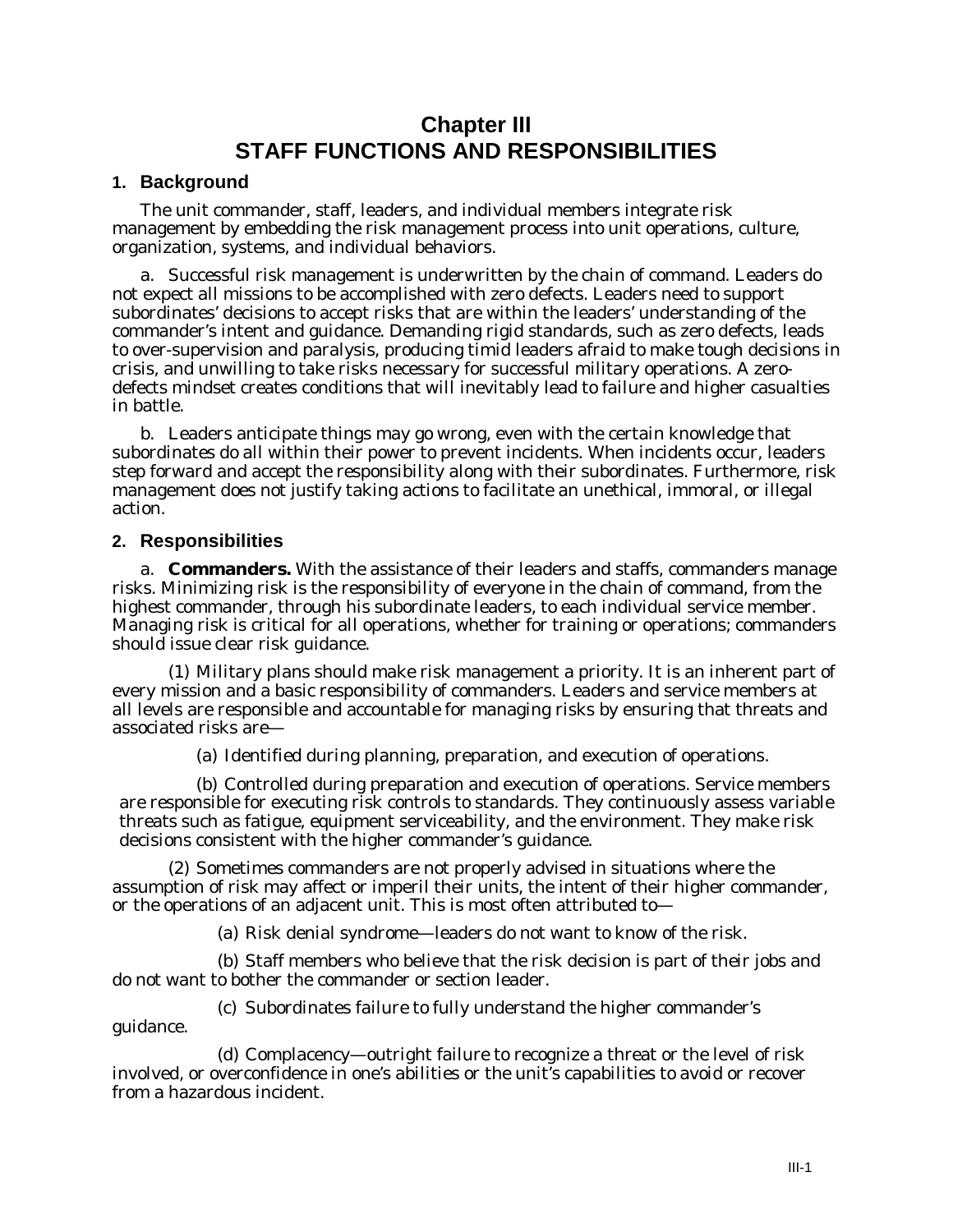(e) Use of a standardized risk assessment tool, such as a risk assessment matrix, that is not tailored to the unit's mission or adapted to the factors of METT-T/5-M and may put missions in the routine low-risk category.

#### b. **Commanders/Leaders.**

(1) The commander directs the organization and sets priorities and the command climate (values, attitudes, and beliefs). Successful preservation of combat power requires embedding risk management into unit behavior. This requires commitment, creative leadership, innovative planning, and careful management. It also requires the chain of command's demonstrated support of the risk management process. Commanders establish a command climate favorable for risk management integration by—

(a) Demonstrating consistent and sustained risk management behavior through leading by example—habitually doing risk management—and actively participating throughout the risk management process.

(b) Providing clear guidance where to accept risk or what risk to accept.

(c) Obtaining and providing to subordinates the necessary assets to control risk.

(d) Knowing their own limitations, their leaders' and service members' limitations, and their unit's capabilities.

(e) Preventing a zero-defects mindset from creeping into their command's culture.

(f) Allowing subordinates to make mistakes and learn from them.

(g) Demonstrating full confidence in subordinates' mastery of their trade and their ability to execute a chosen COA.

(h) Keeping subordinates informed and consulting with subordinate leaders before making a decision, if feasible.

(i) Listening to subordinates.

(j) Establishing clear, feasible risk management policies and goals.

(k) Conducting detailed planning within time constraints; assessing each mission and task in terms of its risk; continuously reassessing risk as the mission and conditions change and experience is gained.

(l) Making informed risk decisions; establishing and clearly communicating risk guidance.

(m)Training on the risk management process. Ensuring subordinates understand who, what, where, when, how, and why of managing risk, and how the risk management process applies to their circumstances and assigned responsibilities.

(n) Examining how subordinates manage risk and how service members protect themselves.

(o) Supervising and evaluating the unit's execution of risk controls during the mission.

(p) Advising the chain of command on risks and risk-reduction measures and providing subordinates with feedback on their performance and ways to improve.

(q) Assessing the effectiveness of their unit's risk management program.

(r) Capturing and disseminating lessons learned to ensure they are continued from mission to mission so that others may benefit from the experience.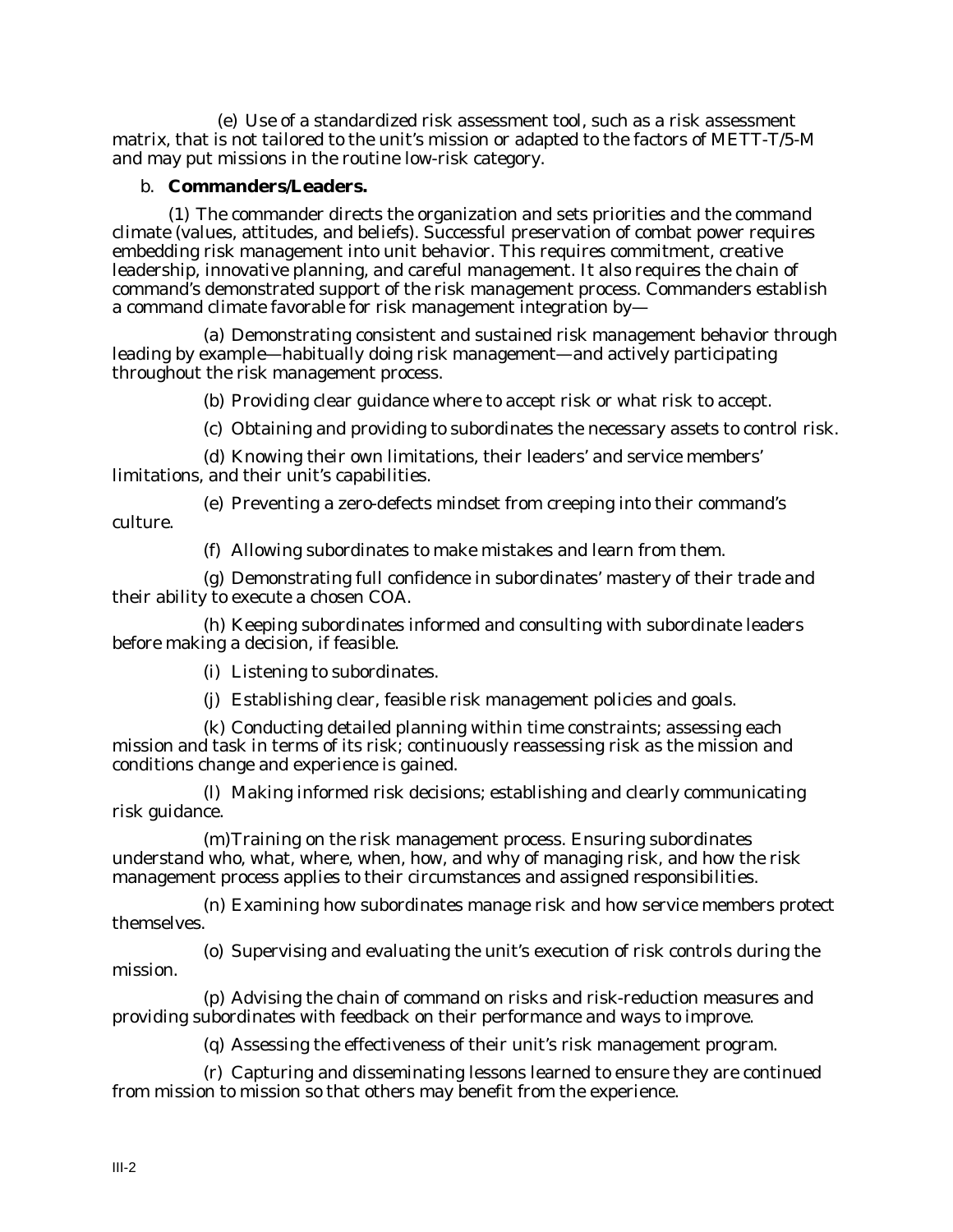(2) Commanders weigh the repercussions of casualties, damage to the environment, impact on civilians, and loss of equipment. They also consider the public reaction to loss against national, strategic, operational, or tactical objectives. Commanders are also responsible for keeping subordinates from becoming complacent. An acceptable risk is the result of an informed decision. A gamble is an uninformed bet or guess on a hopeful outcome. Leaders and service members need to clearly understand the difference.

(3) Risk decisions are frequently required by, and dependent on, the immediate situation. Judgment is required; a formula, rule, or checklist, by itself, is not appropriate under such circumstances. An effective commander's approach to managing risk is to empower leaders by pushing risk decisions as far down the chain of command as feasible within the next higher commander's guidance. Subordinates consider threats outside their assigned responsibilities that impact the mission. The result is coordination and communication—laterally and up and down the chain of command.

(4) Risk management is a two-way street. It is important that those involved in mission preparation and execution are fully aware of the amount of command involvement and actions necessary to control or remove threats.

(a) The higher commander's guidance specifies the degree of acceptable damage or risk to subordinate units during the current operation.

(b) Subordinates ensure they understand and implement their commander's intent and guidance.

• If, during the planning process, residual risk exceeds that which the higher commander is willing to accept, the subordinate informs his commander. He requests the resources necessary to mitigate the risk.

• If, during mission execution, the subordinate determines the risk is too great, he directs the development of additional or alternate controls or modifies or changes the COA; then he notifies the next higher commander of his decision. Requiring subordinates to report to the higher commander when a risk decision point is reached during mission execution can result in paralysis.

(5) The objective of managing risk is not to remove all risk, but to eliminate unnecessary risk. Commanders conduct tough, realistic training, knowing that they may put lives and property at risk in the course of military operations. If an action will result in an unacceptable risk, take measures to mitigate it. If the risk cannot be mitigated to an acceptable level, do not execute the action. Circumstances may occur during mission execution when a decision to stop and defer execution of the operation should be made to avoid taking unwarranted risk. Such a situation will generally occur at the tactical level. For example, circumstances may determine if a trade-off between maintaining the momentum of the attack and risking fratricide or serious accidents is justified.

#### c. **Staffs.**

(1) The chief of staff or executive officer may be assigned responsibility for supervising integration of risk management across the staff. As a means of assessing and monitoring threats, commanders may establish a force protection working group (FPWG), which is covered in detail in Appendix B. He coordinates development of risk controls with emphasis on deconflicting controls that affect multiple functional areas and adjacent units. The staff officer helps the commander eliminate unnecessary risks by—

(a) Analyzing his functional area and applying risk management during the military decision-making process.

(b) Identifying both constraints and restraints in the higher commander's risk guidance.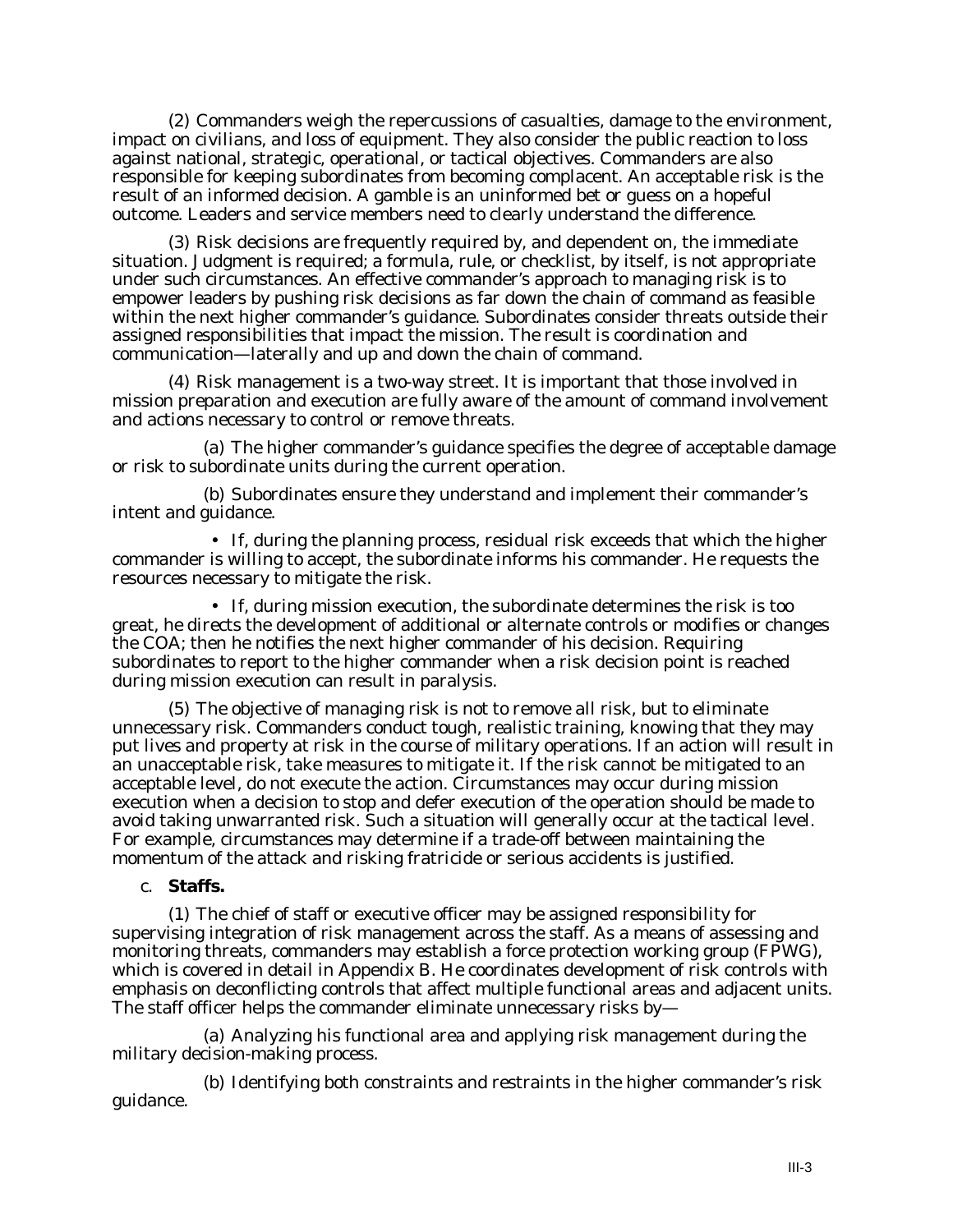(c) Including threats and their risks in the mission analysis briefing.

(d) Including a risk assessment for the commander's estimate.

(e) Considering the risk assessment in the operations estimate.

(f) Including risks and recommending ways to reduce their impact in the staff estimate.

(g) Implementing risk controls by coordinating and integrating them into the appropriate paragraphs and graphics of the operation order (OPORD) and into products such as SOPs and operation plans (OPLANs).

(h) Establishing procedures and standards that are clear and practical.

(i) Determining the effectiveness of risk controls and continuously assessing their suitability, feasibility, supportability, clarity, and acceptability.

(j) Supervising, evaluating, and assessing the integration of risk management during an operation.

(k) Continuously identifying threats, assessing initial and residual risks for each threat, and recommending control measures to reduce the risk.

(l) Identifying and assessing threats associated with complacency, especially during extended operations, and recommending appropriate actions to the commander.

(2) Staffs focus on threats and their risks across the spectrum of protecting the force. These staffs—

(a) Identify friendly vulnerabilities during current operations and implement controls to mitigate risk.

(b) Implement commander's intent on acceptance of risk in current operations.

(3) The following list identifies some of the risk management responsibilities of the primary JTF directorates:

(a) J-1 (Personnel):

• Estimate time delay risks on personnel deployment flow.

- Determine casualty risks for each COA.
- Estimate casualty and replacement flow risks on future operations.

• Ensure controls for personnel-related activities are conducted to diminish operations security vulnerabilities and support military deception initiatives.

• Estimate risks of employed local civilian labor in coordination with the J-4 (logistics), J-2 (intelligence), and legal officer.

(b) J-2:

• Monitor and report threats that counter the effectiveness of friendly combat identification/counter-fratricide measures.

• Develop current regional threat assessments.

• Determine risk of loss of low-density intelligence collection assets.

- (c) J-3 (Operations):
- Develop risk assessment for the commander's estimate.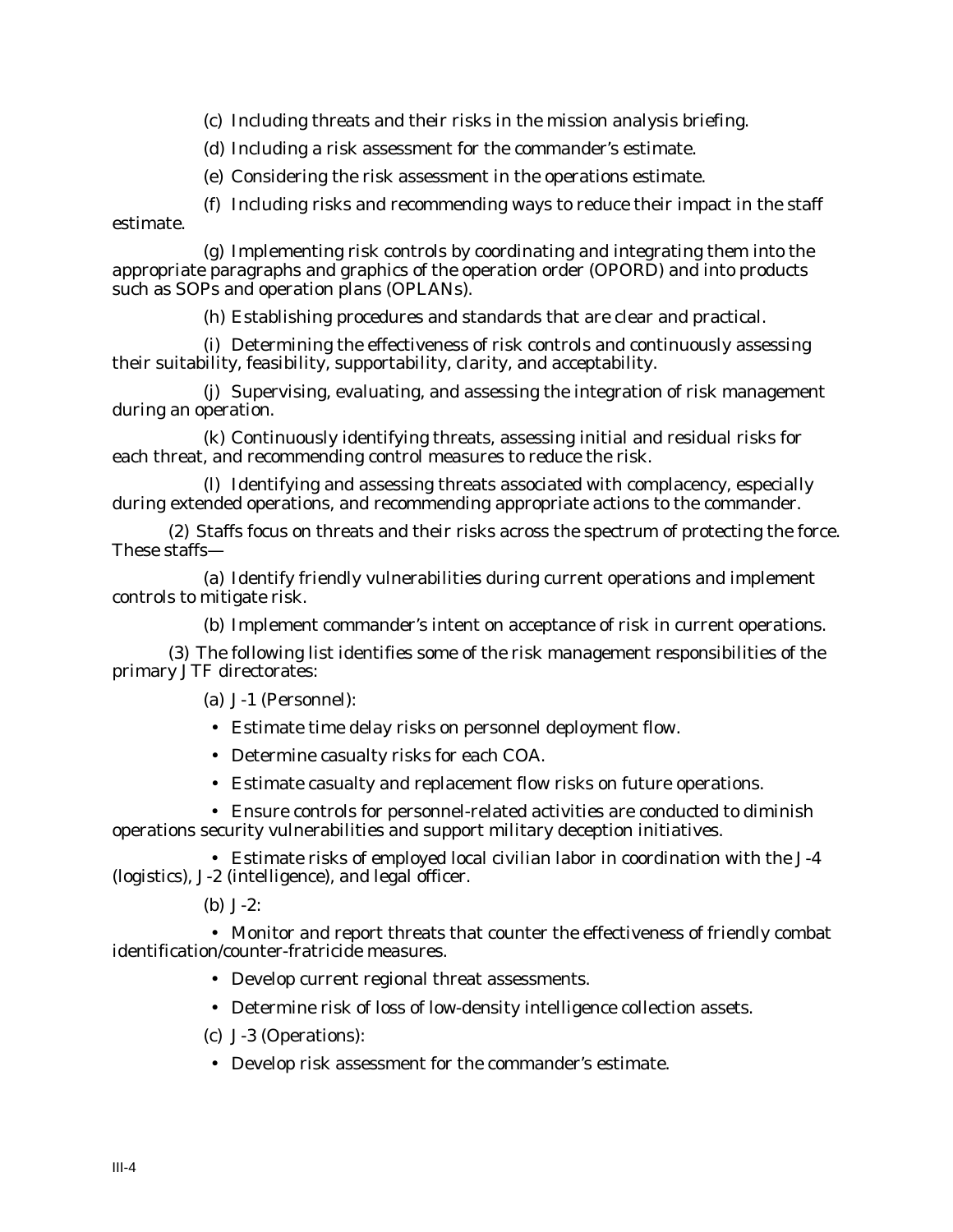• Perform as staff proponent for combat identification/counter-fratricide measures. Develop policy, procedures and assign responsibility for combat identification/counter-fratricide measures.

• Report and investigate reports of fratricides.

• Develop risk assessment of military and political aspects of draft ROE and supplemental ROE.

• Determine criticality and vulnerability of bases in the Joint Rear Area to prioritize controls and levels of response.

(d) J-4:

• Make recommendations to the JTF commander on the combat identification/counter-fratricide technology acquisition and procurement strategies.

• Assess the risk of critical supply levels not meeting required number of days of supply days.

• Determine petroleum, oils, and lubricants storage site vulnerabilities and controls.

• Determine munitions storage site vulnerabilities and safety requirements.

(e) J-5 (Plans):

• Integrate functional directorate risk management controls and combat identification/counter-fratricide measures into deliberate planning products.

• Identify friendly maneuver and firepower vulnerabilities during mission analysis, wargaming and plan controls to mitigate risk.

(f) J-6 (Communications): Responsible for assessing risk to geospatial information and services systems and developing controls to counter threats.

(g) Special staff offices: Risk management should be addressed in the various special staff offices, including—

• Surgeon (health and nonbattle injury, return to duty policy, preventative medicine).

• Legal officer (Uniform Code of Military Justice, law of armed conflict, and host nation (HN) law).

• Public affairs officer (media coverage, public opinion, etc.).

• Safety officer.

# d. **Individuals.**

(1) An individual's level of expertise and maturity influences risk management proficiency. Managing risk is subjective because its basis is individual judgment. Inexperienced service members are routinely charged with executing risk controls and risk reduction measures. Their limited experience can significantly increase the level of risk they are willing to accept. Their sense of indestructibility, motivation (esprit de corps), and willingness to achieve the mission at any cost can lead to failure to consider risks. Due to inexperience or complacency, they may become susceptible to—

(a) Overestimating their ability to respond to, or recover from, a hazardous incident—they become overconfident.

(b) Underestimating the level of risk posed by a threat. It is imperative that individuals understand and execute controls directed by leaders and staffs.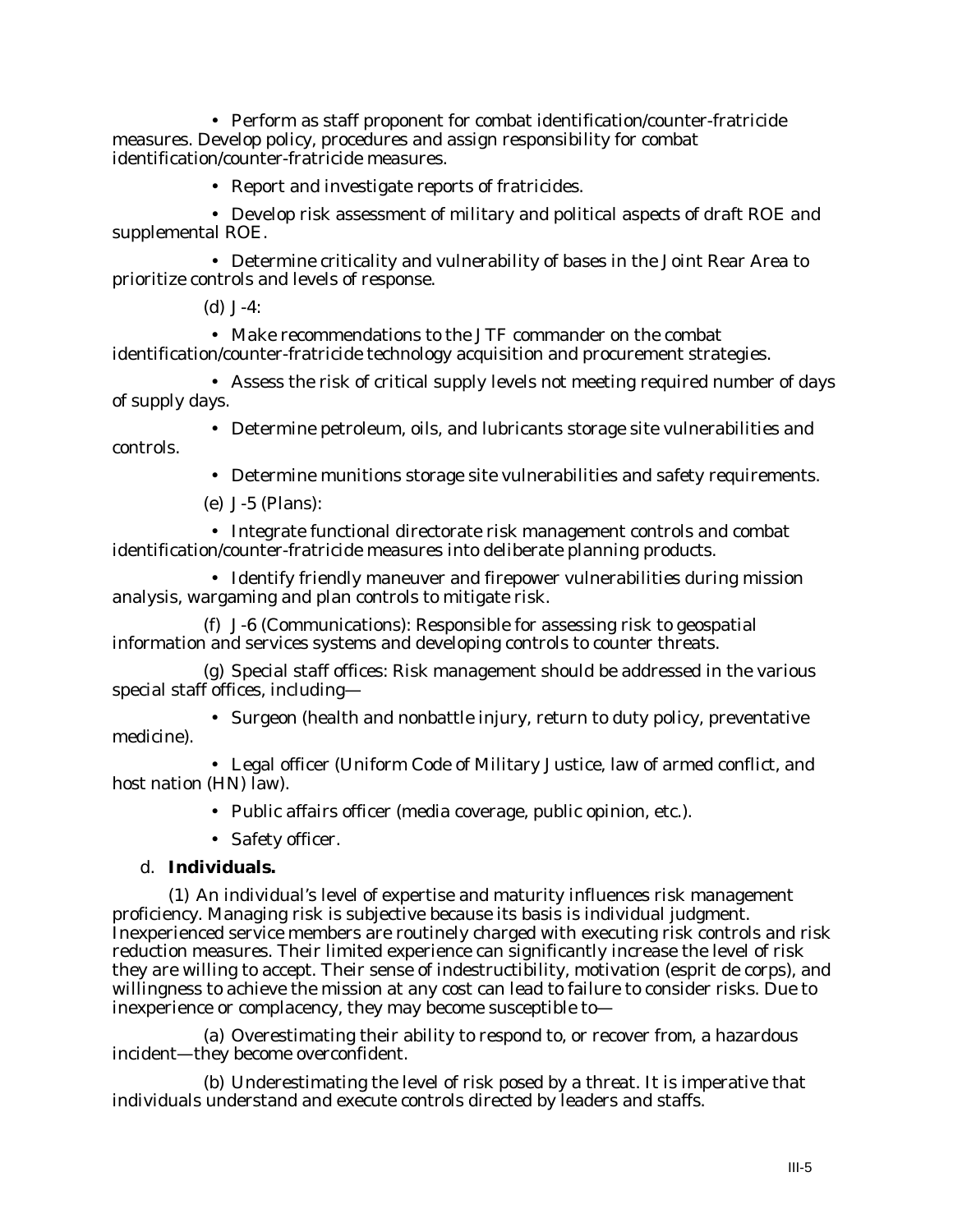(2) Individuals should be aware of, and fully understand, the situation, and maintain self-discipline when they perform their duties. They should—

(a) Understand and apply risk management.

(b) Execute controls directed by their leaders, that is, perform to standards.

(c) Carry risk management over into all activities—both on and off duty.

(d) Look out for others—anyone has authority to halt something that is inherently unsafe.

#### **3. Integration into Training and Operations**

a. Integrating risk management into training and operations—

(1) Preserves the lives and well-being of everyone.

(2) Conserves equipment, facilities, environmental resources, and combat power.

b. Risk management is planned up front, not treated as an afterthought. Leaders and managers of materiel acquisition, base operations, and industrial operations budget risk control costs up front at the level of expected payback over the duration of the activity, or the life cycle of materiel/weapons system.

c. When integrating risk management into sustained operations, leaders consider increases in turbulence, personnel turnover, critical skill atrophy, and mission development. Leaders continuously assess—

(1) The complexity of mission development and associated changing interrelationships with other agencies.

(2) The inclusion of civilian contractors, such as logistics civilian augmentation programs, as part of the force.

(3) The presence of the media, NGOs, and PVOs. These diverse elements need to be integrated into the risk management process.

d. A key consideration relevant to managing risk in complex operational environments is understanding the culture of the indigenous population or society and its way of doing business. Leaders consider the impact of interference with the indigenous population's way of life and local customs. Such interference could risk damage to relationships and increase the potential for introducing instability into the local society. Leaders do not, however, intentionally allow these considerations to endanger their force or its mission.

e. Leaders and service members systematically provide observations and assessments of the unit's risk management performance for the training management cycle and SOPs. They should have the skills, knowledge, and attitude to manage risks inherent in all operations effectively. Effective training helps service members become proficient. It qualifies them technically and tactically, and as leaders, to accomplish the mission without unnecessary risk.

f. Unit leaders and their staffs continually assess and evaluate the integration of risk management into short-, near-, and long-term training plans. They continually review Joint Mission Essential Task Lists to ensure that training is supported by realistic risk management objectives. The services consider past experiences to avoid repeating mistakes.

#### **4. Review of the Risk Management Process**

a. Reviewing the risk management process determines a unit's current level of proficiency in implementing the process. How well risk is managed affects readiness. Leaders need to know the current status and effectiveness of their unit's risk management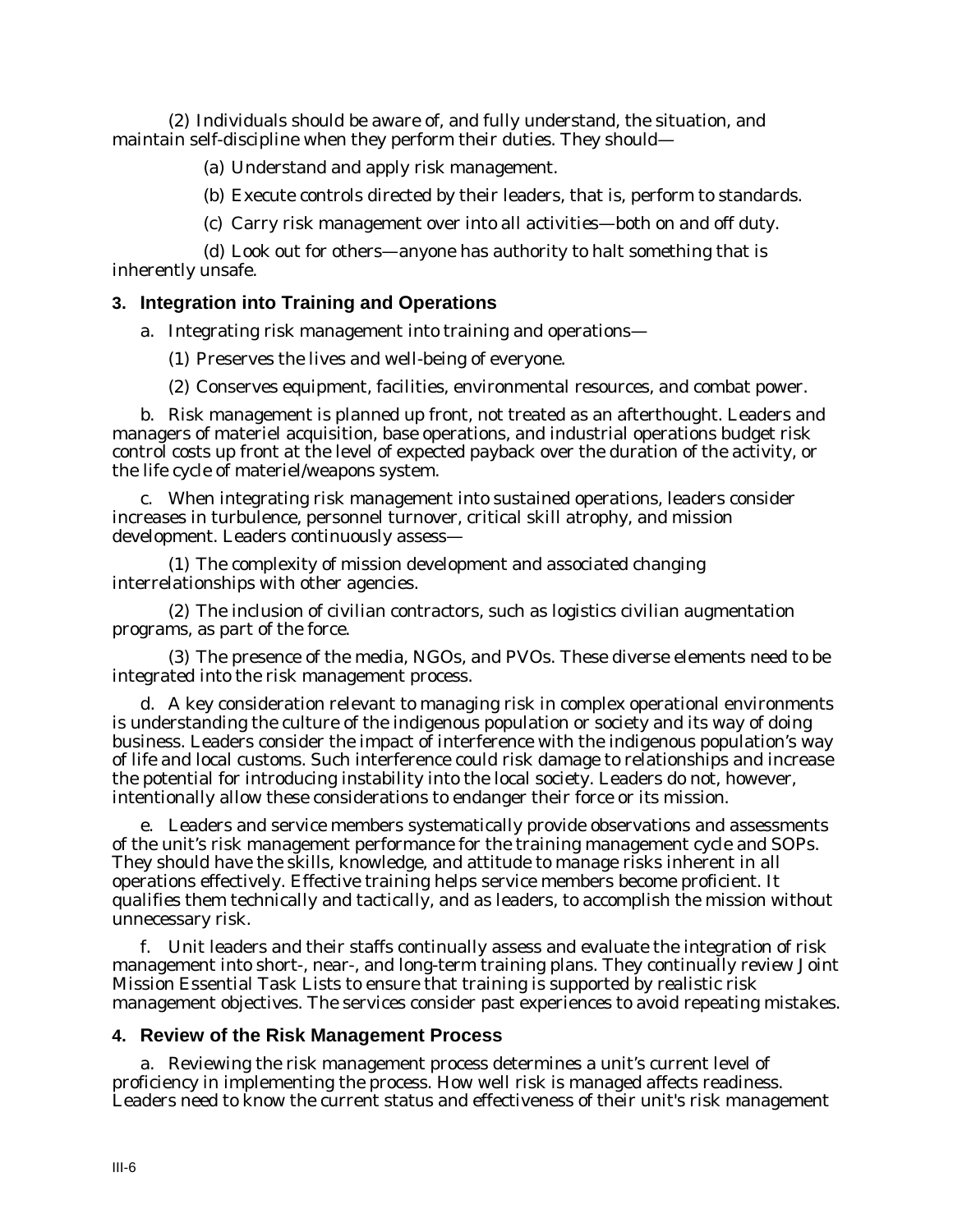program. Reviewing the unit's effectiveness in managing risk permits the unit to gain insight into areas for improvement and obtain feedback on subordinates' understanding and application of risk guidance. The objective is to determine how—

(1) Effectively risk management is embedded into planning and preparing for operations.

(2) Well subordinate leaders and service members understand risk management.

(3) Effectively risk management is used to execute operations. Leaders assess the effectiveness of their units by reviewing how well threats are identified and risk controls are—

(a) Specified in oral and written OPORDs, OPLANs, and SOPs.

(b) Communicated to lowest level of chain of command.

- (c) Included in short-, near-, and long-term training plans.
- (d) Implemented into all activities, on and off duty.
- (e) Embedded into force protection programs.
- (f) Included in AARs and captured in lessons learned.

b. Risk management cannot be seen as a competitive program whereby a unit or leader is judged or compared in a competitive sense. Focus is strictly on both reduction of risk and hazardous incidents.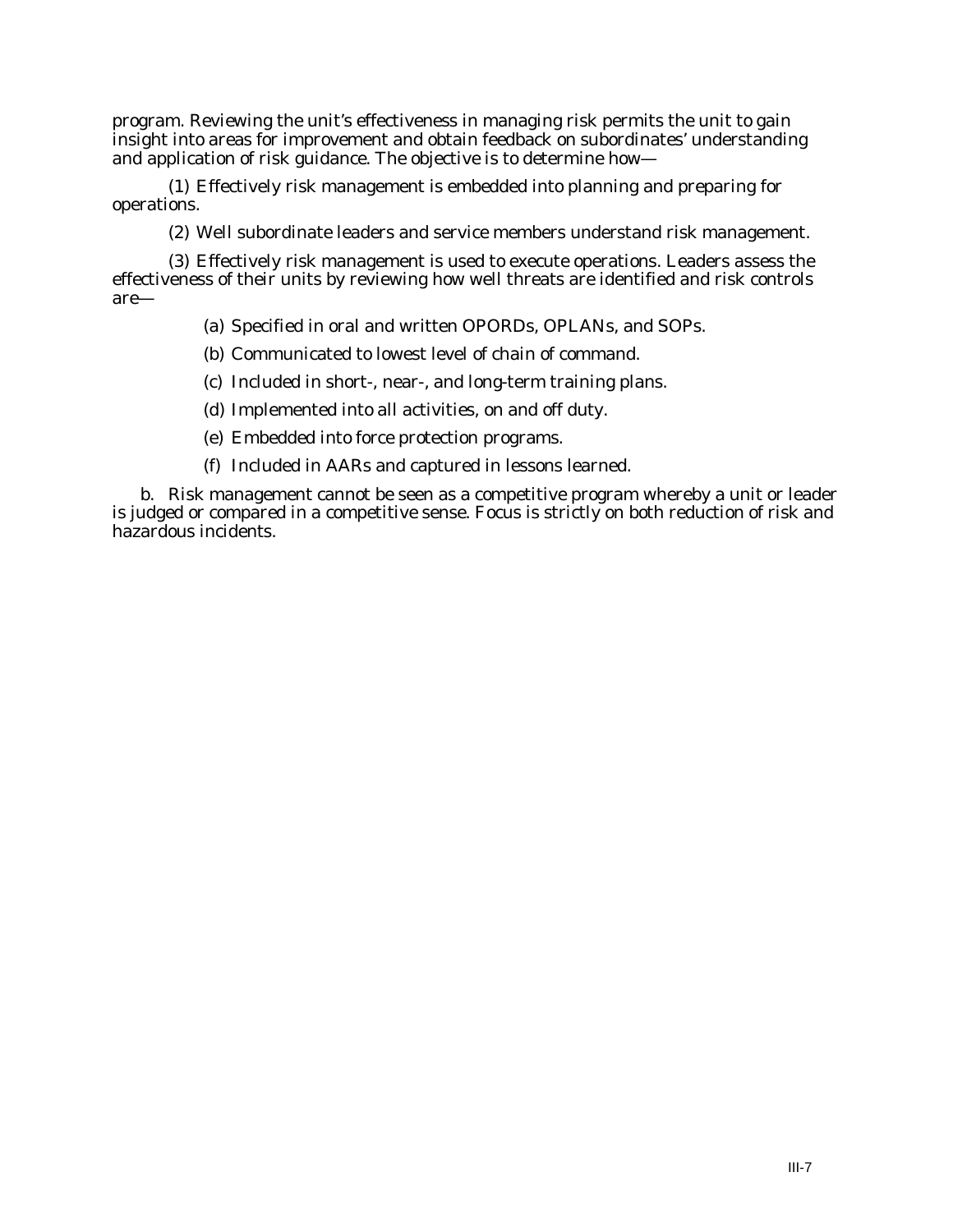# **Appendix A Risk Management Tools**

Commanders, leaders, and staffs use risk management tools to facilitate the risk management process—identification of threats and development of controls. The tables and matrices in this appendix are samples of tools that commanders, leaders and staffs may use when integrating the risk management process. It is impractical to create detailed procedures to ensure the "right" tools are used for each activity and every contingency. However, choosing the best tools is important when planning a potentially hazardous operation. Most tools in this appendix can be used in a variety of creative ways; the user selects the appropriate tool, or combination of tools, and the extent of effort to expend on each. Since there are no right or wrong selections, the user must rely on his knowledge and experience to make the right choice for each situation.

Annex A: Risk Management Worksheet

Annex B: Force Protection Priority Matrix

Annex C: Force Protection Tasks, Conditions, Desired Effects and Activities

Annex D: Risk Assessment Matrix

Annex E: Sample Risk Control Option Planning Matrix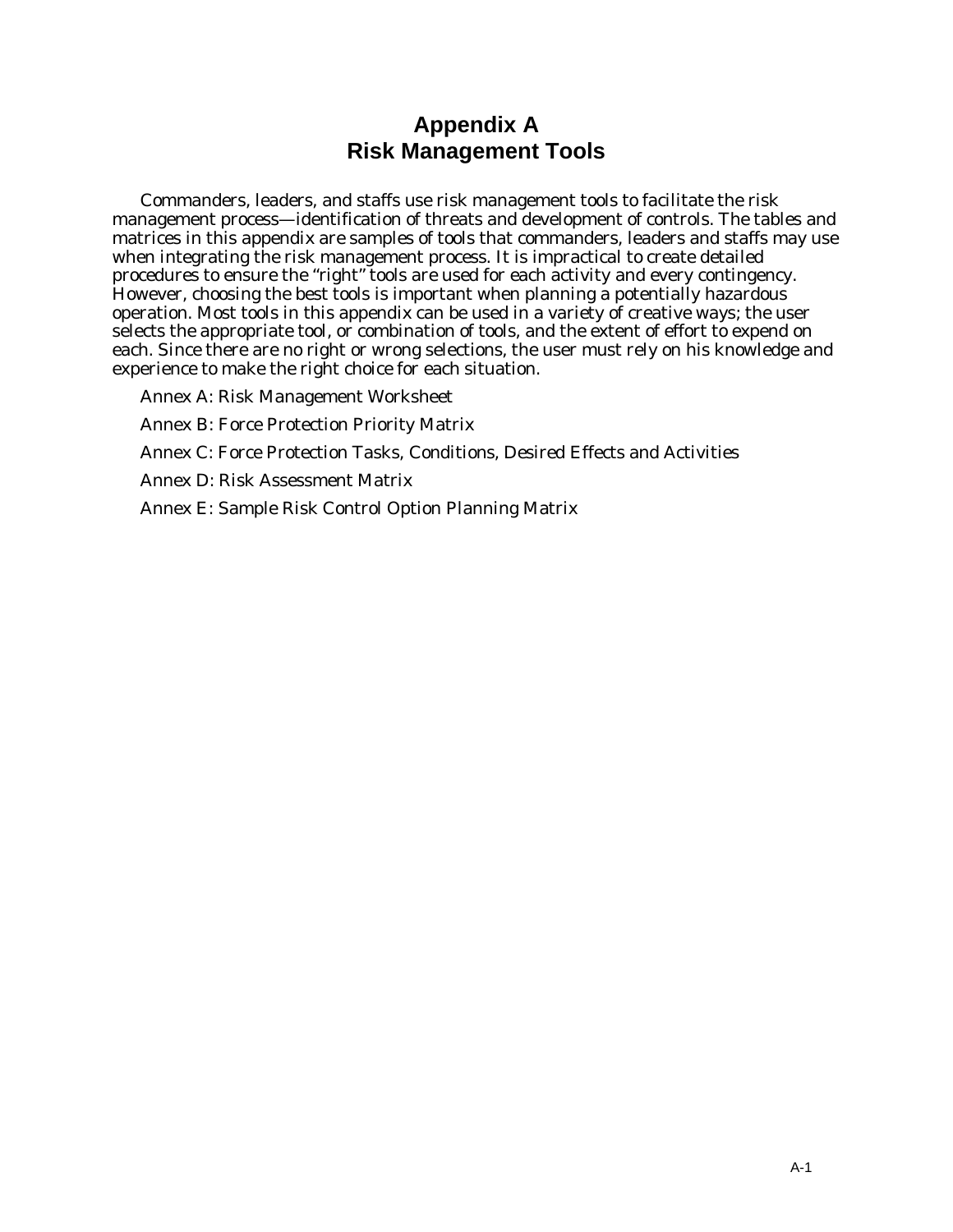# **Annex A Risk Management Worksheet**

The risk management worksheet provides a starting point to track the process of threats and risks logically. It can be used to document risk management steps taken during planning, preparation, and execution.

| <b>Mission</b>          |                                            |                     |                          | Date Worksheet Prepared                                        |                               |                                                     |                            |
|-------------------------|--------------------------------------------|---------------------|--------------------------|----------------------------------------------------------------|-------------------------------|-----------------------------------------------------|----------------------------|
| <b>Identify Threats</b> |                                            |                     | <b>Assess</b><br>Threats | <b>Develop Risk Controls and</b><br><b>Make Risk Decisions</b> |                               | Implement<br><b>Controls</b>                        | <b>Supervise</b>           |
| <b>Phases</b>           | <b>Threats</b>                             | <b>Causes</b>       | <b>Initial RAC</b>       | <b>Develop Controls</b>                                        | <b>Residual</b><br><b>RAC</b> |                                                     | How to<br><b>Supervise</b> |
| Initial<br>entry        | <b>Protesters</b>                          | Religious<br>belief | Medium                   | Personnel<br>awareness,<br>cantonment area                     | Low                           | Training<br>Civil Affairs,<br>perimeter fencing     | First line<br>supervisors  |
| Initial<br>entry        | <b>Diseases</b>                            | Water<br>airborne   | High                     | Immunize<br>field sanitation                                   | Low                           | Predeployment<br>actions, training                  | Component<br>commanders    |
| Lodgment<br>expansion   | Pilferage                                  | Local<br>economy    | High                     | Increase security<br>force                                     | Medium                        | Augment force                                       | $J - 3/4$                  |
| Lodgment<br>expansion   | Air<br>Defense<br>Artillery<br>Battery (-) | Deny<br>airfield    | High                     | Direct action                                                  | Medium                        | Airfield takedown<br>1st Ranger<br><b>Battalion</b> | $J-3$                      |
|                         |                                            |                     |                          | Accept Risks Yes/No<br>Comm with Higher/Yes No                 |                               |                                                     |                            |
| Legend:                 | RAC-Risk Assessment Code                   |                     |                          |                                                                |                               |                                                     |                            |

#### **Figure A-A-1. Sample Completed Risk Management Worksheet**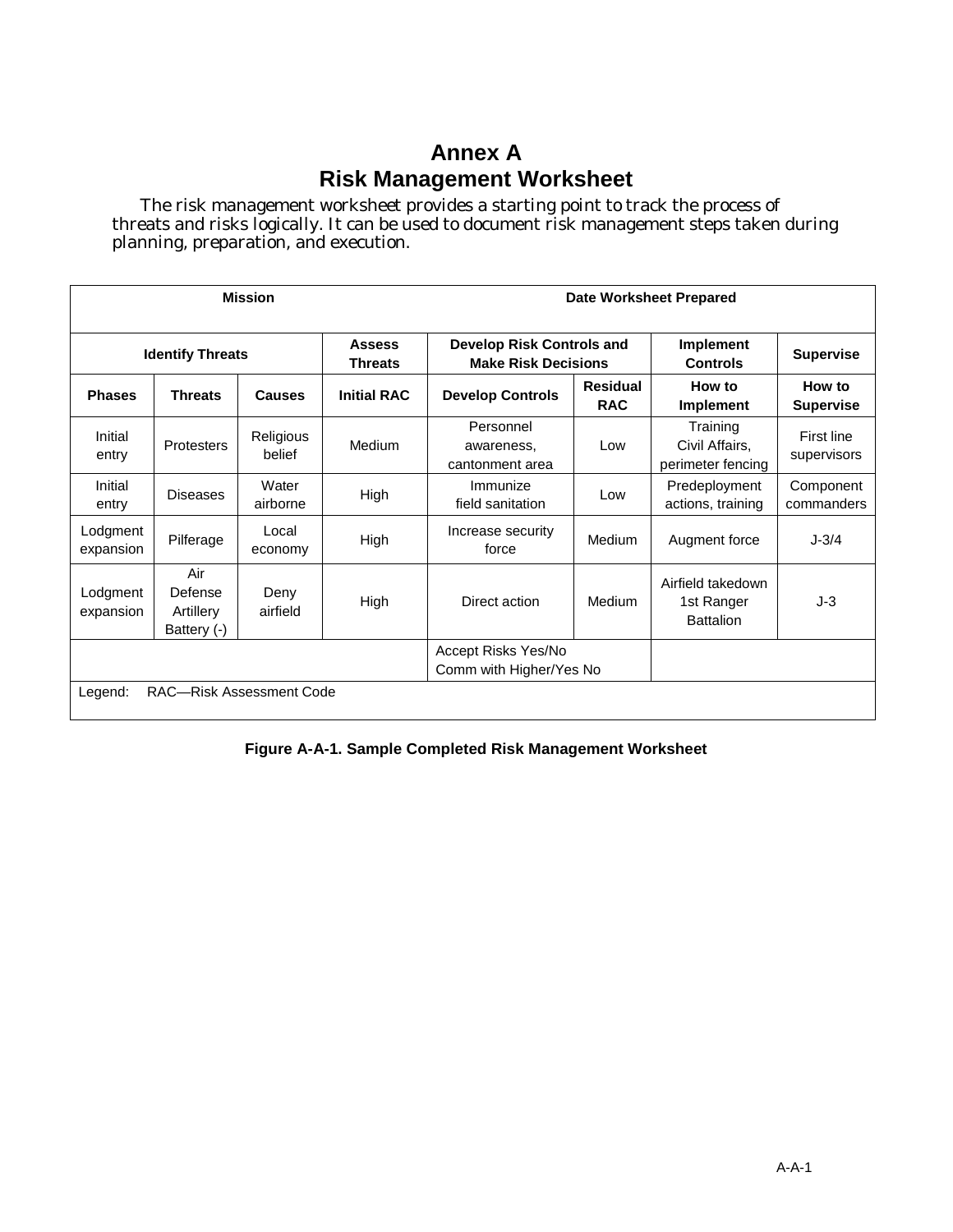# **Annex B Force Protection Priority Matrix**

This matrix prioritizes force protection tasks and operating systems used for protection in each task. It reverses the normal targeting methodology and focuses the Joint Planing Group on what it needs to protect for each specific task.

|                 | <b>Force Protection Task 1:</b><br><b>Maintain flank security</b> |                                                                          | <b>Force Protection Task 2:</b><br><b>Maintain security of vital areas</b> |                                                                        |  |
|-----------------|-------------------------------------------------------------------|--------------------------------------------------------------------------|----------------------------------------------------------------------------|------------------------------------------------------------------------|--|
| <b>Priority</b> | <b>Operational</b><br><b>Operating System</b>                     | <b>Protected Capability</b>                                              | <b>Operational Operating</b><br><b>System</b>                              | <b>Protected Capability</b>                                            |  |
|                 | Maneuver                                                          | 3d Marine Division (PD)<br>101st Airborne Division<br>(Air Assault) (PD) | Logistics                                                                  | CSSA (PN)<br>JLOTS Site (PN)                                           |  |
| $\mathcal{P}$   | Logistics                                                         |                                                                          | <b>Command and Control</b>                                                 | MEB Command Post (PN)<br>TACC (PN)<br>Ground Mobile Force Site<br>(PS) |  |
| 3               | Fires                                                             |                                                                          | <b>Fires</b>                                                               | Airbase A (PN)<br>Airbase B (PN)                                       |  |
| $\overline{4}$  | Intelligence                                                      | <b>UAV</b><br>FOB.                                                       | Intelligence                                                               |                                                                        |  |
| 5               | Command and<br>Control                                            |                                                                          | Maneuver                                                                   |                                                                        |  |
| 6               | <b>Force Protection</b>                                           |                                                                          | <b>Force Protection</b>                                                    | Tactical Combat Force (PD)                                             |  |
| Kav:            |                                                                   |                                                                          |                                                                            |                                                                        |  |

*Key:*

PD—Prevent Destruction

PN—Prevent Neutralization

PS—Prevent Suppression

#### *Legend:*

CSSA—combat service support area FOB—forward operating base JLOTS—joint logistics over the shore MEB—Marine Expeditionary Brigade TACC—Tactical Air Command Center UAV—unmanned aerial vehicle

# **Figure A-B-1. Sample Force Protection Priority Matrix**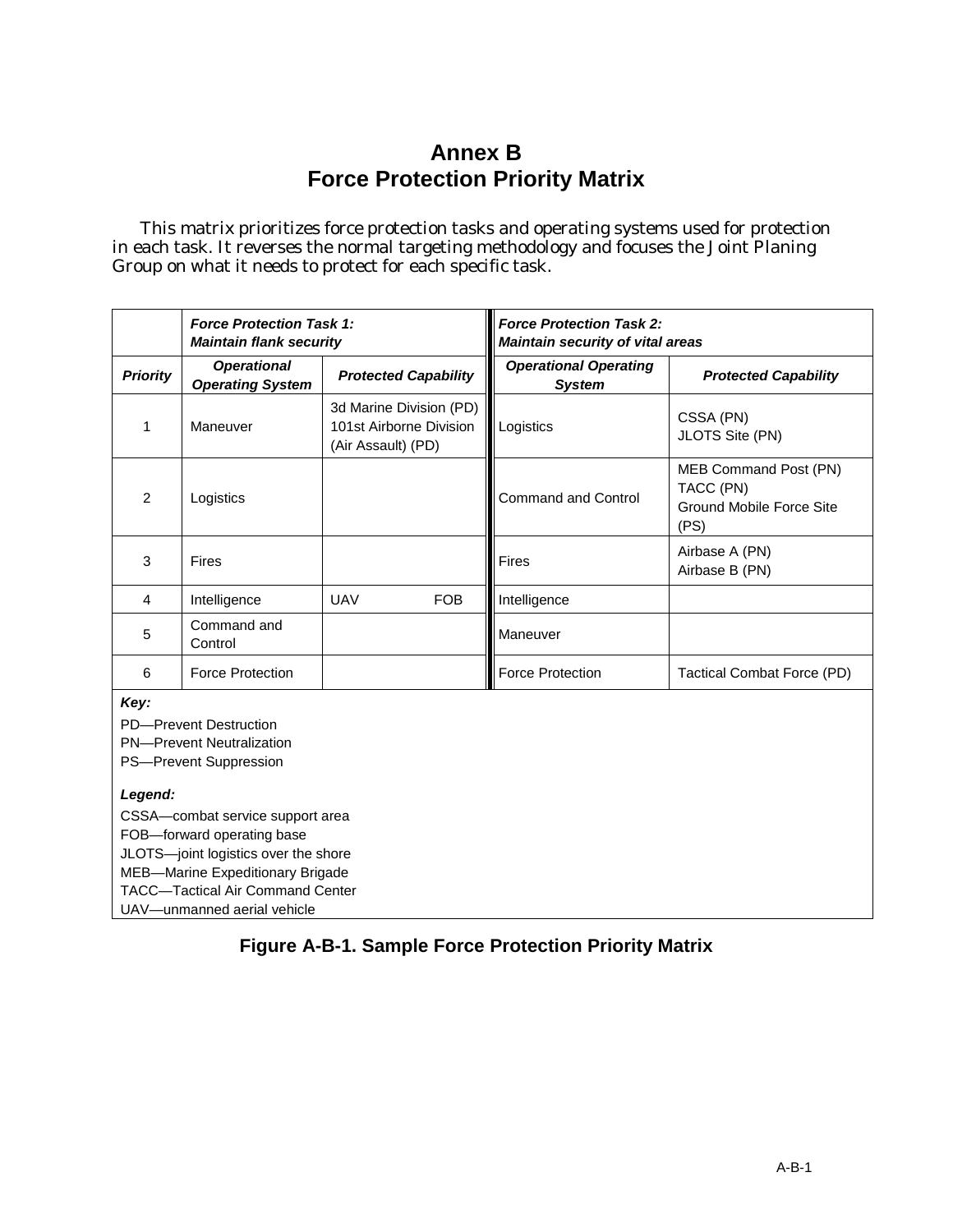# **Annex C Force Protection Tasks, Conditions, Desired Effects, and Activities**

Troop-to-task analysis may reveal deficiencies that require risk assessment and subsequent adjustments. The following table is a sample analysis that draws out the logical consequences of a force protection task. It can also be rendered as a decision tree. During COA development, each member of the joint planning group needs to be able to justify the tasking of resources to support force protection tasks.

#### **Table A-C-1. Sample Force Protection Tasks, Conditions, Desired Effects, and Activities**

#### **Force Protection Task**

- Maintain security of vital areas
- Minimize losses

#### **Force Protection Condition**

- GMF remains fully operational during H-hour to H+24
- Rapid evacuation of casualties

#### **Force Protection Desired Effect**

- GMF site safe from local attack and from effects of weapons of mass destruction
- Air MEDEVAC less than 20 minutes
- Surface MEDEVAC to regimental aid stations only

#### **Force Protection Activities**

- Local security in place
- TCF prepared to respond to level III threat
- TBMD coverage includes GMF site
- Task MAW to dedicate/configure 2 CH-46 for air MEDEVAC during H+10 H+ 24
- Ensure adequacy of Class VIII prior to  $H + 10$

#### **Legend:**

GMF—Ground Mobile Force MAW—Marine Air Wing

MEDEVAC—medical evacuation

TBMD—theater ballistic missile defense

TCF—Tactical Combat Force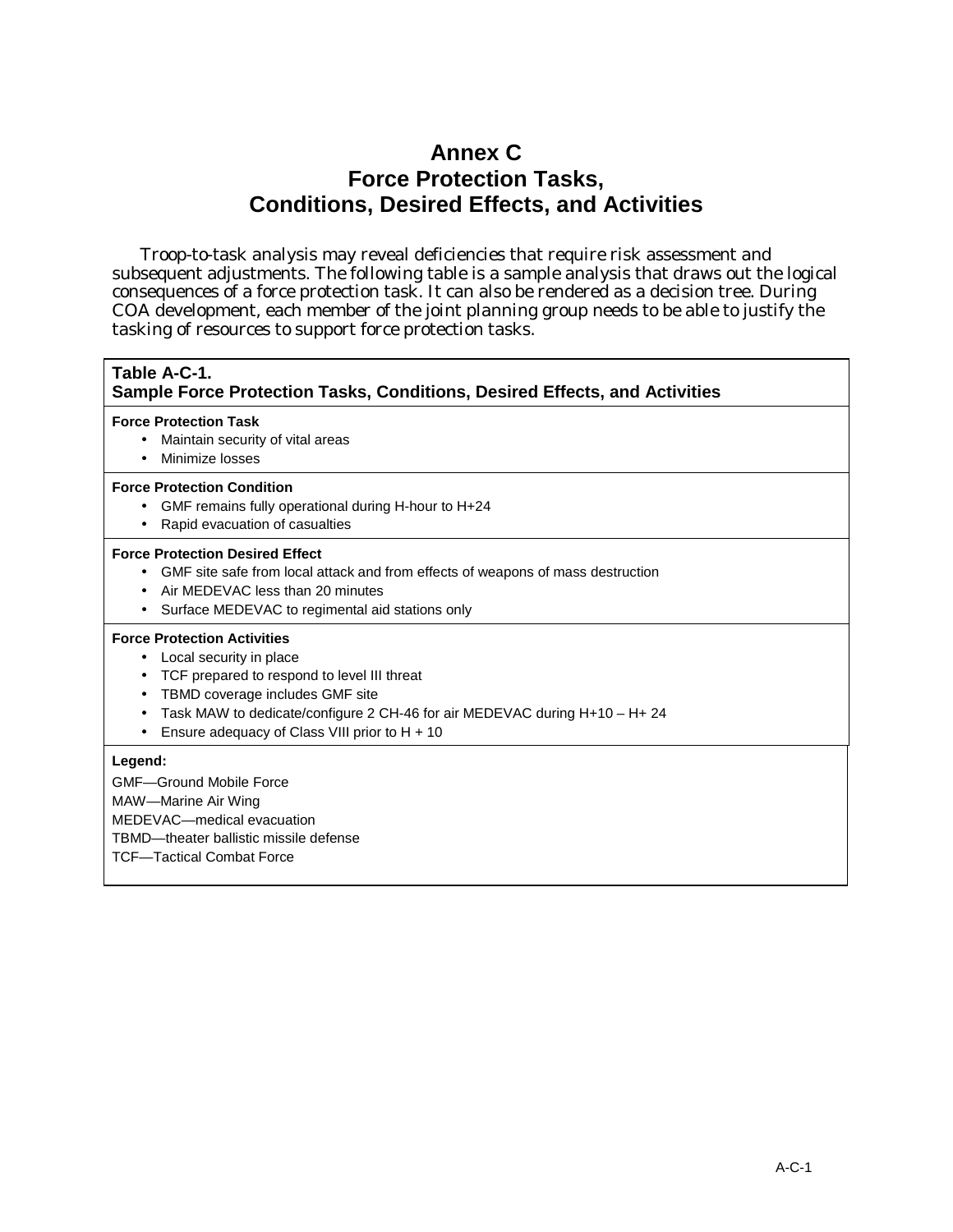# **Annex D Risk Assessment Matrix**

The Risk Assessment Matrix combines severity and probability estimates to form a risk assessment for each threat. Use the Risk Assessment Matrix to evaluate the acceptability of a risk, and the level at which the decision on acceptability will be made. The matrix may also be used to prioritize resources, to resolve risks, or to standardize threat notification or response actions. Severity, probability, and risk assessment should be recorded to serve as a record of the analysis for future use.

| <b>Risk Assessment Matrix</b> |    |                    |             |                 |             |               |
|-------------------------------|----|--------------------|-------------|-----------------|-------------|---------------|
|                               |    | <b>Probability</b> |             |                 |             |               |
| <b>Severity</b>               |    | Frequent<br>A      | Likely<br>B | Occasional<br>С | Seldom<br>D | Unlikely<br>Е |
| <b>Catastrophic</b>           |    | E                  | Е           | н               | Н           | M             |
| <b>Critical</b>               | Ш  | E                  | Н           | н               | M           |               |
| <b>Marginal</b>               | Ш  | H                  | M           | M               |             |               |
| <b>Negligible</b>             | IV | M                  |             |                 |             |               |

**Figure A-D-1. Risk Assessment Matrix**

# **1. Risk Definitions**

a. **E - Extremely High Risk**: Loss of ability to accomplish the mission if threats occur during mission. A frequent or likely probability of catastrophic loss (IA or IB) or frequent probability of critical loss (IIA) exists.

b. **H – High Risk**: Significant degradation of mission capabilities in terms of the required mission standard, inability to accomplish all parts of the mission, or inability to complete the mission to standard if threats occur during the mission. Occasional to seldom probability of catastrophic loss (IC or ID) exists. A likely to occasional probability exists of a critical loss (IIB or IIC) occurring. Frequent probability of marginal losses (IIIA) exists.

c. **M – Moderate Risk**: Expected degraded mission capabilities in terms of the required mission standard will have a reduced mission capability if threats occur during mission. An unlikely probability of catastrophic loss (IE) exists. The probability of a critical loss is seldom (IID). Marginal losses occur with a likely or occasional probability (IIIB or IIIC). A frequent probability of negligible (IVA) losses exists.

d. **L – Low Risk:** Expected losses have little or no impact on accomplishing the mission. The probability of critical loss is unlikely (IIE), while that of marginal loss is seldom (IIID) or unlikely (IIIE). The probability of a negligible loss is likely or less (IVB through (IVE).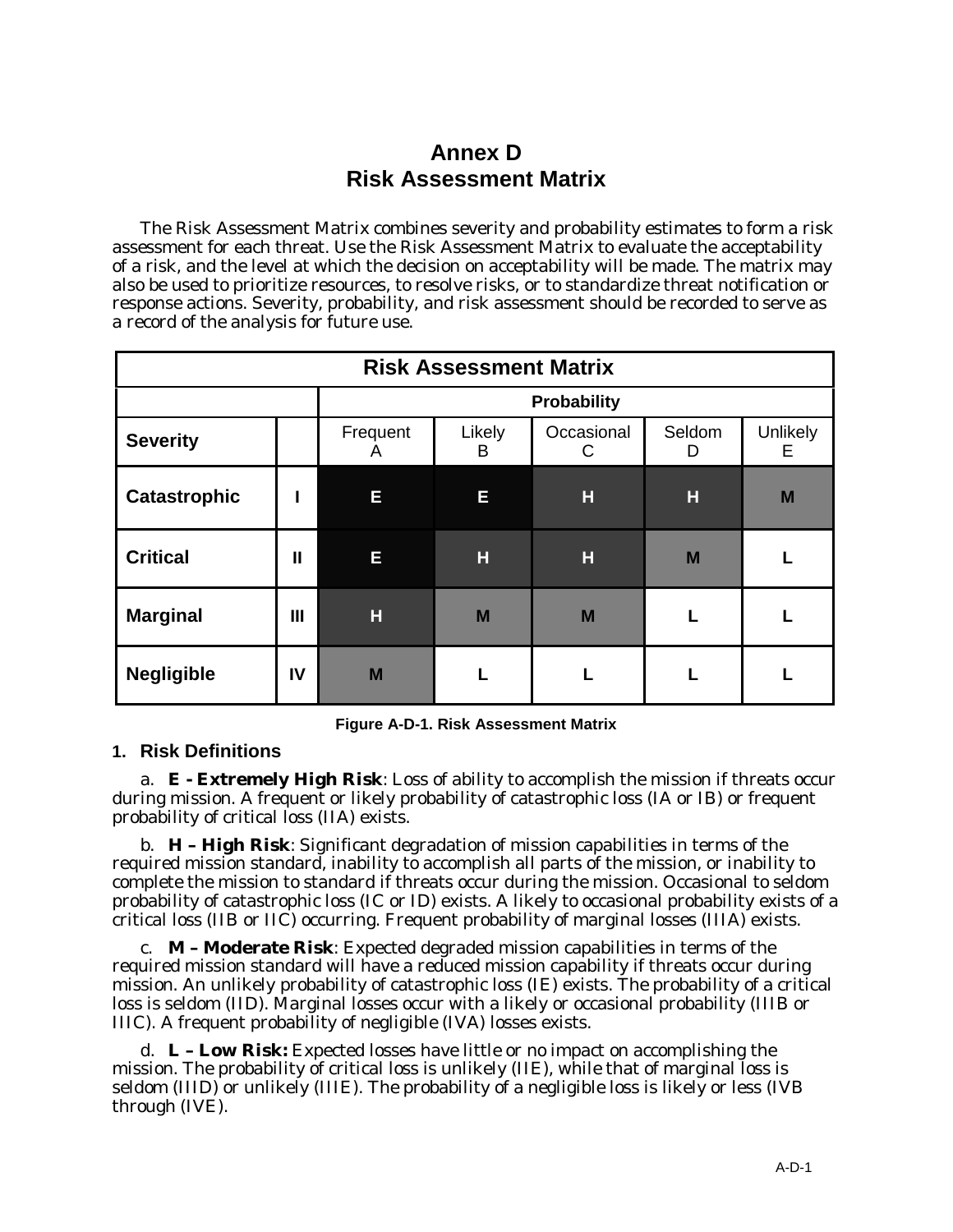# **2. Severity Categories**

The following table outlines severity categories:

| Table A-D-1<br><b>Risk Severity Categories</b> |                                                                                                                                                                                                                                                                                                |  |
|------------------------------------------------|------------------------------------------------------------------------------------------------------------------------------------------------------------------------------------------------------------------------------------------------------------------------------------------------|--|
| Category                                       | <b>Definition</b>                                                                                                                                                                                                                                                                              |  |
| <b>CATASTROPHIC (I)</b>                        | Loss of ability to accomplish the mission or mission failure. Death or permanent<br>disability. Loss of major or mission-critical system or equipment. Major property<br>(facility) damage. Severe environmental damage. Mission-critical security failure.<br>Unacceptable collateral damage. |  |
| <b>CRITICAL (II)</b>                           | Significantly degraded mission capability, unit readiness, or personal disability.<br>Extensive damage to equipment or systems. Significant damage to property or the<br>environment. Security failure. Significant collateral damage.                                                         |  |
| <b>MARGINAL (III)</b>                          | Degraded mission capability or unit readiness. Minor damage to equipment or<br>systems, property, or the environment. Injury or illness of personnel.                                                                                                                                          |  |
| <b>NEGLIGIBLE (IV)</b>                         | Little or no adverse impact on mission capability. First aid or minor medical<br>treatment. Slight equipment or system damage, but fully functional and serviceable.<br>Little or no property or environmental damage.                                                                         |  |

# **3. Probability Categories**

The following table outlines probability categories for the risk assessment matrix: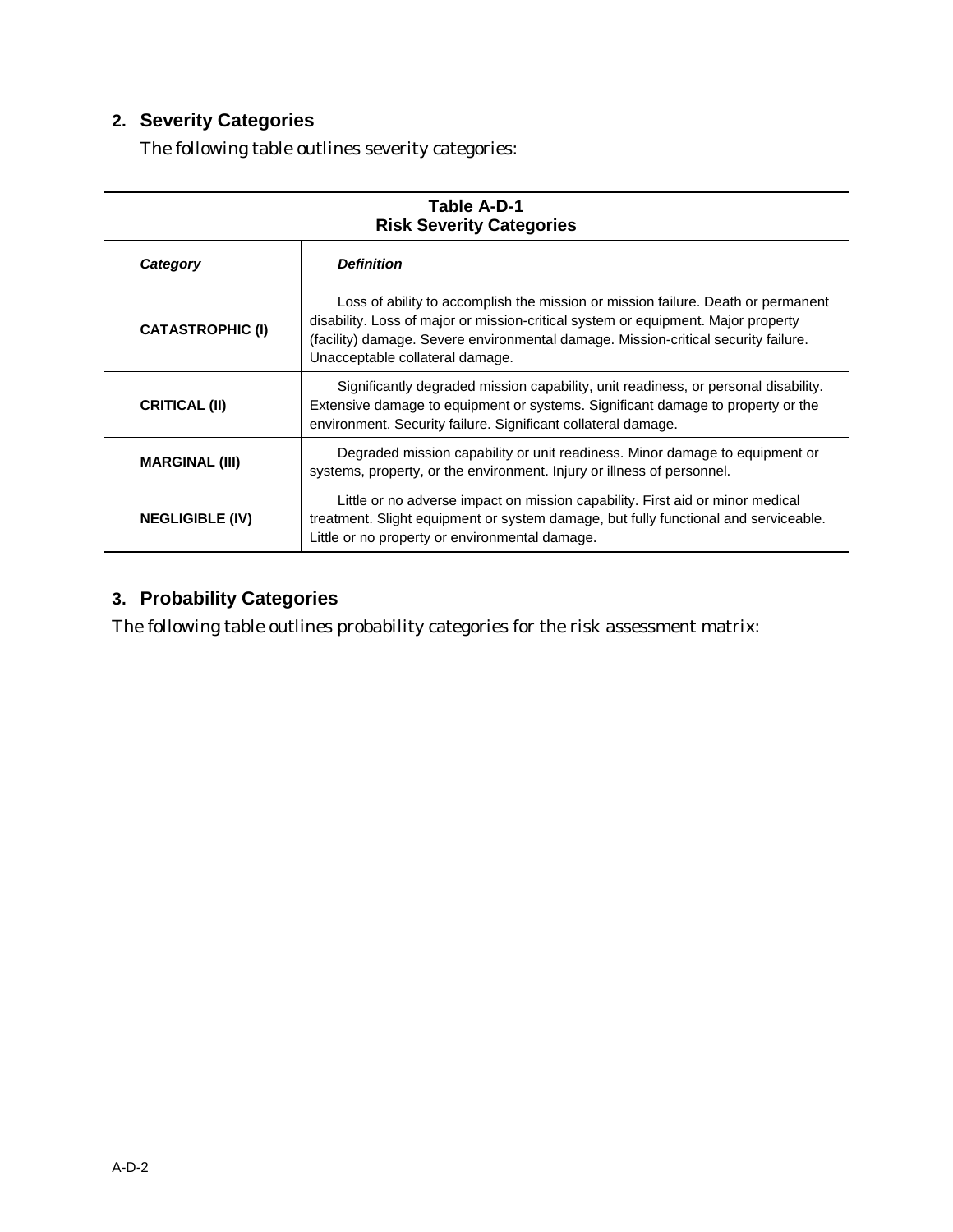| Table A-D-2<br><b>Probability Definitions</b>            |                                                                                                                                                         |  |
|----------------------------------------------------------|---------------------------------------------------------------------------------------------------------------------------------------------------------|--|
| <b>Element Exposed</b>                                   | <b>Definition</b>                                                                                                                                       |  |
| FREQUENT (A) Occurs very often, continuously experienced |                                                                                                                                                         |  |
| Single item                                              | Occurs very often in service life. Expected to occur several times over duration<br>of a specific mission or operation.                                 |  |
| Fleet or inventory of items                              | Occurs continuously during a specific mission or operation, or over a service<br>life.                                                                  |  |
| Individual                                               | Occurs very often. Expected to occur several times during mission or operation.                                                                         |  |
| All personnel exposed                                    | Occurs continuously during a specific mission or operation.                                                                                             |  |
|                                                          | LIKELY (B) Occurs several times                                                                                                                         |  |
| Single item                                              | Occurs several times in service life. Expected to occur during a specific mission<br>or operation.                                                      |  |
| Fleet or inventory of items                              | Occurs at a high rate, but experienced intermittently (regular intervals, generally<br>often).                                                          |  |
| Individual                                               | Occurs several times. Expected to occur during a specific mission or operation.                                                                         |  |
| All personnel exposed                                    | Occurs at a high rate, but experienced intermittently.                                                                                                  |  |
|                                                          | <b>OCCASIONAL (C) Occurs sporadically</b>                                                                                                               |  |
| Single item                                              | Occurs some time in service life. May occur about as often as not during a<br>specific mission or operation.                                            |  |
| Fleet or inventory of items                              | Occurs several times in service life.                                                                                                                   |  |
| Individual                                               | Occurs over a period of time. May occur during a specific mission or operation,<br>but not often.                                                       |  |
| All personnel exposed                                    | Occurs sporadically (irregularly, sparsely, or sometimes).                                                                                              |  |
|                                                          | SELDOM (D) Remotely possible; could occur at some time                                                                                                  |  |
| Single item                                              | Occurs in service life, but only remotely possible. Not expected to occur during<br>a specific mission or operation.                                    |  |
| Fleet or inventory of items                              | Occurs as isolated incidents. Possible to occur some time in service life, but<br>rarely. Usually does not occur.                                       |  |
| Individual                                               | Occurs as isolated incident. Remotely possible, but not expected to occur<br>during a specific mission or operation.                                    |  |
| All personnel exposed                                    | Occurs rarely within exposed population as isolated incidents.                                                                                          |  |
|                                                          | UNLIKELY (E) Can assume will not occur, but not impossible                                                                                              |  |
| Single item                                              | Occurrence not impossible, but can assume will almost never occur in service<br>life. Can assume will not occur during a specific mission or operation. |  |
| Fleet or inventory of items                              | Occurs very rarely (almost never or improbable). Incidents may occur over<br>service life.                                                              |  |
| Individual                                               | Occurrence not impossible, but may assume will not occur during a specific<br>mission or operation.                                                     |  |
| All personnel exposed                                    | Occurs very rarely, but not impossible.                                                                                                                 |  |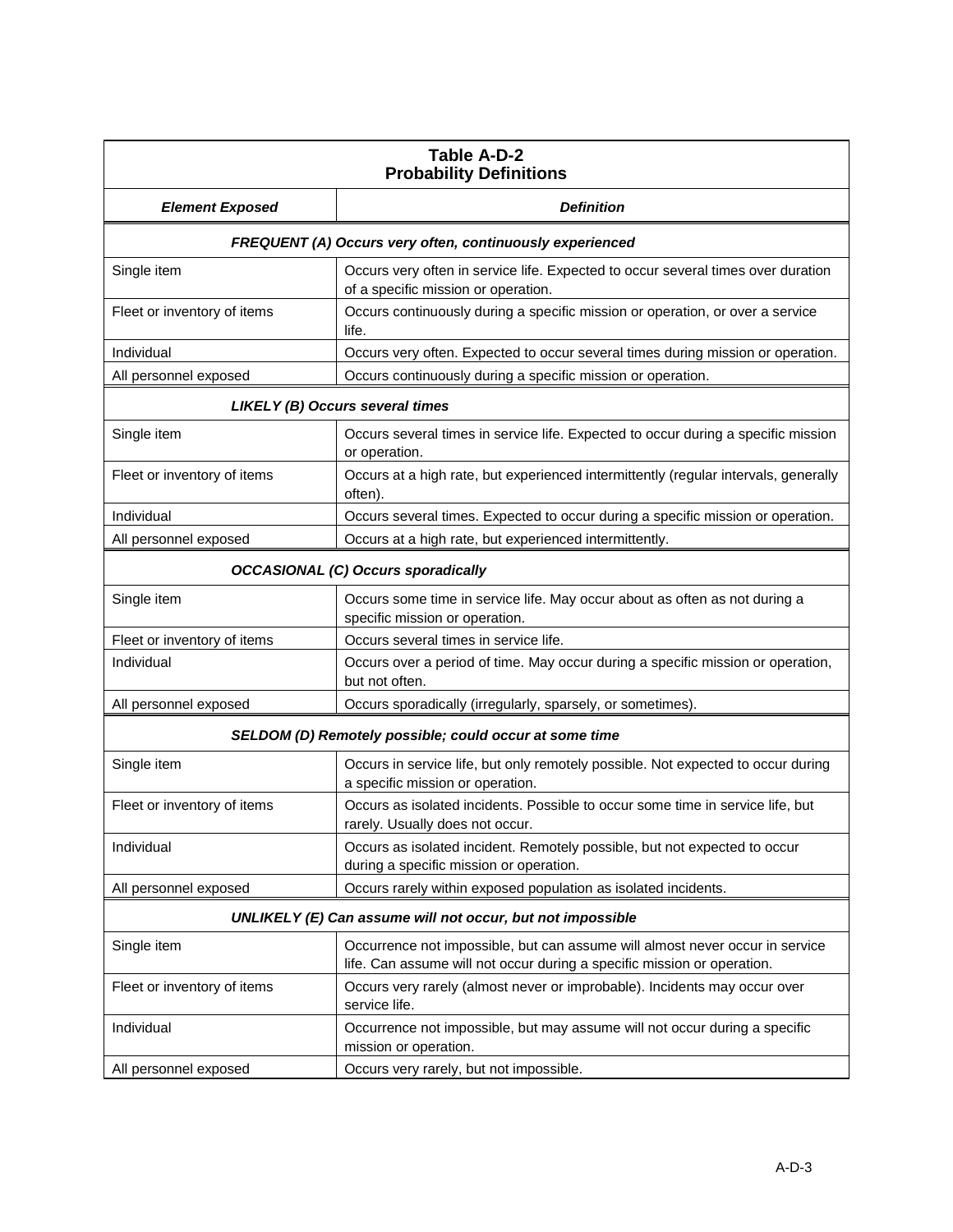# **Annex E Sample Risk Control Options Planning Matrix**

This matrix combines risk control options and responsible personnel that appear suitable and practical with potential options. Many of these options may be applied at more than one level. For example, the training option may be applied to operators, supervisors, senior leaders, or staff personnel.

| <b>OPTIONS</b>                          | <b>OPERATOR</b>         | <b>LEADER</b>           | <b>STAFF</b>            | <b>COMMANDER</b>        |
|-----------------------------------------|-------------------------|-------------------------|-------------------------|-------------------------|
| <b>ENGINEER</b>                         |                         |                         |                         |                         |
| Limit energy                            | X                       | X                       | X                       |                         |
| Substitute safer form                   |                         |                         |                         | X                       |
| Prevent release                         |                         | X                       | Χ                       |                         |
| Rechannel/separate in time/space        |                         |                         | X                       |                         |
| Provide special maintenance of controls |                         | $\overline{\mathsf{x}}$ | $\overline{\mathsf{x}}$ | $\overline{\mathsf{X}}$ |
| <b>EDUCATIONAL</b>                      |                         |                         |                         |                         |
| Core tasks (especially critical tasks)  |                         |                         | Χ                       | X                       |
| Leader tasks                            |                         |                         | $\overline{\sf x}$      | $\overline{\mathsf{x}}$ |
| Emergency/contingency tasks             |                         |                         | $\overline{\mathsf{x}}$ |                         |
| Rehearsals                              | X                       | X                       |                         | X                       |
| <b>Briefings</b>                        |                         | $\overline{\mathsf{x}}$ | $\overline{\mathsf{x}}$ |                         |
| <b>ADMINISTRATIVE</b>                   |                         |                         |                         |                         |
| Facilities/equipment                    | X                       | Χ                       |                         |                         |
| Number of people or items               |                         | $\overline{\mathsf{x}}$ | $\overline{\mathsf{X}}$ |                         |
| Mental criteria                         |                         | $\overline{\mathsf{x}}$ |                         | X                       |
| <b>Emotional criteria</b>               |                         | $\overline{\mathsf{X}}$ |                         | $\overline{\mathsf{X}}$ |
| Physical criteria                       |                         | $\overline{\mathsf{x}}$ |                         | $\overline{\mathsf{x}}$ |
| Experience                              |                         | $\overline{\mathsf{x}}$ |                         |                         |
| Emergency medical care                  | X                       |                         | X                       |                         |
| <b>PHYSICAL</b>                         |                         |                         |                         |                         |
| Barrier between                         | Χ                       | X                       |                         |                         |
| On human or object                      | $\overline{\mathsf{x}}$ | $\overline{\sf X}$      |                         |                         |
| Raise threshold (harden)                |                         | $\overline{\mathsf{x}}$ |                         |                         |
| Time                                    |                         | $\overline{\mathsf{x}}$ |                         | X                       |
| Signs/color coding                      |                         | $\overline{\mathsf{x}}$ | X                       |                         |
| Audio/visual alarms                     |                         |                         | $\overline{\sf x}$      |                         |
| <b>OPERATIONAL</b>                      |                         |                         |                         |                         |
| Sequence of events                      |                         | X                       | X                       | X                       |
| Timing (within tasks, between tasks)    | $\underline{X}$         | $\overline{\mathsf{X}}$ | $\overline{\mathsf{x}}$ |                         |
| Simplify tasks                          | $\overline{\mathsf{x}}$ | $\overline{\mathsf{x}}$ |                         |                         |
| <b>Backout options</b>                  |                         |                         | Χ                       | X                       |
| Contingency capabilities                |                         |                         | $\overline{\mathsf{x}}$ | $\overline{\mathsf{x}}$ |
| Emergency damage control procedures     |                         | X                       | $\overline{\mathsf{X}}$ |                         |
| Backups/redundant capabilities          |                         |                         | $\overline{\mathsf{x}}$ | X                       |
| <b>Mission capabilities</b>             | $\overline{\sf X}$      |                         |                         |                         |

**Figure A-E-1. Sample Risk Control Options Planning Matrix**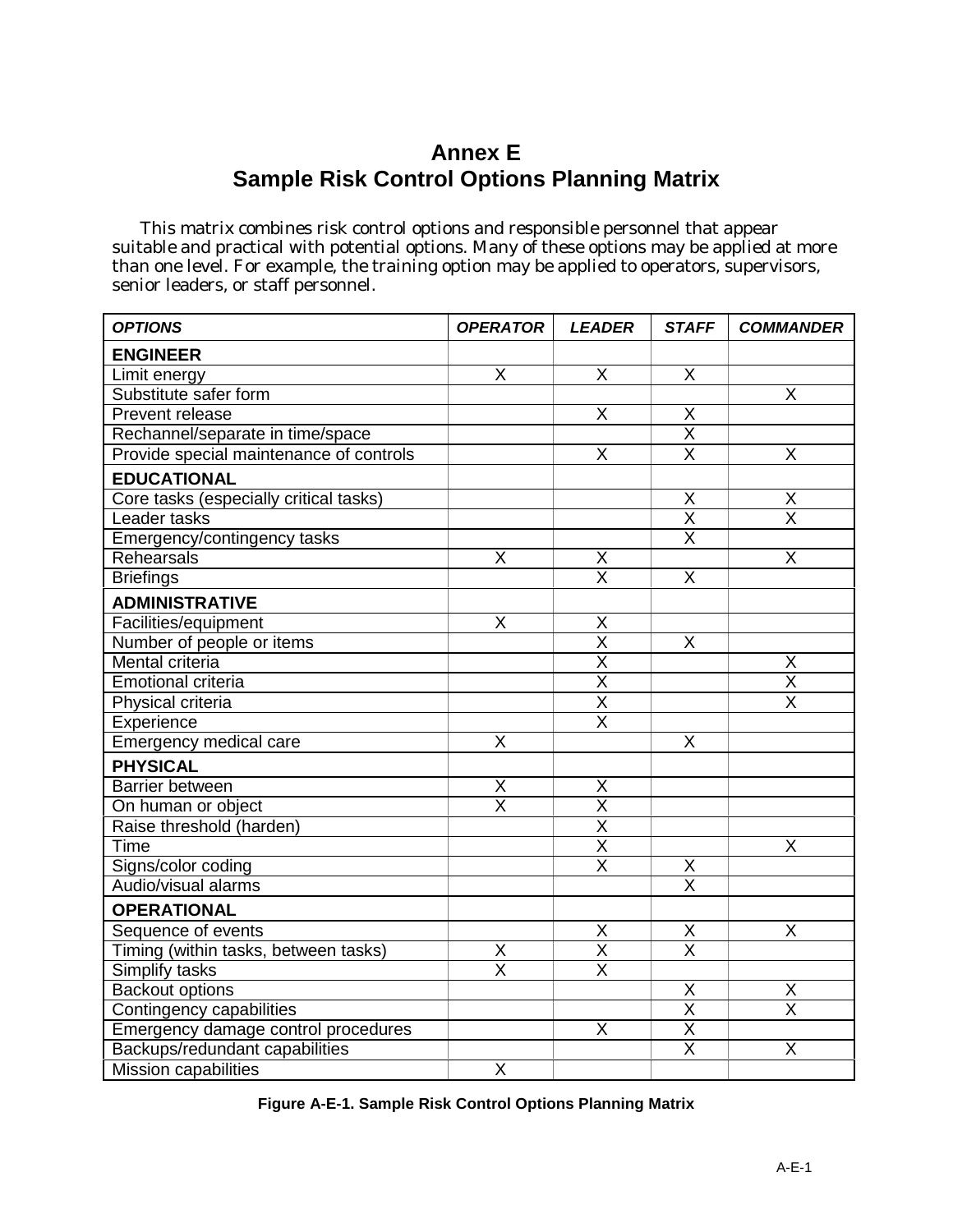| <b>Table A-E-1</b>                                                         |                                                                                         |  |  |
|----------------------------------------------------------------------------|-----------------------------------------------------------------------------------------|--|--|
| <b>Examples of Risk Control Options</b><br><b>Option</b><br><b>Example</b> |                                                                                         |  |  |
|                                                                            | <b>ENGINEER</b>                                                                         |  |  |
| Limit energy                                                               | Small amount of explosives, reduce speeds                                               |  |  |
| Substitute safer form                                                      | Use air power, precision guided munitions                                               |  |  |
| Prevent release                                                            | Containment, double/triple containment                                                  |  |  |
|                                                                            |                                                                                         |  |  |
| Separate                                                                   | Barriers, distance, boundaries                                                          |  |  |
| Provide special maintenance of<br>controls                                 | Special procedures, environmental filters                                               |  |  |
|                                                                            | <b>EDUCATIONAL</b>                                                                      |  |  |
| Core Tasks (especially critical tasks)                                     | Define critical minimum abilities, train                                                |  |  |
| Leader tasks                                                               | Define essential leader tasks and standards, train                                      |  |  |
| Emergency contingency tasks                                                | Define, assign, train, verify ability                                                   |  |  |
| Rehearsals                                                                 | Validate processes, validate skills, verify interfaces                                  |  |  |
| <b>Briefings</b>                                                           | Refresher warnings, demonstrate threats, refresh training                               |  |  |
|                                                                            | <b>ADMINISTRATIVE</b>                                                                   |  |  |
| Mental criteria                                                            | Essential skills and proficiency                                                        |  |  |
| Emotional criteria                                                         | Essential stability and maturity                                                        |  |  |
| Physical criteria                                                          | Essential strength, motor skills, endurance, size                                       |  |  |
| Experience                                                                 | Demonstrated performance abilities                                                      |  |  |
| Number of people or items                                                  | Only expose essential personnel and items                                               |  |  |
| Emergency medical care                                                     | Medical facilities, personnel, medical evacuation                                       |  |  |
| Personnel                                                                  | Replace injured personnel, reinforce units, reallocate                                  |  |  |
| Facilities/equipment                                                       | Restore key elements to service                                                         |  |  |
|                                                                            | <b>PHYSICAL</b>                                                                         |  |  |
| <b>Barrier</b>                                                             | Between revetments, walls, distance, ammunition storage facility                        |  |  |
| On human or object                                                         | Personal protective equipment, energy absorbing materials                               |  |  |
| Raise threshold (harden)                                                   | Acclimatization, reinforcement, physical conditioning                                   |  |  |
| Time                                                                       | Minimize exposure and number of iterations/rehearsals                                   |  |  |
| Signs/color coding                                                         | Warning signs, instruction signs, traffic signs                                         |  |  |
| Audio/visual                                                               | Identification of friendly forces, chemical/biological attack warning                   |  |  |
| <b>OPERATIONAL</b>                                                         |                                                                                         |  |  |
| Sequence of events (flow)                                                  | Put tough tasks first before fatigue, do not schedule several tough<br>tasks in a row   |  |  |
| Timing (within tasks, between tasks)                                       | Allow sufficient time to perform, practice, and time between tasks                      |  |  |
| Simplify tasks                                                             | Provide job aids, reduce steps, provide tools                                           |  |  |
| Reduce task loads                                                          | Set weight limits, spread task among many                                               |  |  |
| <b>Backout options</b>                                                     | Establish points where process reversal is possible when threat is<br>detected          |  |  |
| Contingency capabilities                                                   | Combat search and rescue, rescue equipment, helicopter rescue,<br>tactical combat force |  |  |
| Emergency damage control<br>procedures                                     | Emergency responses for anticipated contingencies, coordinating<br>agencies             |  |  |
| Backups/redundant capabilities                                             | Alternate ways to continue the mission if primaries are lost                            |  |  |
| Mission capabilities                                                       | Restore ability to perform the mission                                                  |  |  |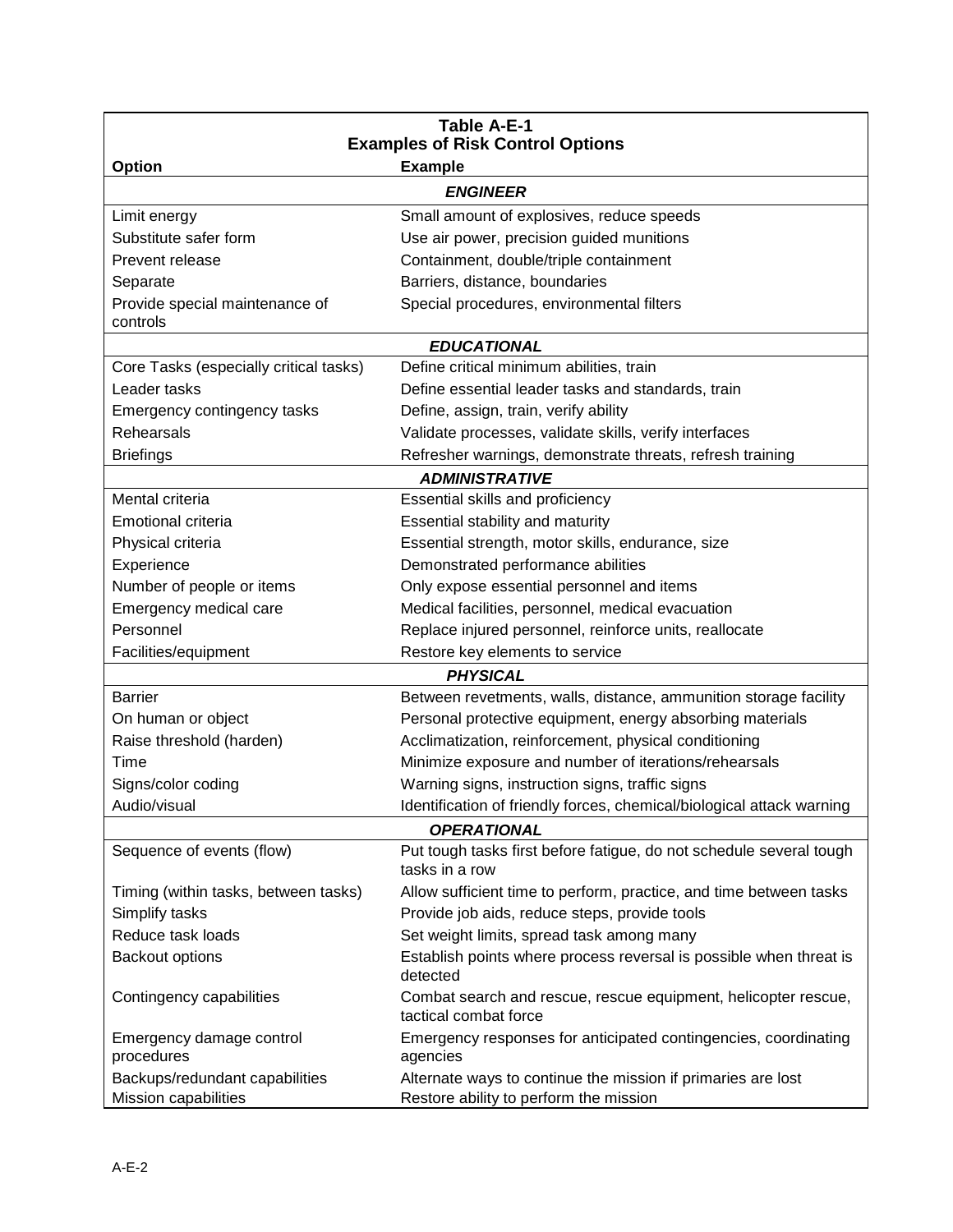# **Appendix B Force Protection Working Group**

#### **1. Purpose**

The purpose of the force protection working group (FPWG) is to review threats, identify vulnerabilities, recommend counter-measures, determine force protection levels, assess in place measures, review tasks to components, monitor corrective actions, and direct special studies (force protection assessment teams). The primary responsibility is to monitor and assess the risk and threats to forces in the joint operations area and implement risk controls to maintain the protection of the force. Each command and control node, rear, intermediate support base, or FOB, should have a FPWG.

#### **2. Group Composition**

The composition will vary based on the threats and forces available. Suggested potential sources to provide representatives to the FPWG are listed in Figure B-1.

| Chief of Staff                                       | Senior Enlisted Representative            | Army Forces                      |
|------------------------------------------------------|-------------------------------------------|----------------------------------|
| Personnel                                            | <b>Public Affairs</b>                     | <b>Marine Forces</b>             |
| Intelligence                                         | Surgeon                                   | Air Force Forces                 |
| Operations                                           | Nuclear, Biological, and Chemical         | Navy Forces                      |
| Logistics                                            | Chaplain                                  | <b>Special Operations Forces</b> |
| <b>Plans</b>                                         | <b>Staff Weather Officer</b>              | <b>Security Forces</b>           |
| Communications                                       | Safety                                    | Judge Advocate General           |
| Engineer                                             | <b>Political Advisor</b>                  |                                  |
| Aviation                                             | <b>Host Nation Support Representative</b> |                                  |
| <b>BOTTOM LINE: Composition is Mission Dependent</b> |                                           |                                  |

#### **Figure B-1. Potential Sources for the FPWG**

#### **3. Procedures**

The group may meet daily, weekly, or on-call in the vicinity of the Joint Operations Center to use the risk management process.

#### **4. Agenda**

The officer in charge of the command and control node or a designated representative should chair the meetings. The chairperson for the FPWG is not necessarily designated by duty position, but based on the ability of the person to fulfill the duties of force protection officer. A recommended agenda for conducting FPWG meetings follows:

a. Start with updates from—

(1) J2 Representative: intelligence update with focus on changes to the situation that may lead to additional threats for the force.

(2) Counterintelligence (CI) representative: follows the J2, clarifies and provides details of current risks based on his field reports.

(3) J3 Representative: overview of current operations and force protection measures currently in place.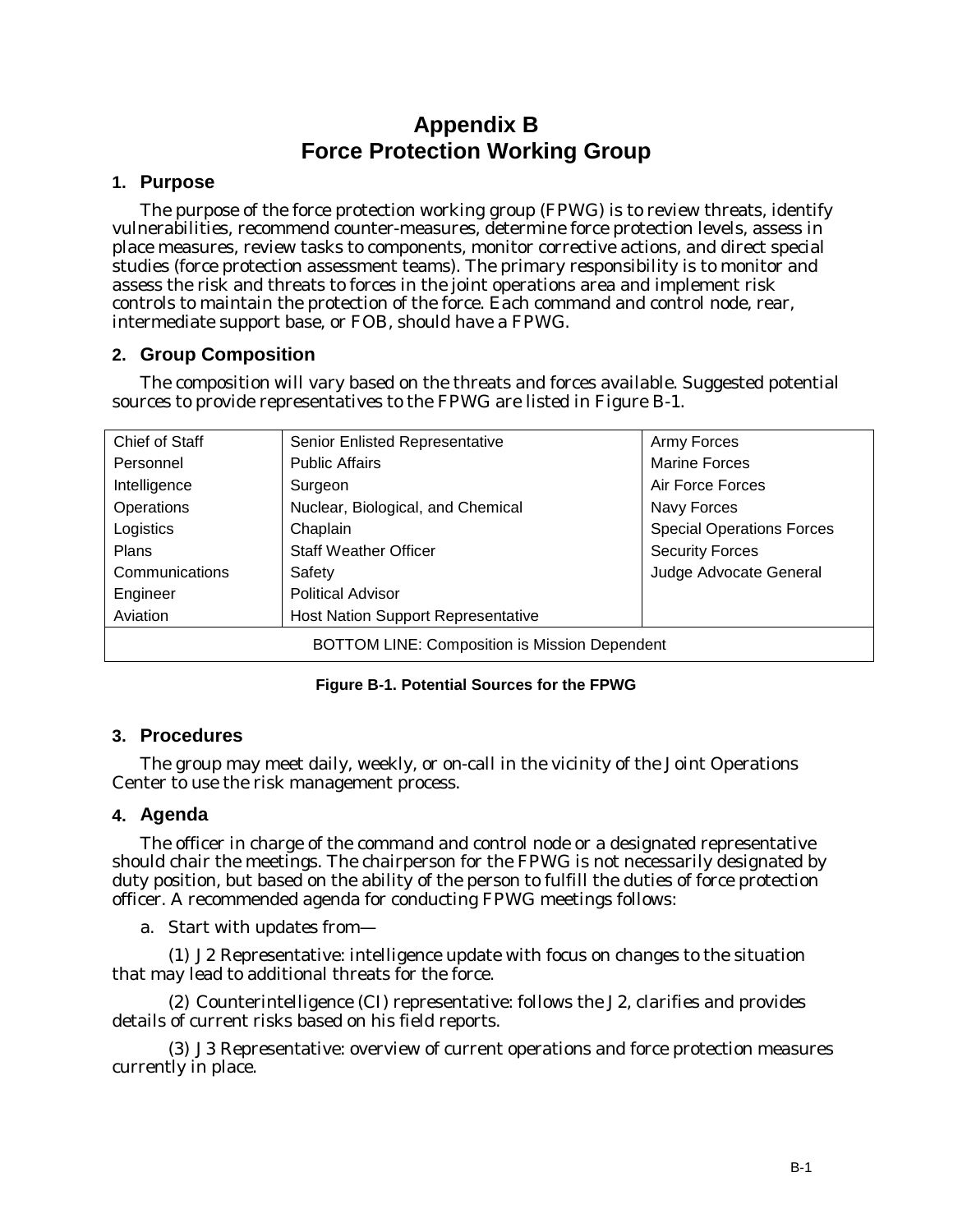b. Next, update new or evolving threats. This is an open discussion by functional area. For example, the surgeon would focus on medical health of command, the veterinary on new or changing food sources, etc. Steady state activities are raised during this phase of the meeting. All members consider emerging trends and determine if new vulnerabilities within their area of responsibility require the focus of the task force or if they are just isolated incidents. Each member comes to the meeting with documented concerns and recommendations.

c. When new threats are identified, the FPWG will discuss measures to reduce the threat. For example, Threat identified: current route from billeting area to the Joint Operations Center is dangerous and not acceptable at night. Control: CI team will contact the country team, identify alternate routes, and drive and assess the routes. At the next FPWG meeting a decision will be made to change route.

d. Once controls are decided upon (above example, CI to conduct a reconnaissance of a new route), that information is captured by the J3 representative and placed, as a directive for action, in the next fragmentary order.

e. Following identification and development of controls for new threats, the group will review current measures in effect against known threats and determine the requirement for any changes or adjustments. Figure B-2 is an example FPWG agenda.

| Event                                  | <b>Input</b>   |
|----------------------------------------|----------------|
| <b>Threat Situation Review</b>         | J2             |
| <b>Current Force Protection Levels</b> | J3             |
| <b>Current Operations</b>              | J3             |
| <b>Results of Previous Meeting</b>     | Components, J3 |
| Threat Identification                  | <b>FPWG</b>    |
| Vulnerability Identification           | <b>FPWG</b>    |
| <b>Identify Controls</b>               | <b>FPWG</b>    |
| Recommend Force Protection Level       | <b>FPWG</b>    |
| <b>Recommend Taskings</b>              | <b>FPWG</b>    |
| Summary                                | J3             |
| <b>Confirm Next Meeting</b>            | J3             |

#### **Figure B-2. Example FPWG Meeting Agenda**

#### **5. Assessment Te**a**ms**

To maintain visibility of threats, the FPWG may designate assessment teams to monitor the situation continuously. These teams may be tailored to review specific threats (such as preventive medicine and surgeon for medical, CI and Provost Marshal/Security Officer/Chief Security Forces for perimeter security). These teams may be assigned and operate at all operating bases throughout the joint operations area.

- a. The assessment teams mission includes—
	- (1) Identify and assess threats and vulnerabilities.
	- (2) Recommend controls.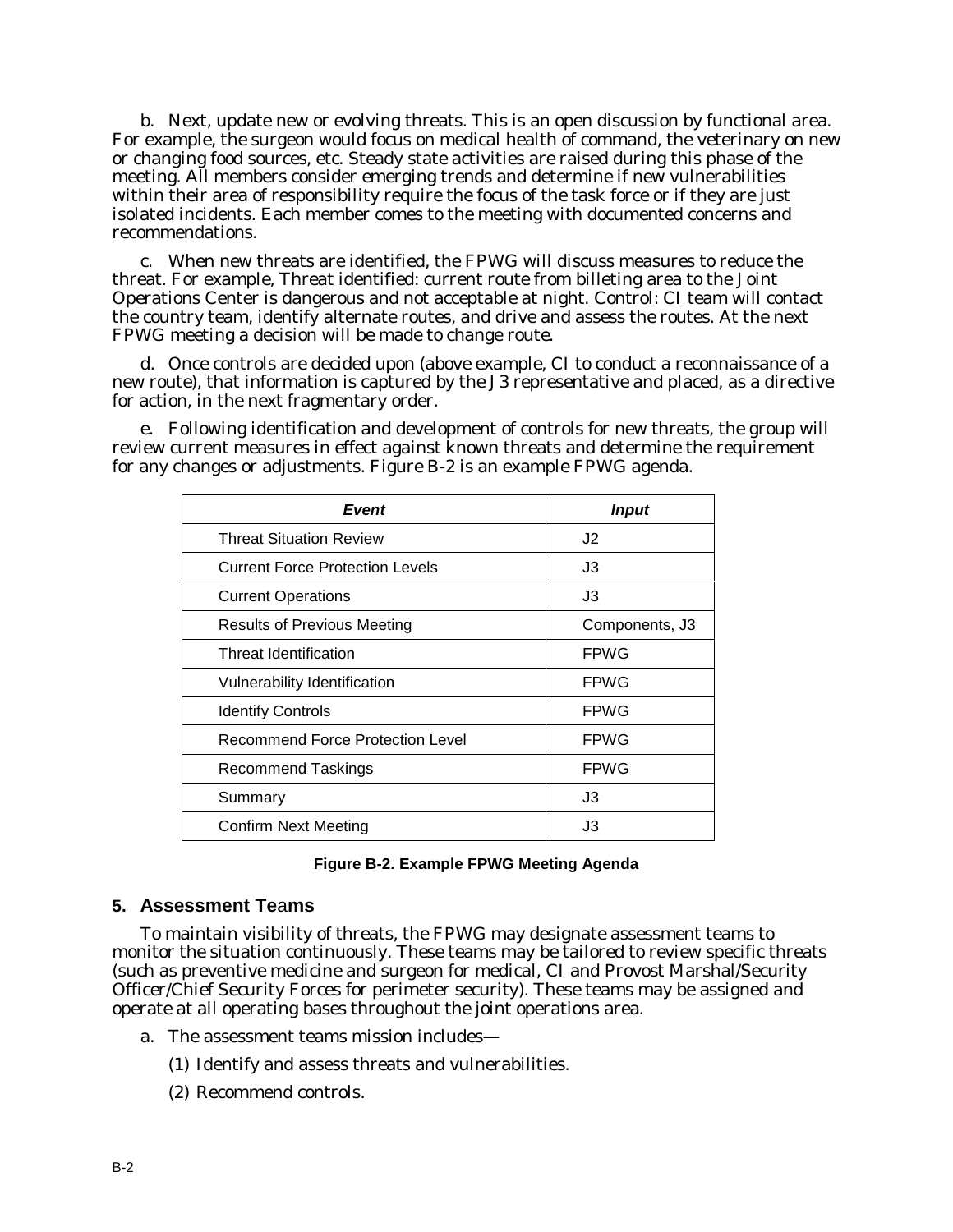(3) Report through FPWG to Commander of the JTF.

(4) Gather information.

b. Assessment teams may use the following checklist:

(1) Threat.

(a) What is the terrorist threat/capability?

(b) What is the in-country leave and pass policy?

(c) Are there any areas service members should avoid due to criminal or terrorist threats?

(d) What is the pre-disposition of the local populace to Americans (is it safe for service members to mix with public)?

(e) Could operations be affected by civil disturbances protesting U.S. policy?

(f) What criminal threats are likely to threaten operations (are there any threats of pilferage affecting sustainment operations)?

(g) What is the relationship of local population with host nation (HN) authorities (is there any threat of civil unrest that could affect operations)?

(h) Are there other threats such as para-military organizations or hostile intelligence that may target operations?

(2) Facilities.

(a) What facilities will the task force occupy?

• Tent city vs. hard site?

• Location—urban or rural?

(b) What is the status of—

• Perimeters?

- Barriers?
- Lighting?
- Motor pool facilities?

(c) Will the node collocate with HN or friendly forces?

(d) Is secure storage available for arms, ammunition, and explosives and classified, high dollar, and sensitive items?

(e) Are there high-speed avenues of approach?

(f) What checkpoints and barriers are necessary to control compound access?

(3) Where will mission-essential vulnerable areas be established for arms, ammunition, and explosives storage; sensitive item storage; pilferable high dollar value item storage; fuel storage etc.?

- (a) What is their proximity to the perimeter?
- (b) What is their vulnerability to attack or observation?

(4) Will the task force operate any sustainment operations facilities at air, sea, or rail ports?

(5) Joint Operations.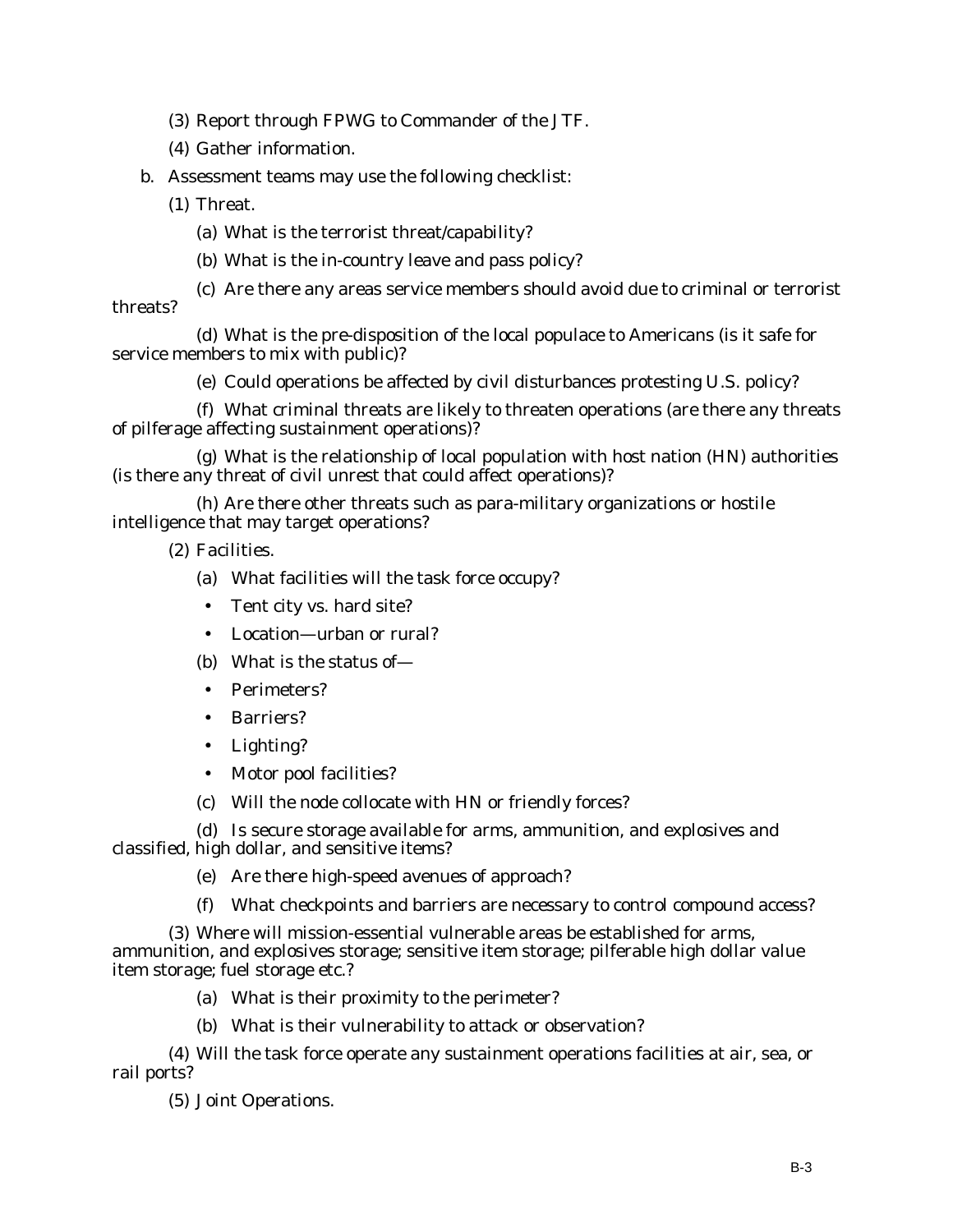(a) If the task force occupies facilities with HN or friendly forces, who has command and control for force protection?

(b) Who must the task force coordinate with concerning force protection, HN, friendly forces?

(c) What are capabilities of friendly forces, HN armed forces, HN police forces, and HN security forces?

(d) How are in-place friendly forces approaching force protection?

(e) What historical problems have in-place friendly forces had concerning criminal activity (such as pilferage, assaults, terrorist threat, civil disturbance, and hostile intelligence)?

- (f) What threats do they perceive as possible?
- (g) What operations security measures are in effect?
- (h) What movement security measures are in effect?

#### **6. FPWG Products**

Based on the FPWG meeting, there are three suggested deliverables.

a. First—an update to the Force Protection Matrix. This should be briefed to the JTF commander and placed on the SECRET Internet Protocol Router Network for the staff and components. Figure B-3 is an example of the risk considerations matrix.

b. Second—Fragmentary Order directing execution of the new FPWG measures.

c. Third — risk assessment for the current phase of the operation.

d. Force protection assessment—continuous process throughout the conduct of the operation.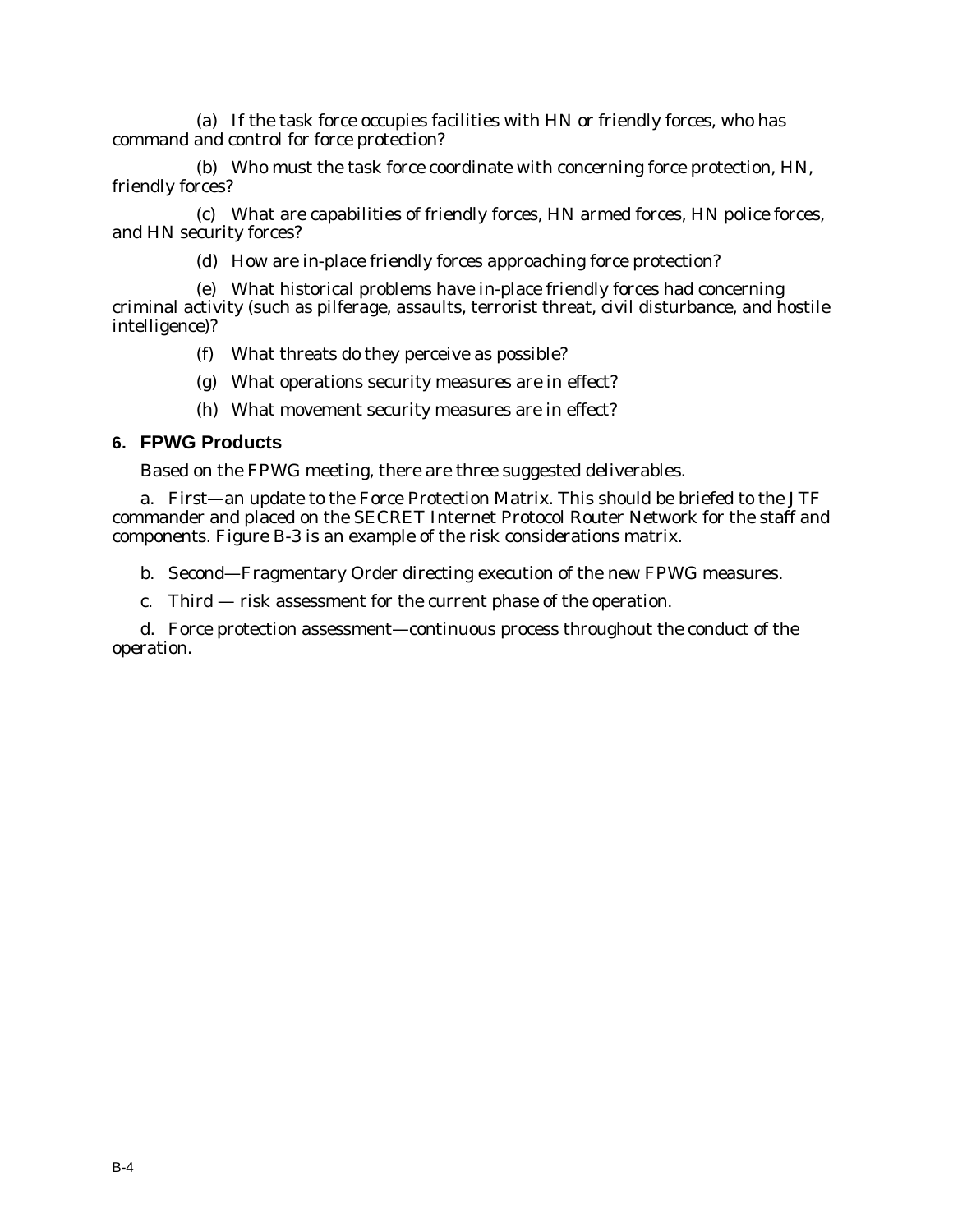|                                                  |                                          |                                      | Event: JTF FOB establishment location /component: FOB |                                                                   |
|--------------------------------------------------|------------------------------------------|--------------------------------------|-------------------------------------------------------|-------------------------------------------------------------------|
| <b>Operational</b><br>Operating<br><b>System</b> | <b>Threat</b>                            | <b>Vulnerability</b>                 | <b>Countermeasure</b>                                 | <b>Action</b>                                                     |
| Movement/<br><b>Maneuver</b>                     | Local faction                            | Troop movement<br>Route to hotel     | Minimize<br>Standard route/<br>Alternate routes       | Adjust battle rhythm<br>All drivers with<br>alternate route maps  |
|                                                  | Aircraft                                 | Crossing flight<br>lines             | Do not cross                                          |                                                                   |
| Intelligence                                     | Accident                                 | Civil rights                         | Know embassy<br>numbers                               | Accident card<br><b>USAF security patrols</b><br>post speed limit |
|                                                  | Speeding flight line                     | Pedestrians                          | Slow speed<br>$(15$ mph)                              | LNOs brief forces                                                 |
| <b>Fires</b>                                     | Loitering                                | Theft/bad press                      | Minimum<br>presence in hotel                          | Place of duty or room                                             |
| <b>Sustainment</b>                               | <b>Fire Threats</b>                      | Personnel and<br>equipment           | Know route,<br>exiting and alert<br>procedure         | Fire break around<br><b>FARP</b>                                  |
|                                                  | No help/assist                           | Personnel<br>stranded                | <b>Blood chits</b>                                    | Order 500 chits                                                   |
| <b>Command and</b><br>Control                    | Personnel<br>accountability/<br>location | Unsafe location/<br>Unknown location | Frequent<br>reporting, improve<br>communication       | Command emphasis<br>Distribute cell phones                        |
| <b>Protection</b>                                | Heat                                     | Injury                               | Water discipline                                      | Monitor WGBT                                                      |
|                                                  | Disease-malaria                          | Health                               | Buddy check                                           | Take pills                                                        |
|                                                  |                                          |                                      | Field sanitation                                      | <b>Clean latrines</b>                                             |
|                                                  | Dogs                                     | Injury/health                        | Caution                                               | Stay clear                                                        |
|                                                  |                                          |                                      |                                                       |                                                                   |

#### **Legend**:

FARP—forward arming and refueling point

LNO—liaison officer

mph—miles per hour

USAF—U.S. Air Force

WGBT—wet globe bulb temperature

# *Notes.*

Any changes made by the FPWG are highlighted.

An additional column labeled "Assessment" can show how the countermeasures are working

#### **Figure B-3. Sample Risk Considerations Matrix**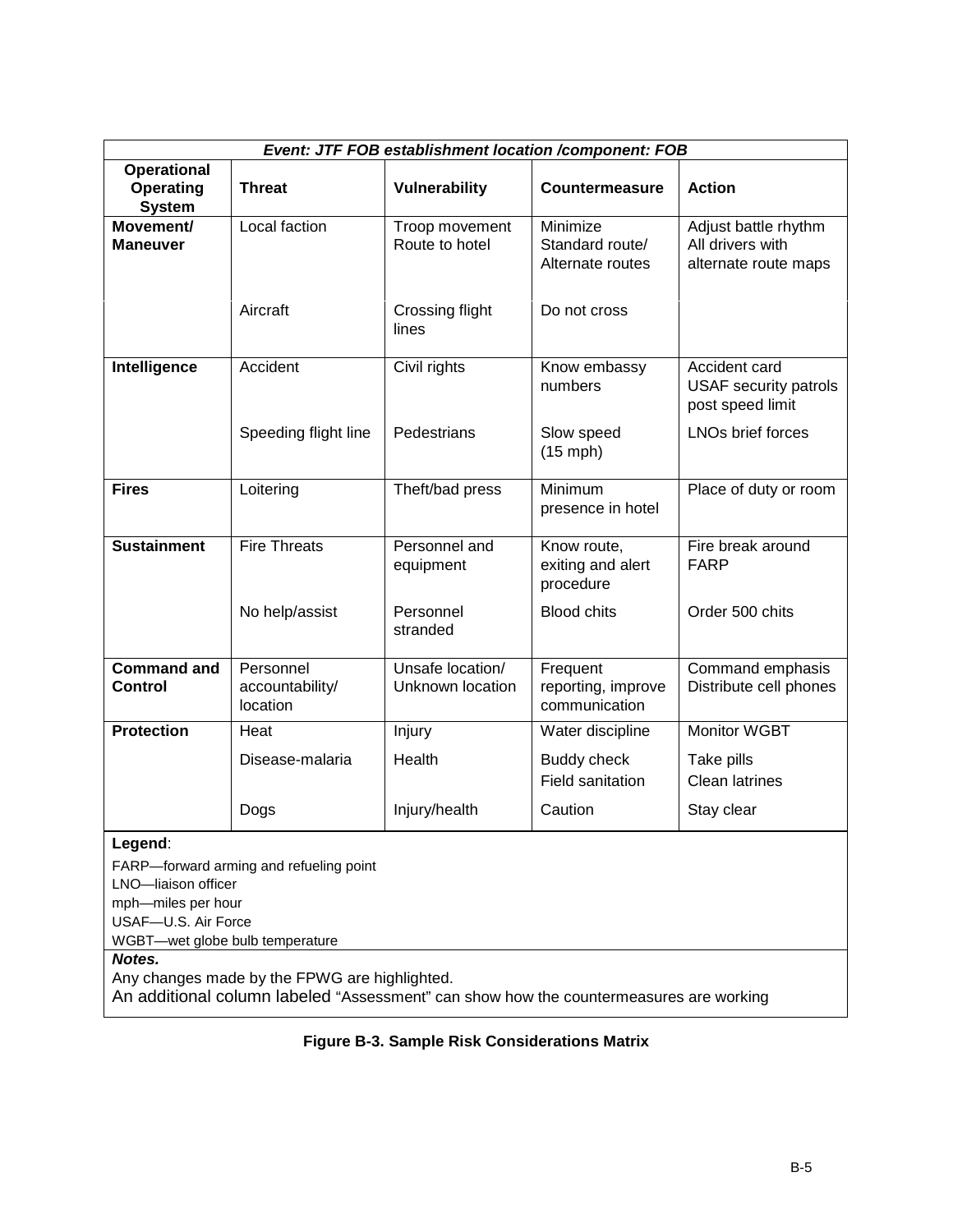# **REFERENCES**

#### **National**

Presidential Decision Directive 39, *U.S. Policy on Counterterrorism,* 21 June 1995

#### **Department of Defense**

DODI 6055.1, *DOD Safety and Occupational Health (SOH) Program,* 19 August 1998

#### **Joint**

CJCSM 3500.03, *Joint Training Manual for the Armed Forces of the United States*, 1 June 1996

CJCSM 3500.04, *Universal Joint Task List*, 1 November 1999

CJCSM 3500.05, *Joint Task Force Headquarters Master Training Guide,* 15 April 1997 JP 1-02, *Department of Defense Dictionary of Military and Associated Terms*, 1 September 2000

JP 3-0, *Doctrine for Joint Oper*ati*ons*, 1 February 1995

JP 3-10, *Joint Doctrine for Rear Area Operations*, 28 May 1996

JP 3-11, *Joint Doctrine for Operations in Nuclear, Biological, and Chemical (NBC) Environments,* 11 July 2000

JP 3-13.1*, Joint Doctrine for Command and Control Warfare (C2W),* 7 February 1996

JP 3-54, *Joint Doctrine for Operations Security*, 24 January 1997

JP 3-58, *Joint Doctrine for Military Deception,* 31 May 1996

JP 4-0*, Doctrine for Logistics Support of Joint Operations*, 6 April 2000

JP 5.00.1, *Joint Tactics, Techniques, and Procedures for Joint Campaign Planning (Draft*)

JP 5-00.2, *Joint Task Force (JTF) Planning Guidance and Procedures*, 13 January 1999

#### **Air Force**

AFDD 2-4.1, *Force Protection*, 29 October 1999 AFPD 90-9, *Operational Risk Management*, 1 April 2000 AFI 90-901, *Operational Risk Mana*ge*ment*, 1 April 2000 AFPAM 90-902, *Operational Risk Management Guidelines and Tools,* 14 December 2000

#### **Army**

FM 3-0 (FM 100-5), *Operations*, 14 June 1993 FM 3-07 (FM 100-20), *Military Operations in Low Intensity Conflicts,* 5 December 1990 FM 3-07.3 (FM 100-23), *Peace Operations*, 30 December 1994 FM 3-58 (FM 90-2), *Battlefield Deception*, 3 October 1988 FM 6-22 (FM 22-100), *Army Leadership,* 31 August 1999 FM 3-21.10 (FM 7-10), *The Infantry Rifle Company*, 31 October 2000 FM 7-10 (FM 25-101), *Battle Focused Training,* 30 September 1990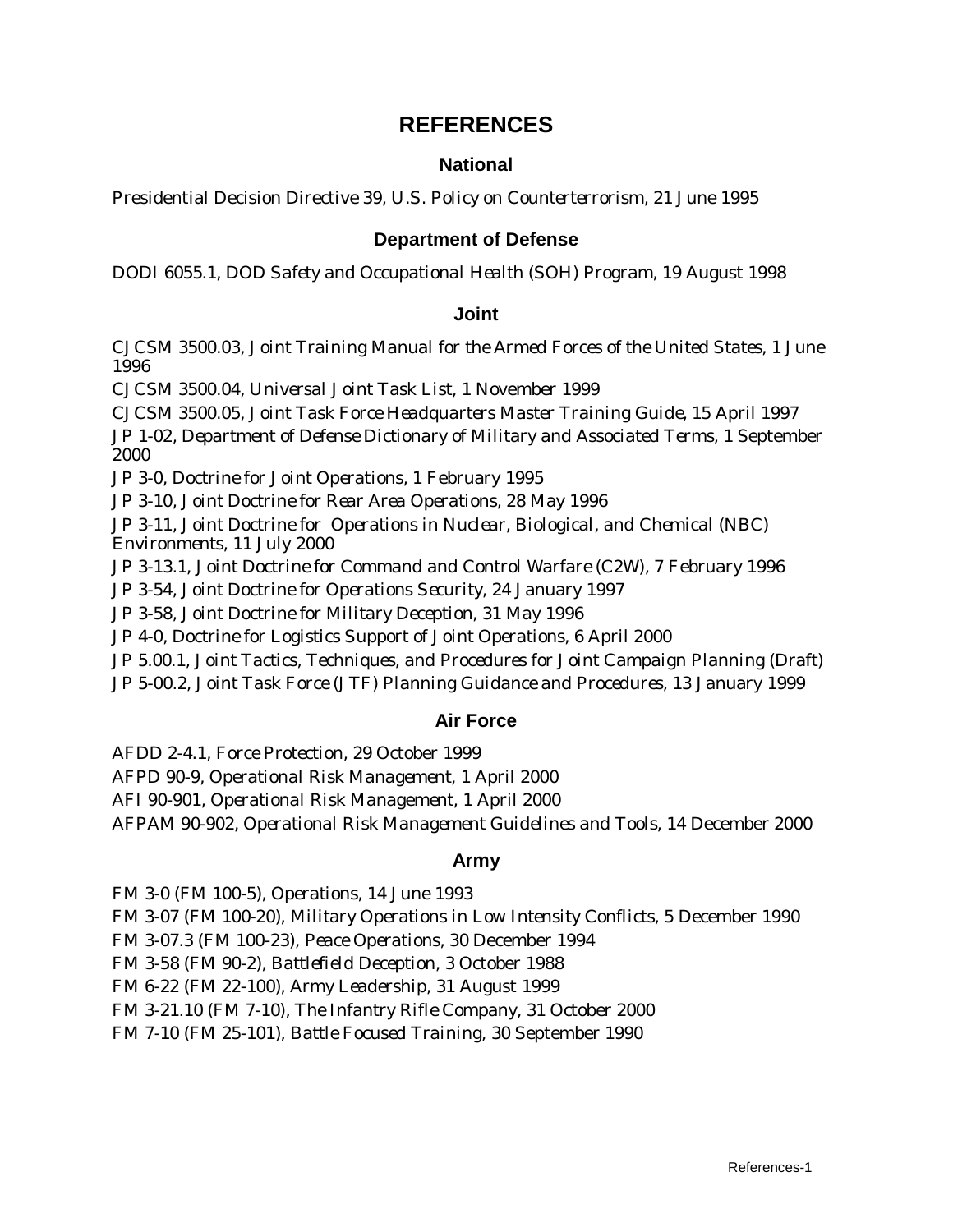# **Coast Guard**

COMMANDANT INSTRUCTION 3500.3 *Operational Risk Management (Draft*)

#### **Marine Corps**

Marine Corps Order 3500.27, *Operational Risk Manageme*nt, 3 April 1997 ALMAR 210/97, *Operational Risk Management*, 15 July 1997 MCDP-1, *Warfighting,* June 1997 MCDP 1-2, *Campaigning,* August 1997 MCWP 3-22, *Antiair Warfare,* 23 June 2000 MCWP 5-1, *Marine Corps Plannin*g *Process,* January 2000

#### **Navy**

OPNAVINST 3500.38, *Universal Naval Task List*, 30 September 1996 OPNAVINST 3500.39, *Operational Risk Management*, 3 April 1997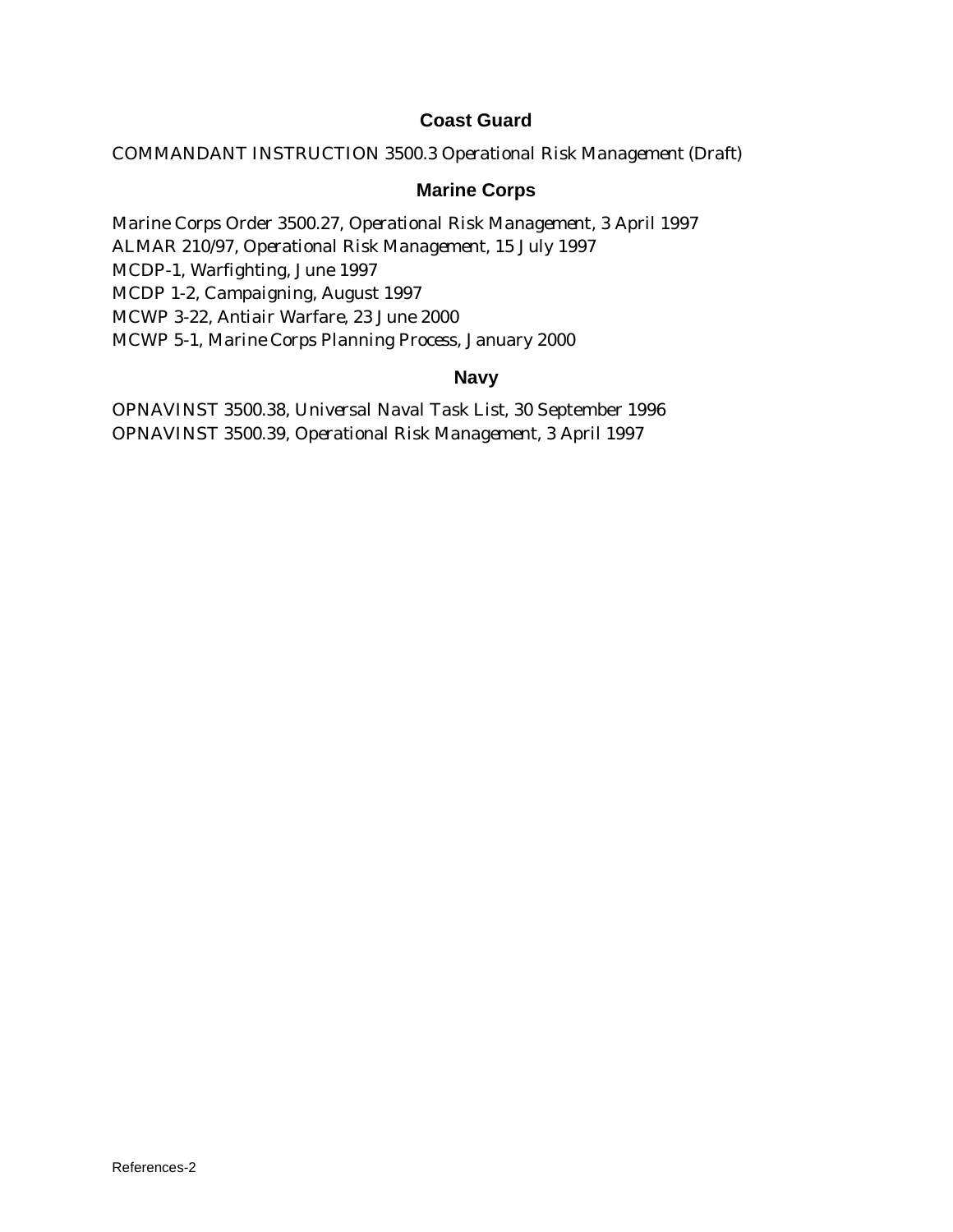# **Glossary**

# **PART I—ABBREVIATIONS AND ACRONYMS**

| $5-M$         | man, machine, media, management, mission         |  |
|---------------|--------------------------------------------------|--|
|               | A                                                |  |
| AAR           | <b>After Action Report</b>                       |  |
| <b>AFB</b>    | Air Force Base                                   |  |
| <b>AFDC</b>   | Air Force Doctrine Center                        |  |
| <b>AFTTP</b>  | Air Force Tactics, Techniques, and Procedures    |  |
| AL            | Alabama                                          |  |
| <b>ALSA</b>   | Air Land Sea Application                         |  |
| <b>APO</b>    | <b>Army Post Overseas</b>                        |  |
|               | $\mathbf C$                                      |  |
| <b>CAC</b>    | <b>Combined Arms Center</b>                      |  |
| <b>CADD</b>   | <b>Combined Arms Doctrine Development Center</b> |  |
| Cdr           | commander                                        |  |
| <b>CI</b>     | counterintelligence                              |  |
| <b>COA</b>    | course of action                                 |  |
| <b>CSSA</b>   | combat service support area                      |  |
|               | D                                                |  |
|               |                                                  |  |
| DC            | District of Columbia                             |  |
| <b>DCSPER</b> | Deputy Chief of Staff for Personnel              |  |
| <b>DSN</b>    | <b>Defense Switched Network</b>                  |  |
|               | E                                                |  |
| etc           | etcetera                                         |  |
|               | $\mathbf F$                                      |  |
| <b>FARP</b>   | forward arming and refueling point               |  |
| <b>FM</b>     | field manual                                     |  |
| <b>FOB</b>    | forward operating base                           |  |
| <b>FPWG</b>   | force protection working group                   |  |
|               | $\bf G$                                          |  |
| GMF           | ground mobile force                              |  |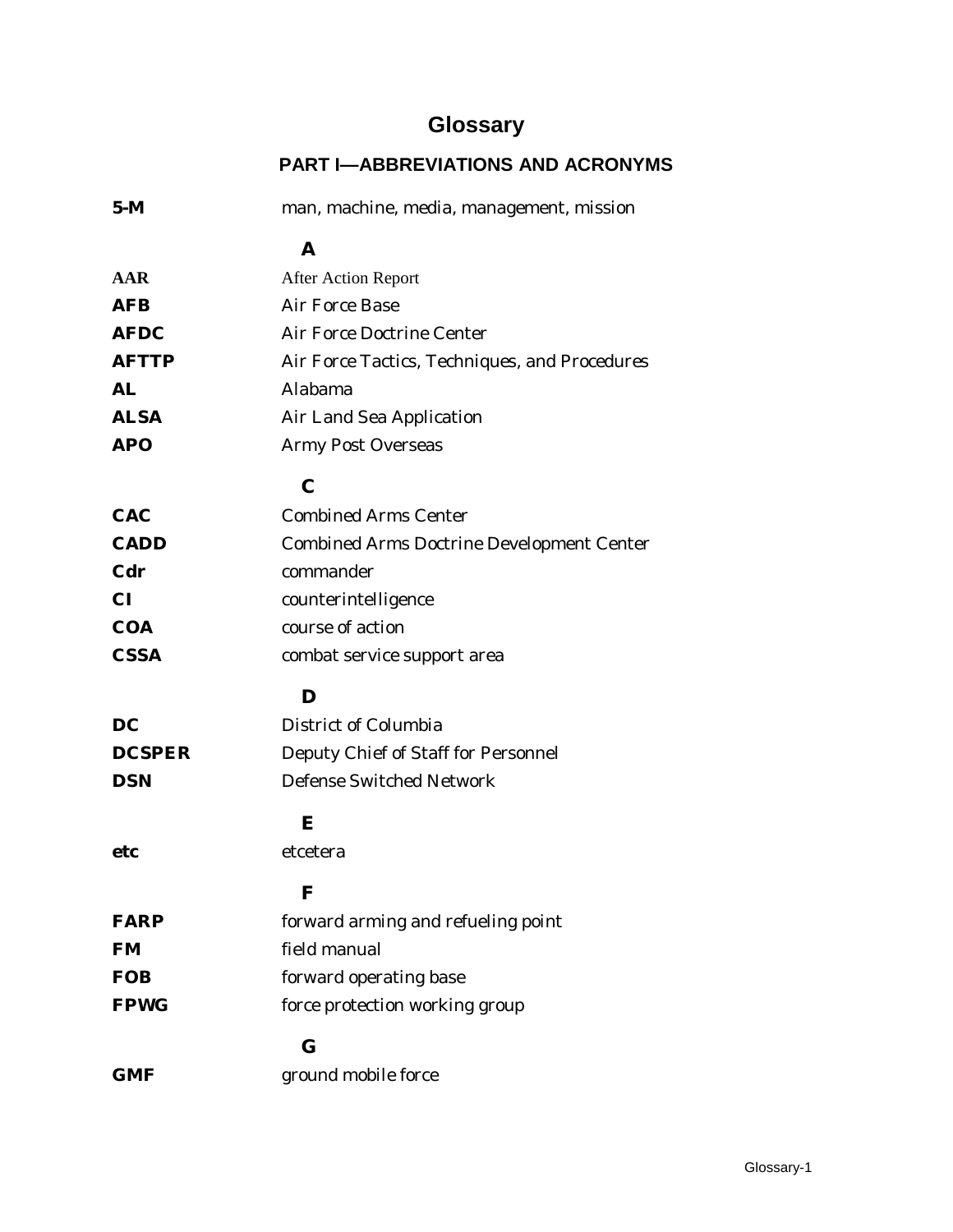|                         | $\bf H$                                                                                                           |
|-------------------------|-------------------------------------------------------------------------------------------------------------------|
| <b>HN</b>               | host nation                                                                                                       |
| HQ                      | headquarters                                                                                                      |
|                         | $\bf J$                                                                                                           |
| $J-1$                   | Manpower and Personnel Directorate of a joint staff                                                               |
| $J-2$                   | Intelligence Directorate of a joint staff                                                                         |
| $J-3$                   | Operations Directorate of a joint staff                                                                           |
| $J-4$                   | Logistics Directorate of a joint staff                                                                            |
| $J-5$                   | Plans Directorate of a joint staff                                                                                |
| $J - 6$                 | Command, Control, Communications, and Computer Systems<br>Directorate of a joint staff                            |
| <b>JLOTS</b>            | joint logistics over-the-shore                                                                                    |
| <b>JOPES</b>            | Joint Operation Planning and Execution System                                                                     |
| $\mathbf{J} \mathbf{P}$ | joint publication                                                                                                 |
| <b>JTF</b>              | joint task force                                                                                                  |
|                         | K                                                                                                                 |
| KS                      | <b>Kansas</b>                                                                                                     |
|                         | L                                                                                                                 |
| <b>LNO</b>              | liaison officer                                                                                                   |
|                         | M                                                                                                                 |
| <b>MAW</b>              | Marine air wing                                                                                                   |
| <b>MCCDC</b>            | Marine Corps Combat Development Command                                                                           |
| <b>MCPDS</b>            | Marine Corps Publication Distribution System                                                                      |
| <b>MCRP</b>             | Marine Corps Reference Publication                                                                                |
| <b>MEDEVAC</b>          | medical evacuation                                                                                                |
| <b>METT-T</b>           | mission, enemy, terrain and weather, troops and support available,<br>time available                              |
| <b>METT-TC</b>          | mission, enemy, terrain and weather, troops and support available,<br>time available, civil considerations (Army) |
| <b>MILSTRIP</b>         | Military Standard Requisitioning and Issue Procedures                                                             |
| <b>MSE</b>              | major subordinate element                                                                                         |
| <b>MSTP</b>             | Marine Air Ground Task Force Training Program                                                                     |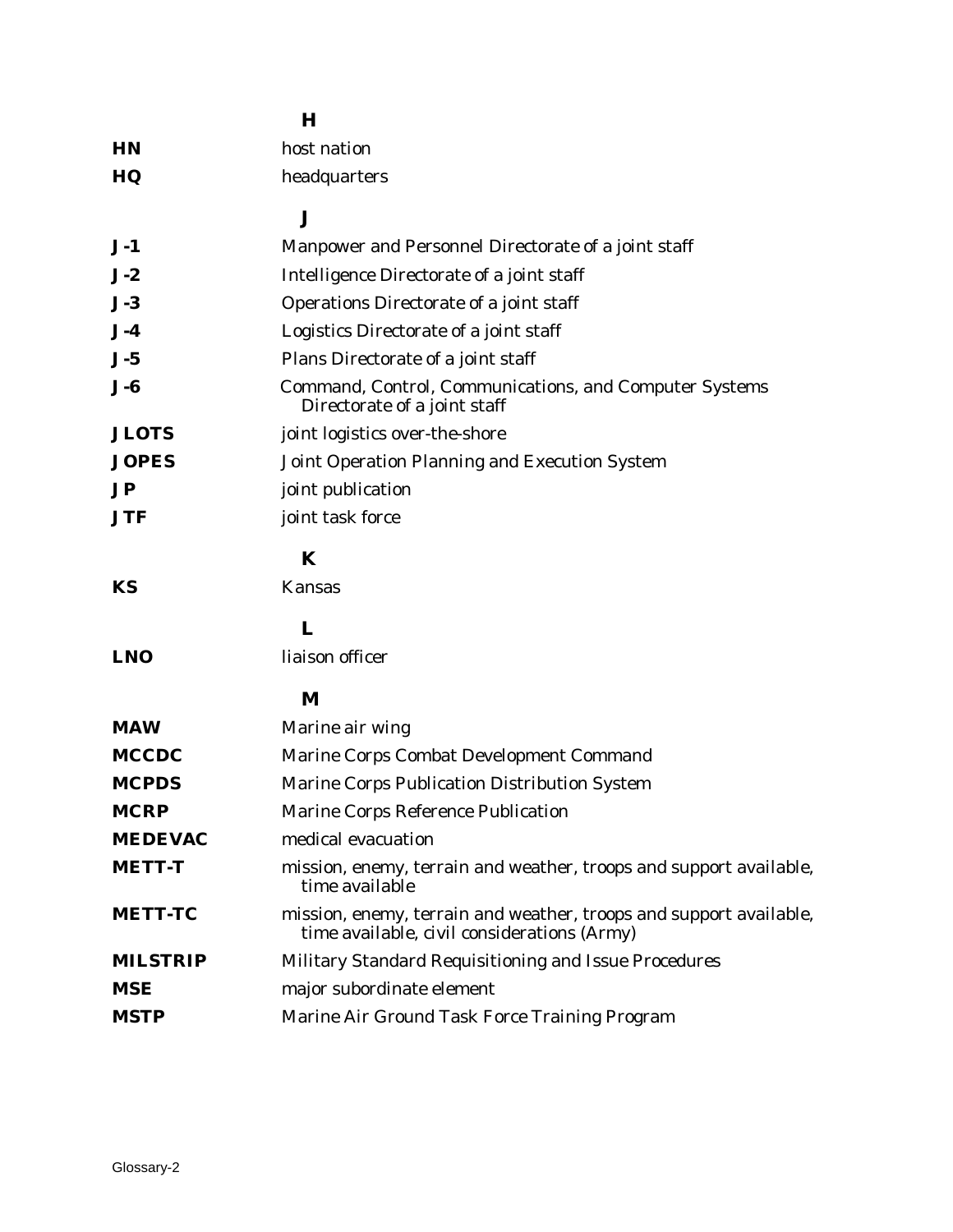|                | N                                                |
|----------------|--------------------------------------------------|
| <b>NAVSOP</b>  | <b>Navy Standing Operating Procedure</b>         |
| NC             | North Carolina                                   |
| <b>NWDC</b>    | Navy Warfare Development Command                 |
| NGO            | nongovernmental organization                     |
| NM             | <b>New Mexico</b>                                |
|                | $\mathbf 0$                                      |
| <b>OPLAN</b>   | operation plan                                   |
| <b>OPORD</b>   | operation order                                  |
|                | ${\bf P}$                                        |
| ${\bf PD}$     | prevent destruction                              |
| ${\bf PN}$     | prevent neutralization                           |
| PS             | prevent suppression                              |
| <b>PVO</b>     | private voluntary organization                   |
|                | $\bf R$                                          |
| <b>RAC</b>     | risk assessment code                             |
| RI             | Rhode Island                                     |
| <b>ROE</b>     | rules of engagement                              |
|                | S                                                |
| SOP            | standing operating procedure                     |
|                | T                                                |
| <b>TACC</b>    | <b>Tactical Air Command Center</b>               |
| <b>TBMD</b>    | theater ballistic missile defense                |
| <b>TCF</b>     | tactical combat force                            |
| <b>TRADOC</b>  | United States Army Training and Doctrine Command |
|                | $\mathbf U$                                      |
| UAV            | unmanned aerial vehicle                          |
| <b>USAF</b>    | <b>United States Air Force</b>                   |
| <b>USAREUR</b> | <b>United States Army, Europe</b>                |
| <b>USMC</b>    | <b>United States Marine Corps</b>                |
| USN            | <b>United States Navy</b>                        |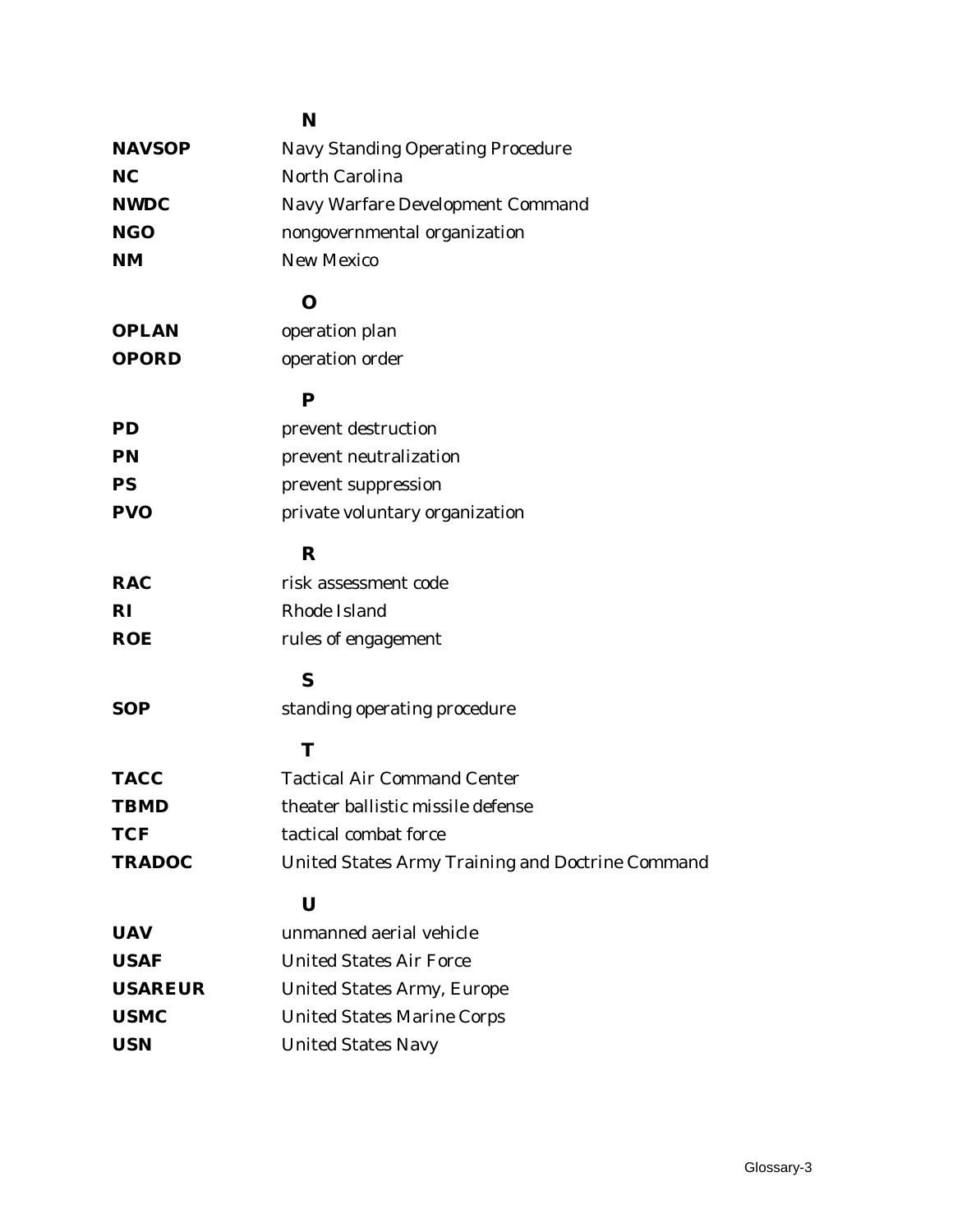# **PART II—TERMS AND DEFINITIONS**

**acceptable risk.** The portion of identified risk that is allowed to persist without further controls

**assessment**. 1. Analysis of the security, effectiveness, and potential of an existing or planned intelligence activity.

> 2. Judgment of the motives, qualifications, and characteristics of present or prospective employees or "agents." (JP 1-02)

**controls.** Actions taken to eliminate threats or reduce their risk. This term and its definition are applicable only in the context of this publication and should not be referenced outside this publication.

**exposure.** The frequency and length of time subjected to a hazard (FM 3-100.12/100-14).

**extremely high risk.** Risk that could result in loss of ability to accomplish the mission if threats occur during mission. A frequent or likely probability of catastrophic loss (IA or IB) or frequent probability of critical loss (IIA) exists. This term and its definition are applicable only in the context of this publication and should not be referenced outside this publication**.**

**high risk.** Risk that could result in significant degradation of mission capabilities in terms of the required mission standard, inability to accomplish all parts of the mission, or inability to complete the mission to standard if threats occur during the mission. Occasional to seldom probability of catastrophic loss (IC or ID) exits. A likely to occasional probability exists of a critical loss (IIB or IIC) occurring. Frequent probability of marginal losses (IIIA) exists. This term and its definition are applicable only in the context of this publication and should not be referenced outside this publication.

identified risk. A risk determined by applying severity and probability analysis to an identified threat.

**inherently dangerous.** An activity or task containing a danger to life or limb that is a permanent and inseparable element of the activity. This term and its definition are applicable only in the context of this publication and should not be referenced outside this publication.

**low risk.** Risk that could result in expected losses having little or no impact on accomplishing the mission. The probability of critical loss is unlikely (IIE), while that of marginal loss is seldom (IIID) or unlikely (IIIE). The probability of a negligible loss is likely or less (IVB through IVE). This term and its definition are applicable only in the context of this publication and should not be referenced outside this publication.

**moderate risk.** Risk that could result in degraded mission capabilities in terms of the required mission standard will have a reduced mission capability if threats occur during mission. An unlikely probability of catastrophic loss (IE) exists. The probability of a critical loss is seldom (IID). Marginal losses occur with a likely or occasional probability (IIIB or IIIC). A frequent probability of negligible (IVA) losses exists. This term and its definition are applicable only in the context of this publication and should not be referenced outside this publication.

**operational protection.** The conservation of the forces' fighting potential so that it can be applied at the decisive time and place. This activity includes actions taken to counter the enemy's forces by making friendly forces (including operational formations, personnel, etc.), systems, and operational facilities difficult to locate, strike, and destroy. (CJCSM 3500.04)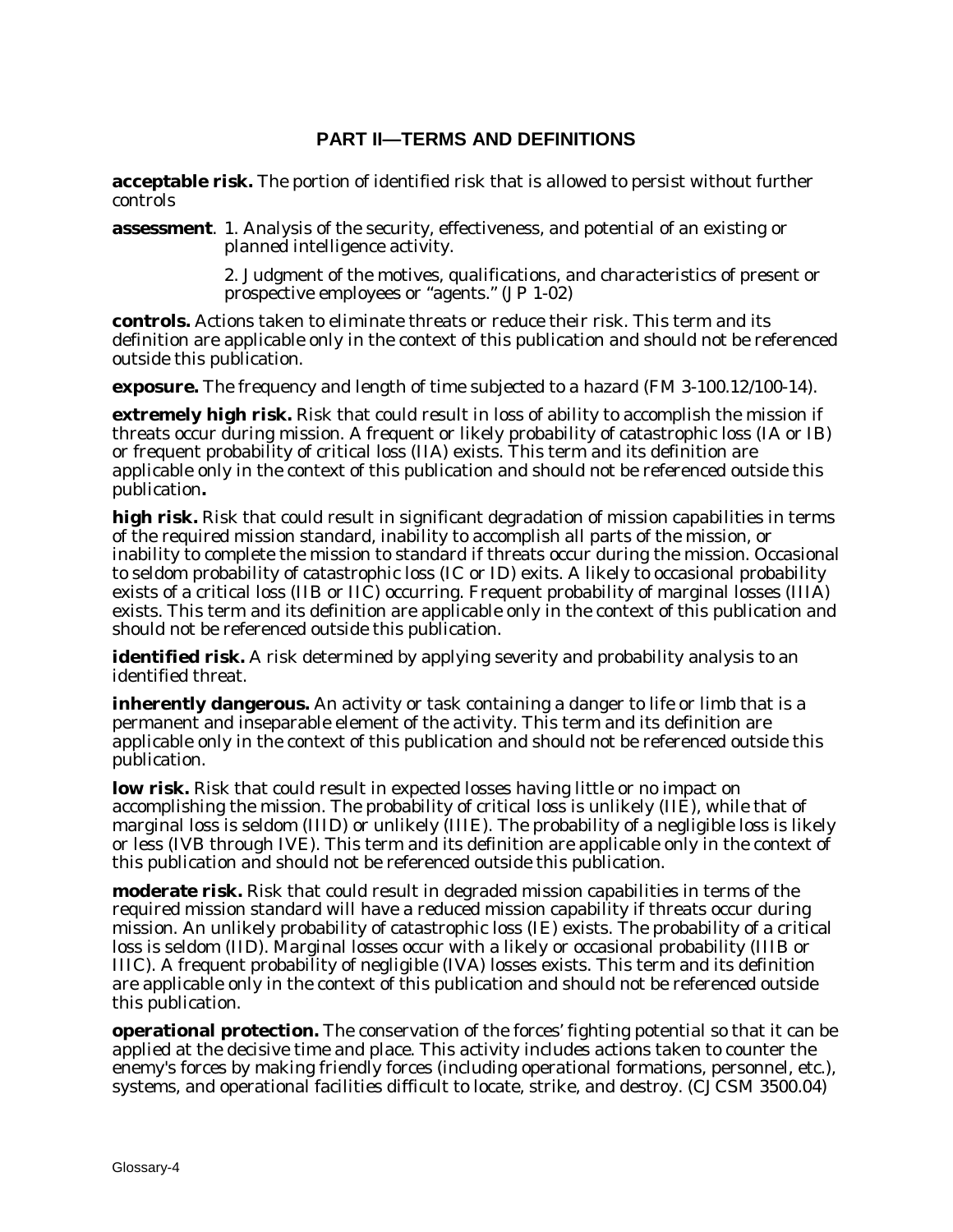**probability.** The likelihood that a hazardous incident will occur.

**frequent (A):** Occurs very often, continuously experienced.

**likely (B):** Occurs several times

**occasional (C):** Occurs sporadically

**seldom (D):** Remotely possible; could occur at some time

**unlikely (E):** Can assume will not occur, but not impossible.

This term and its definitions are applicable only in the context of this publication and should not be referenced outside this publication.

**residual risk.** The level of risk remaining after controls have been identified and selected for threats that may result in loss of combat power. This term and its definition are applicable only in the context of this publication and should not be referenced outside this publication.

**risk.** 1. Probability and severity of loss linked to threats.

2. See degree of risk. See also risk management. (JP 1-02)

**risk assessment.** Identification and assessment of threats; an identified threat is assessed to determine the risk (both the probability of occurrence and resulting severity) of a hazardous incident due to the presence of the threat. This term and its definition are applicable only in the context of this publication and should not be referenced outside this publication.

**risk decision.** The decision to accept or not accept the risks associated with an action; made by the commander, leader, or individual responsible for performing that action. This term and its definition are applicable only in the context of this publication and should not be referenced outside this publication.

**risk management.** A process by which decision makers reduce or offset risk. Also called RM. (JP 1-02) The systematic process of identifying, assessing, and controlling risks arising from operational factors and making decisions that weigh risks against mission benefits.

**severity.** The intensity of the expected consequence of an event in terms of degree of injury, property damage, or other mission-impairing factors (loss of combat power and so on) that could occur.

**catastrophic (I):** Loss of ability to accomplish the mission or mission failure. Death or permanent total disability. Loss of major or mission critical system or equipment. Major property (facility) damage. Severe environmental damage. Unacceptable collateral damage. Mission-critical security damage.

**critical (II):** Significantly degraded mission capability or unit readiness. Permanent partial disability. Extensive (major) damage to equipment or systems. Significant damage to property or the environment. Security failure. Significant collateral damage.

**marginal (III):** Degraded mission capability or unit readiness. Minor damage to equipment or systems, property, or the environment.

**negligible (IV)**: Little or no adverse impact on mission capability. Slight equipment or system damage, but fully functional and serviceable. Little or no property or environmental damage.

This term and its definitions are applicable only in the context of this publication and should not be referenced outside this publication.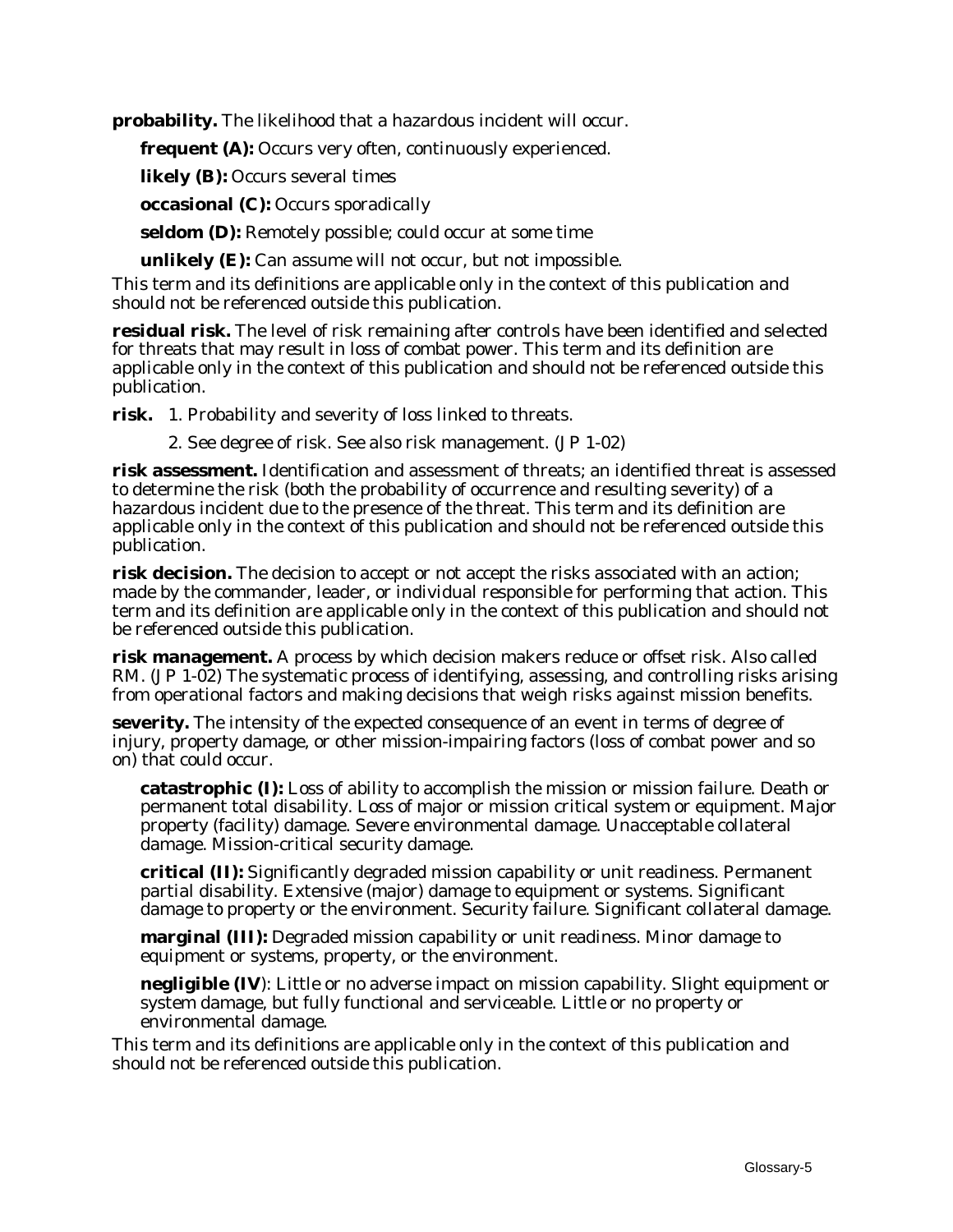**threat.** A source of danger; any opposing force, condition, source, or circumstance with the potential to negatively impact mission accomplishment and/or degrade mission capability. This term and its definition are applicable only in the context of this publication and should not be referenced outside this publication.

**total risk.** The sum of identified risk and unidentified risk. It is accepted by the appropriate decision-maker because further efforts at risk control are not justified by the perceived gain.

**unacceptable risk.** The risk that cannot be tolerated and must be eliminated or controlled.

**unidentified risk.** The risk that has not been identified. It is unknown or immeasurable.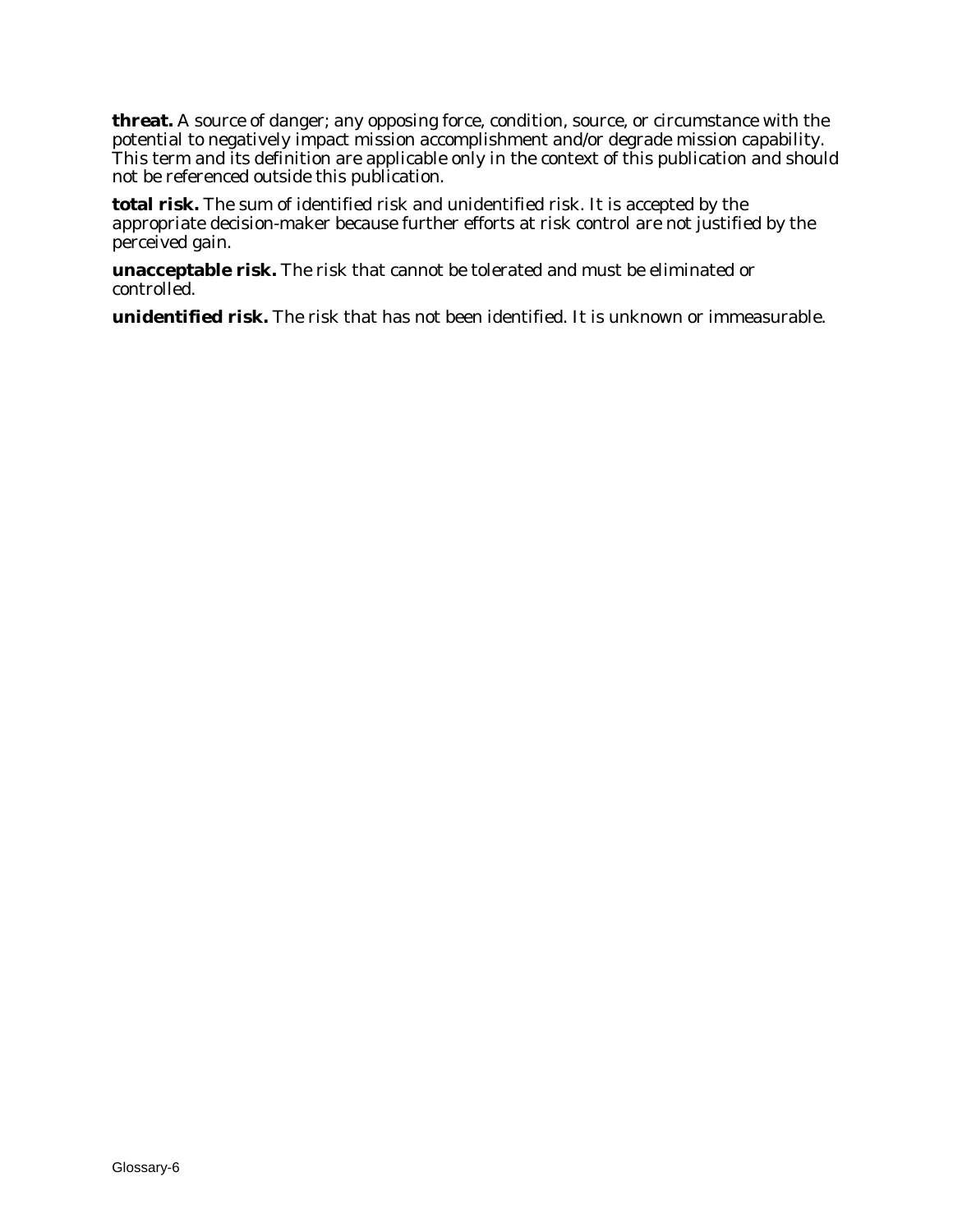# **Index**

# **A**

acceptability, II-3, III-4, A-D-1 acceptable loss, I-1 acceptable risk, I-2, I-3, II-3, II-5, III-3, A-D-1, Glossary-4 accountability, I-2, II-5, III-1, B-5 administrative controls, II-4, A-E-1, A-E-2 alarmism, II-2 application of risk management, i, I-1, I-3, I-4, II-1 assessment, I-1, I-3, I-5, II-2, II-3, II-5, II-6, II-8, II-9, III-2, III-4, III-5, III-6, A-1, A-A-1, A-C-1, A-D-1, A-D-2, B-1, B-2, B-3, B-4, B-5, Glossary-3, Glossary-4, Glossary-5 complete, II-2 matrix, A-D-1 output, II-2 pitfalls, v, II-2 teams, B-1 assigning redundant capabilities, II-5, A-E-1, A-E-2 avenues of approach, II-9, B-3 avoiding the risk, I-2, II-3, II-4, III-3

# **C**

catastrophic, A-D-1, A-D-2, Glossary-4, Glossary-5 chain of command, v, I-2, III-1, III-2, III-3, III-7 civil consideration, II-8, II-10, III-3, III-4, III-6, A-A-1, B-3, B-4, B-5, Glossary-2 climate, II-9, III-2 commander, i, v, vi, I-1, I-2, I-3, I-5, II-3, II-5, II-6, II-8, II-9, III-1, III-2, III-3, III-4, III-5, A-1, A-A-1, A-E-1, B-3, B-4, Glossary-1, Glossary-5 complacency, II-10, III-1, III-4, III-5 complete risk assessment, II-2 controls, risk, v, I-2, I-3, I-4, I-5, II-1, II-3, II-4, II-5, II-6, II-7, II-8, II-9, II-12, III-1, III-2, III-3, III-4, III-5, III-6, III-7, A-1, A-A-1, A-E-1, A-E-2, B-1, B-2, Glossary-4, Glossary-5 administrative, II-4, A-E-1, A-E-2 avoiding risk, I-2, II-3, II-4, III-3 delay COA, II-4 develop, v, I-3, I-5, II-3, II-4, II-5, II-7, II-8, III-3, III-5, A-1, A-A-1, B-2 educational, II-4, A-E-1, A-E-2 engineering, II-4, A-E-1, A-E-2 implement, v, I-3, I-5, II-3, II-4, II-5, II-6, II-7, II-8, III-4, A-A-1, B-1 operational, II-4, A-E-1, A-E-2 options, II-3, II-4, A-1, A-E-1, A-E-2 physical, II-4, A-E-1, A-E-2 planning matrix, A-E-1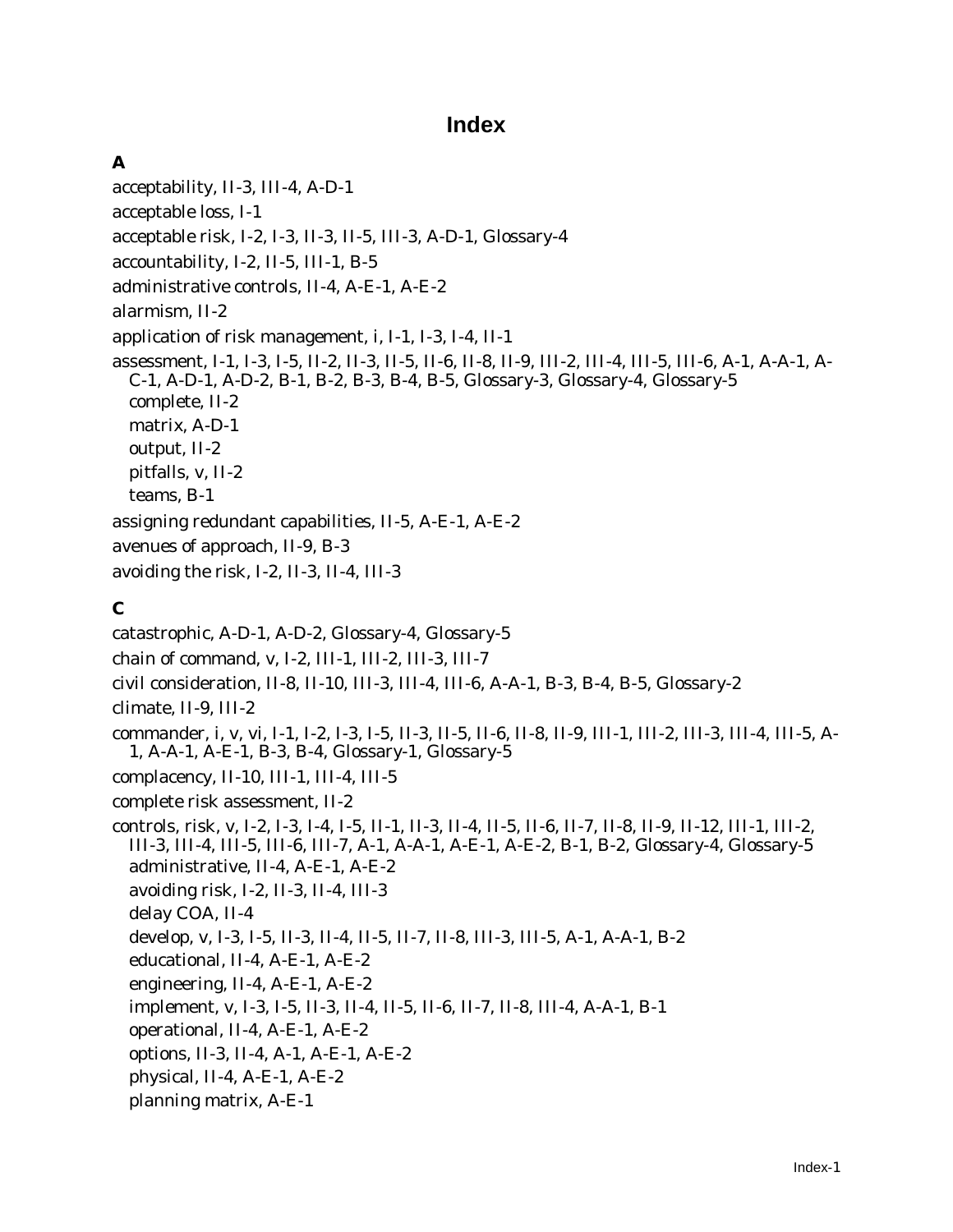redundant capabilities, II-4, A-E-1, A-E-2 residual risk, II-3, II-5, III-3, III-4, A-A-1, Glossary-5 support, v, II-3, II-6, III-2, III-4 transferring risk, II-4 course of action (COA), I-1, I-3, I-4, II-3, II-4, II-5, II-8, II-9, III-2, III-3, III-4, A-C-1, Glossary-1 cover and concealment, II-9

crisis action, I-3, II-7, II-8

critical, I-3, II-1, II-4, II-9, II-10, III-1, III-5, III-6, A-D-1, A-D-2, A-E-1, A-E-2, Glossary-4, Glossary-5

# **D**

decisions, i, v, I-1, I-2, I-3, II-3, II-5, II-6, II-7, II-8, II-12, III-1 III-2, III-3, A-A-1, A-C-1, A-D-1, B-2, Glossary-5, Glossary-6 delay, II-4, III-4 deliberate, I-3, II-2, II-7, II-8, III-5 develop controls, v, I-3, I-5, II-3, II-5, II-7, II-8, III-3, III-5, A-1, A-A-1, B-2

# **E**

enemy, I-1, II-1, II-8, II-9, Glossary-2, Glossary-4 engineering, II-4, II-11, A-E-1, A-E-2, B-1 exposure, II-4, A-E-2

# **F**

feasibility, I-2, II-3, III-2, III-3, III-4 feedback, v, I-2, II-6, II-7, III-2, III-7 force protection, v, I-1, I-5, III-3, III-7, A-1, A-B-1, A-C-1, B-1,B-2, B-4, Glossary-1 activities, A-C-1 agenda, B-1, B-2, B-3 assessment team, B-1, B-2 checklist, B-3 composition, B-1 conditions, A-1, A-C-1 effects, A-1, A-C-1 facilities, B-3, B-4 priority matrix, A-1, A-B-1 procedures, B-1 products, B-4 tasks, A-1, A-B-1, A-C-1 force protection working group (FPWG), III-3, B-1, B-2, B-3, B-4, B-5, Glossary-1

forward area refueling point (FARP), B-5, Glossary-1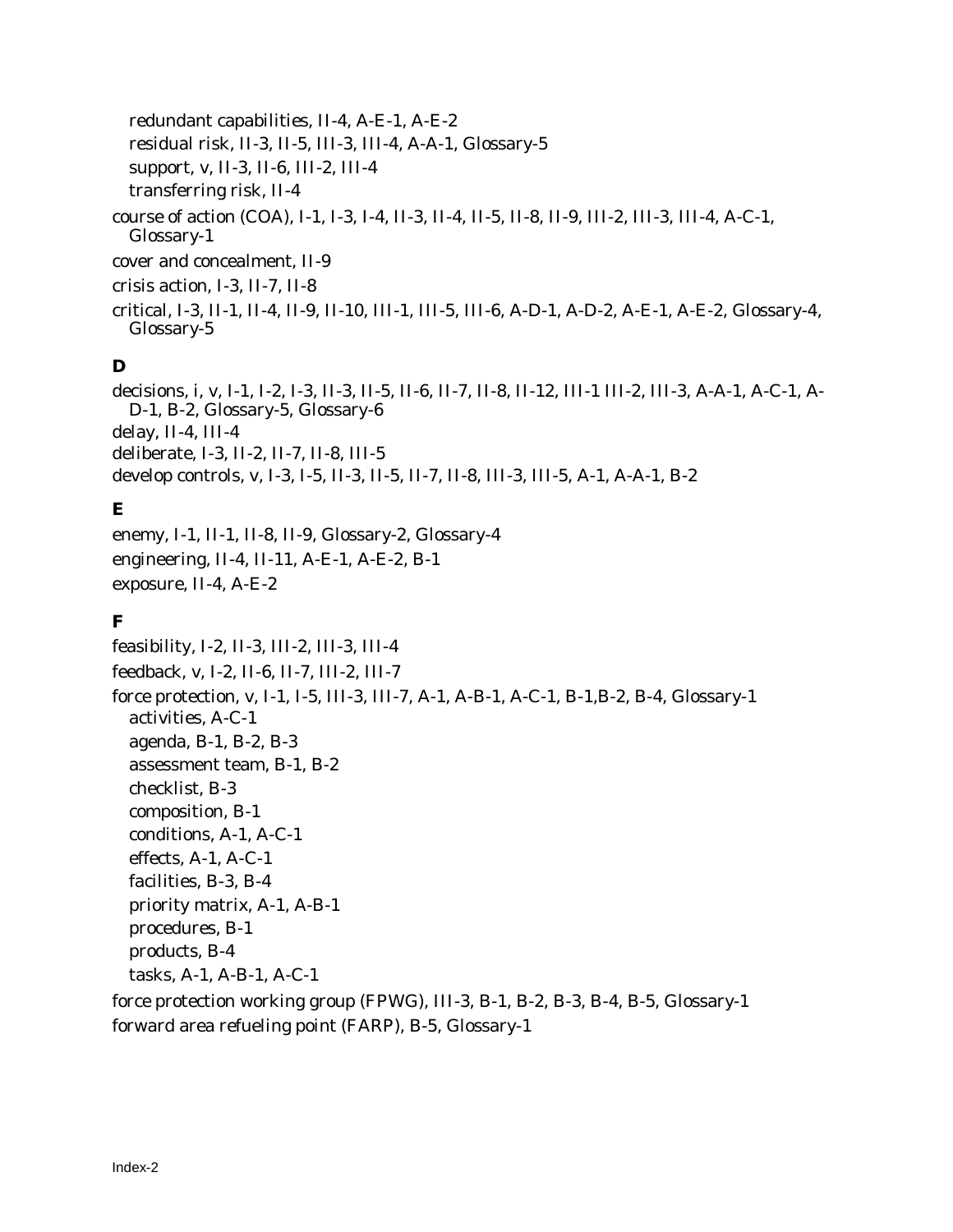# **H**

high risk, II-5, A-A-1, A-D-1, Glossary-4 host nation (HN), III-5, B-1, B-3, B-4, Glossary-1 hygienic, II-12

# **I**

identify, i, v, I-1, I-2, I-3, I-4, II-1, II-2, II-3, II-4, II-5, II-6, II-7, II-8, II-9, II-10, III-1, III-3, III-4, III-5, III-7, A-1, A-A-1, A-B-1, A-E-2, B-1, B-2, Glossary-4, Glossary-5, Glossary-6

impact, mission, probability and severity, I-1, I-3, II-1, II-2, II-8, II-9, II-10, III-3, III-4, III-6, A-D-2, Glossary-4, Glossary-5

implementation, i, v, I-1, I-2, I-3, I-5, II-3, II-4, II-5, II-6, II-7, II-8, III-3, III-4, III-6, III-7, A-A-1, B-1

# **J**

Joint Operation Planning and Execution System (JOPES), i, II-7, Glossary-2 joint task force (JTF) i, II-7, II-8, III-4, III-5, B-3, B-4, B-5, Glossary-2

# **K**

key aspects, v, I-1, II-6, II-9, III-5

# **L**

logistics, II-10, II-11, III-4, III-6, A-B-1, B-1, Glossary-2 loss, I-1,II-2,II-4, II-8, III-3, III-4, A-C-1, A-D-1, A-D-2, Glossary-4, Glossary-5 low risk, I-2, II-5, III-2, A-A-1, A-D-1, Glossary-4

# **M**

machine, II-1, II-10, II-11, II-12, Glossary- 1

maintenance, I-3, II-9, II-10, II-11, A-E-1, A-E-2

major subordinate element (MSE), II-7, II-8, Glossary-2

man, machine, media, management, mission (5-M) model, II-1, II-6, II-10, II-11, II-12, III-2, Glossary-1

managing, I-3, III-1, III-2, III-3, III-5, III-6, III-7

marginal, A-D-1, A-D-2, Glossary-4, Glossary-5

media, II-1, II-10, II-12, III-5, III-6, Glossary-1

METT-T (mission, enemy, terrain and weather, troops and support available, time available), II-1, II-6, II-8, II-10, III-2, Glossary-2

METT-TC (mission, enemy, terrain and weather, troops and support available, time available, civil considerations [Army]) II-8, II-10, Glossary-2

moderate risk, II-5, A-D-1, Glossary-4

# **N**

negligible, A-D-1, A-D-2, Glossary-4, Glossary-5

# **O**

objective, I-4, II-10, II-12, III-3, III-6, III-7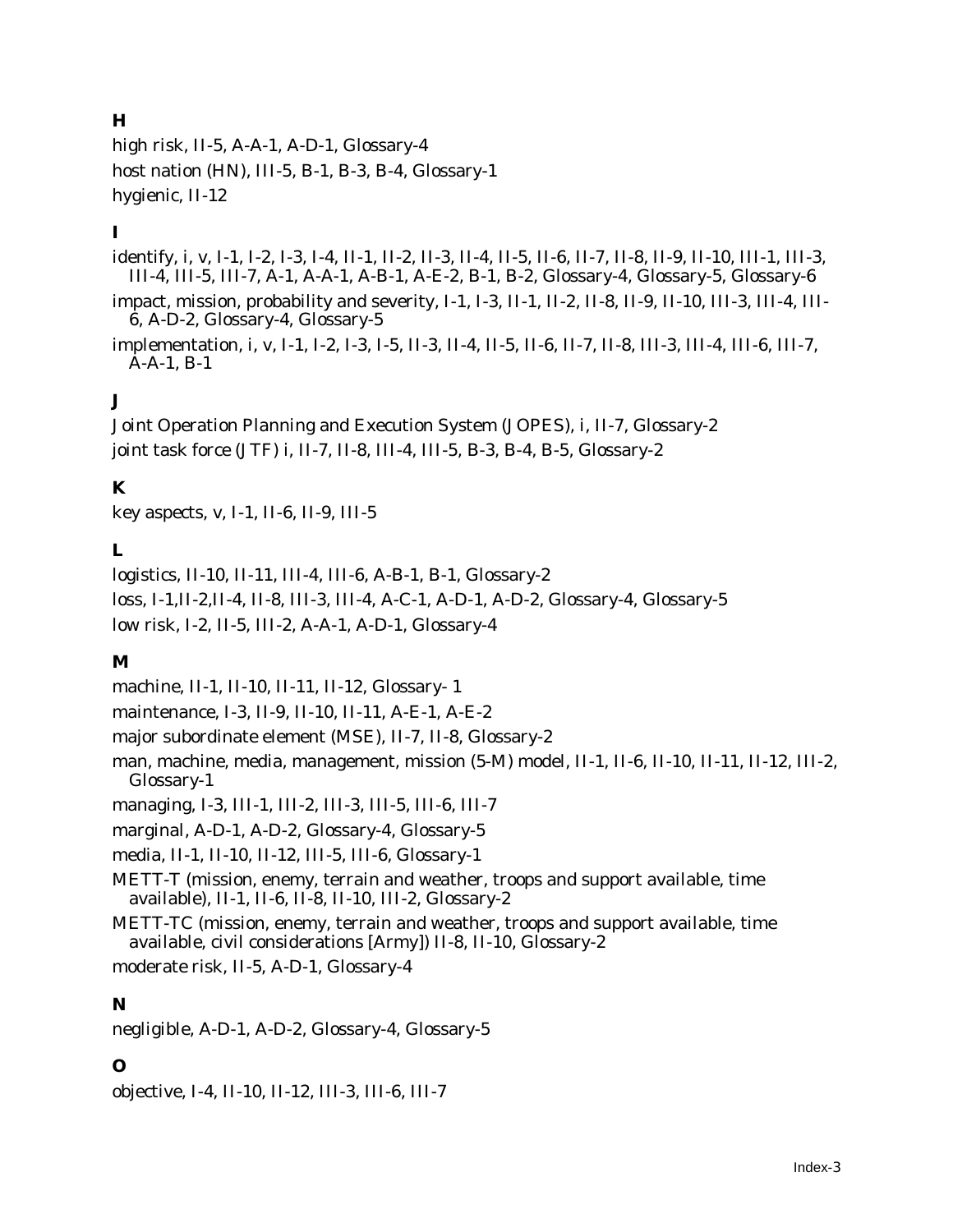observation, II-9, III-6, B-3

operational, v, I-1, II-1, II-4, II-10, II-12, III-3, III-6, A-B-1, A-C-1, A-E-1, A-E-2, B-5, Glossary-4, Glossary-5

operation order (OPORD), III-4, III-7, Glossary-3

operation plan (OPLAN), III-4, III-7, Glossary-3

operations, military, v, I-1, I-2, I-3, I-5, II-1, II-4, II-6, II-8, II-9, II-10, III-1, III-3, III-4, III-6, III-7, A-1, A-D-3, B-1, B-2, B-3, B-4, Glossary-2

#### **P**

performance, II-4, II-6, II-11, III-2, III-6, A-E-2

personal, II-1, II-4, II-11, A-D-2, A-E-2

physical, I-1, II-4, II-10, II-11, A-E-1, A-E-2

probability, I-1, II-1, II-2, II-3, II-4, II-5, A-D-1, A-D-2, A-D-3, Glossary-4, Glossary-5, category, A-D-2

definitions, A-D-3

procedures, i, v, I-2, I-3, I-5, II-3, II-10, II-12, III-4, III-5, A-1, A-E-1, A-E-2, B-1, B-5, Glossary-1, Glossary-2, Glossary-3

process, i, v, I-1, I-2, I-3, I-4, I-5, II-1, II-2, II-3, II-5, II-6, II-7, II-9, II-12, III-1, III-2, III-3, III-6, A-1, A-A-1, A-E-2, B-1, B-4, Glossary-5

#### **R**

residual risks, II-3, II-5, III-3, III-4, A-A-1, Glossary-5, responsibilities, i, v, II-5, III-1, III-2, III-3, III-4, III-5, B-1, B-2 commander, III-1, III-2, III-3 leaders, III-1, III-2 individual, III-5 staff, III-3

risk, i, v, I-1,1-2, I-3, I-4, I-5, II-1, II-2, II-3, II-4, II-5, II-6, II-7, II-8, II-9, II-11, III-1, III-2, III-3, III-4, III-5, III-6, III-7, A-1, A-A-1, A-C-1, A-D-1, A-D-2, A-E-1, A-E-2, B-1, B-4, B-5, Glossary-3, Glossary-4, Glossary-5, Glossary-6 assessment, II-2, III-4, A-C-1, A-D-1, A-D-2 probability categories, A-D-2 probility definitions, A-D-3 severity categories, II-2, A-D-2 unacceptable, III-3, Glossary-6 unnecessary, I-2, I-3, III-3, III-6

risk management, i, v, I-1, I-2, I-3, I-4, I-5, II-1, II-5, II-6, II-7, II-8, II-10, II-12, III-1, III-2, III-3, III-4, III-5, III-6, III-7, A-1, A-A-1, B-1, Glossary-5 application guidelines, I-3, III-7 application, i, I-1, I-3, II-1 assessment, I-1, II-6, III-6 crisis action, I-3, II-7, II-8 cycle, I-4 decisions, II-5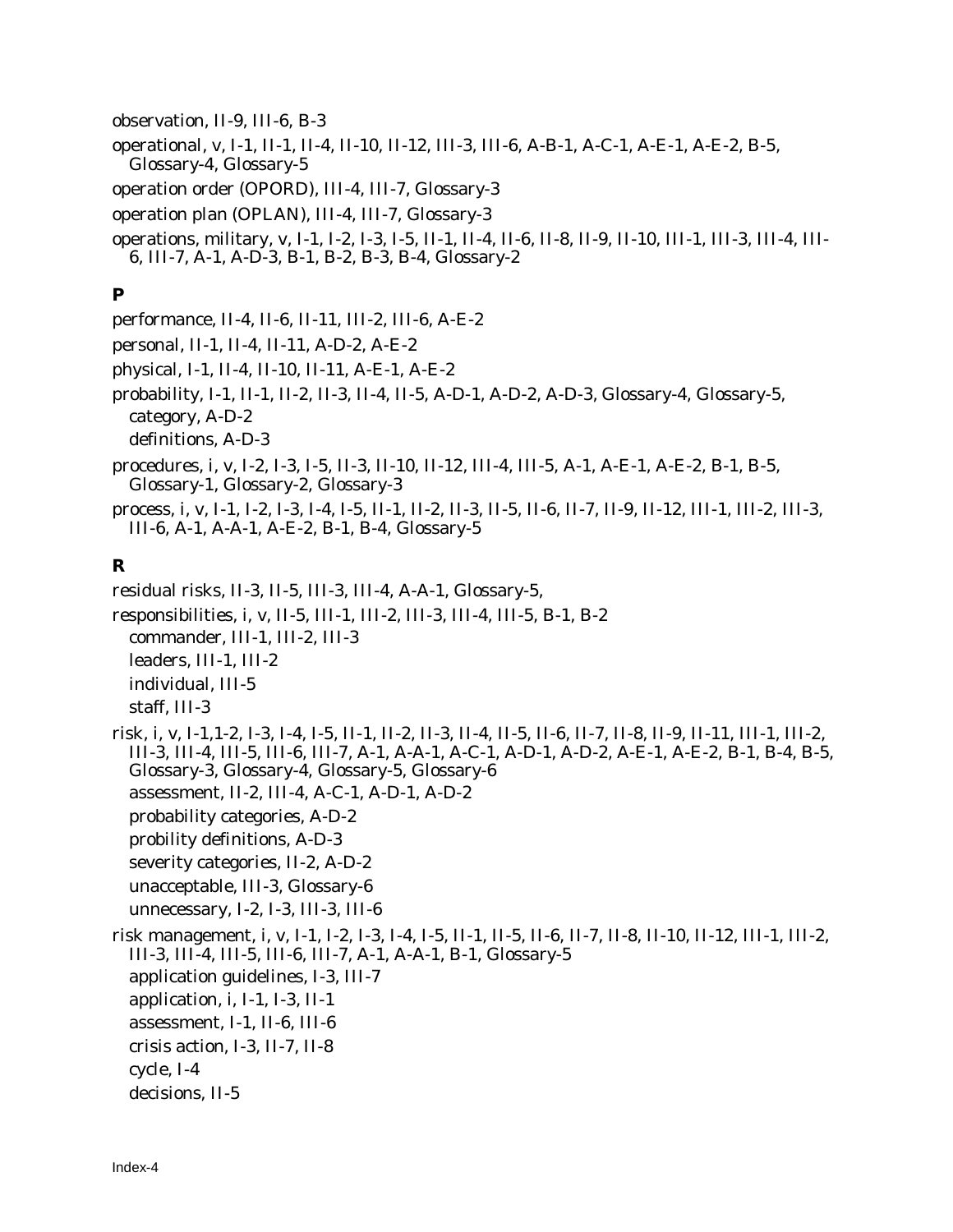deliberate, I-3, II-7 execution, II-7, II-8 feedback, v, I-2, II-6, II-7, III-2, III-7 framework for implementing, I-2 fundamentals, v, I-1 goal, v, I-1 implement, I-2, III-6 integration, v, II-7, III-2, III-3, III-4, III-6 key aspects, v, I-1 levels, I-3 objective, III-3, III-6, III-7 principles, i, v, I-2 process, i, v, I-1, I-2, I-3, I-4, I-5, II-1, II-5, II-6, II-7, III-1, III-2, III-6, A-1, B-1, Glossary-5 review, v, I-3, I-4, II-1, II-6, II-7, II-8, III-6, III-7 sequence, I-3 supervise, I-3, I-4, II-6, II-7, II-8, A-A-1 training, III-2, III-6 use, I-1, I-3 worksheet, A-1, A-A-1 risk management fundamentals, v, I-1 risk management goal, v, I-1, II-10, III-2

# **S**

services, v, I-1, II-10, III-5, III-6 situational analysis, II-1 supervise and review, I-3, I-4, II-6, II-7, II-8, A-A-1

# **T**

threat, v, I-1, I-2, I-3, I-4, II-1, II-2, II-3, II-4, II-5, II-6, II-7, II-8, II-9, II-10, II-11, II-12, III-1, III-3, III-4, III-5, III-7, A-1, A-A-1, A-C-1, A-D-1, A-E-2, B-1, B-2, B-3, B-4, B-5, Glossary-4, Glossary-5, Glossary-6 assessment, I-3, III-4 causes, II-1, II-2, A-A-1 checklist, B-3 identification, v, I-2, I-3, I-4, II-1, II-3, II-5, II-7, II-8, II-9, II-10, III-4, A-1, A-A-1, B-2, Glossary-4, Glossary-5 probability, II-1, II-2, II-3, A-D-1, Glossary-5 severity, II-1, II-2, II-3, Glossary-4, Glossary-5

# **U**

unacceptable risk , III-3, Glossary-6 unnecessary risk, I-2, I-3, III-3, III-6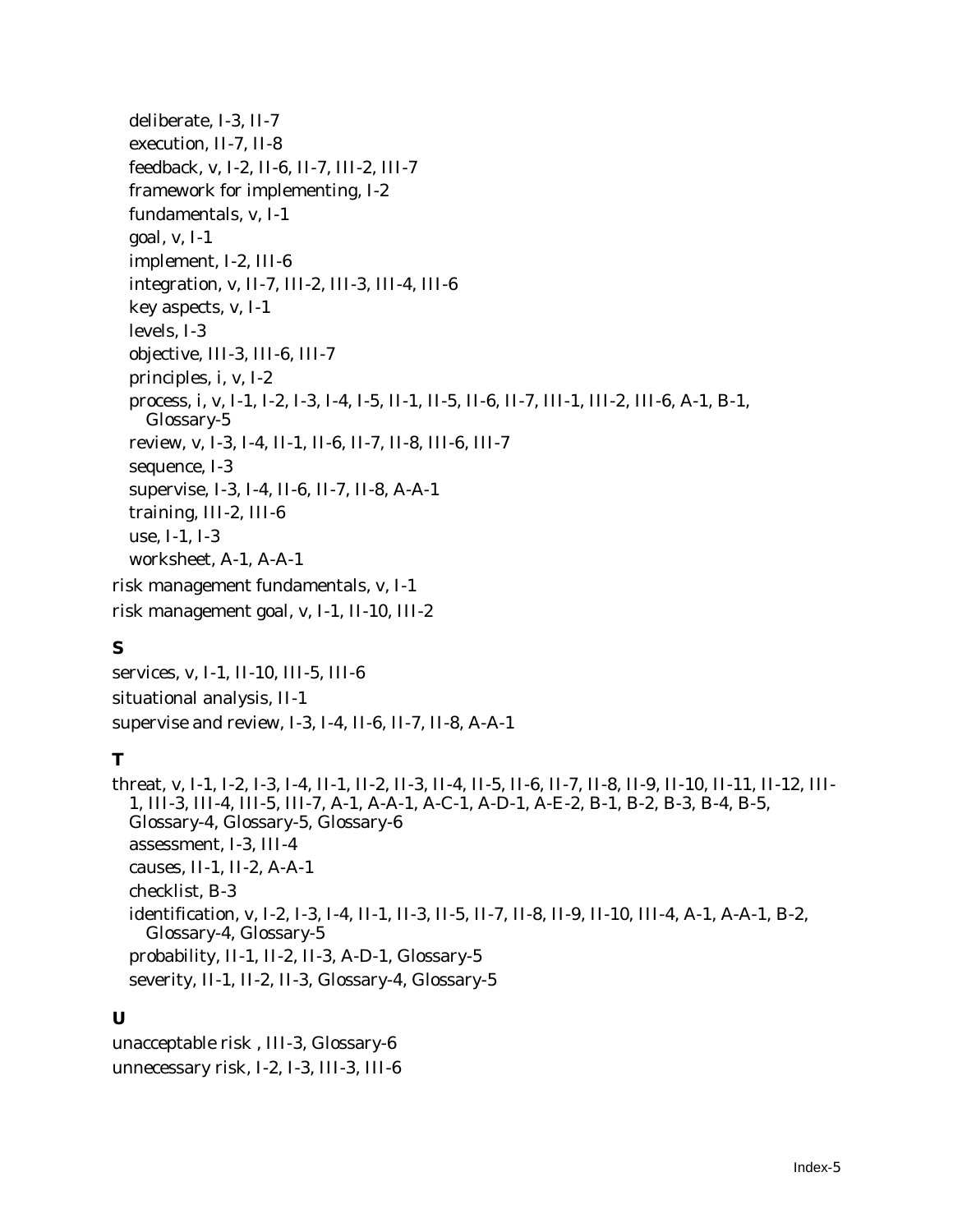**FM 3-100.12 MCRP 5-12.1C NTTP 5-03.5 AFTTP(I) 3-2.34 15 February 2001**

**By Order of the Secretary of the Army:**

Joel B. Hudon

**JOEL B. HUDSON Administrative Assistant to the Secretary of the Army 0106101**

**ERIC K. SHINSEKI Official: General, United States Army Chief of Staff**

**DISTRIBUTION:** *Active Army, Army National Guard, and U.S. Army Reserve:* **To be distribute in accordance with the initial distribution number 115840 requirements for FM 3- 100.12.**

 **By Order of the Secretary of the Air Force:**

**LANCE L. SMITH Major General, USAF Commander Headquarters Air Force Doctrine Center**

 **Air Force Distribution: F**